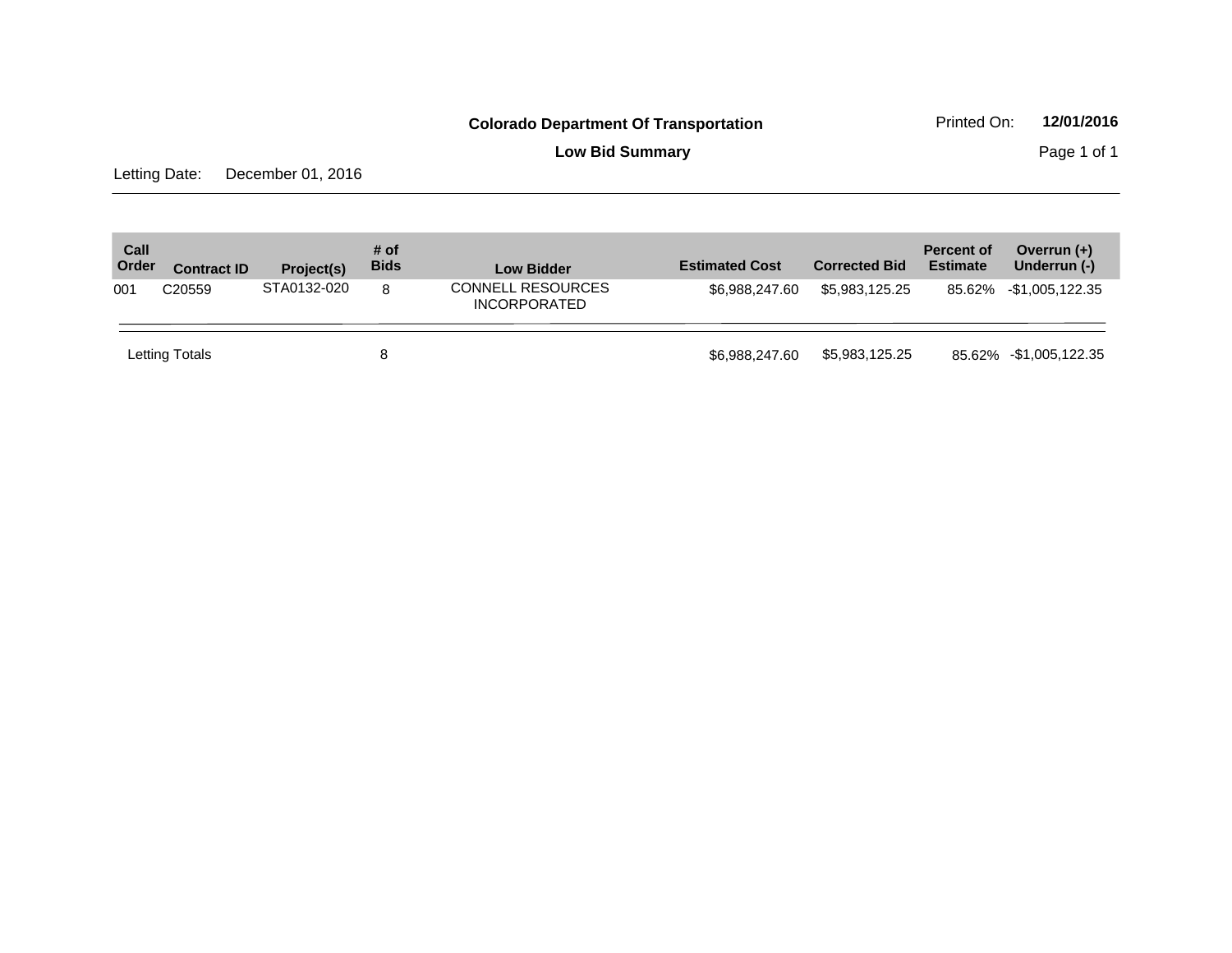|               |                   |              | <b>Colorado Department Of Transportation</b>      | Printed On:             | 12/01/2016  |
|---------------|-------------------|--------------|---------------------------------------------------|-------------------------|-------------|
|               |                   |              | <b>Vendor Ranking</b>                             |                         | Page 1 of 1 |
| Letting No:   | 20161201          | Contract ID: | C <sub>20559</sub>                                | Project(s): STA0132-020 |             |
| Letting Date: | December 01, 2016 | Region:      | 3                                                 |                         |             |
| Letting Time: | 10:00 AM          |              | Contract Time: 11/17/17 COMPLETION<br><b>DATE</b> | Counties: MOFFAT        |             |

| <b>Rank</b>    | <b>Vendor ID</b> | <b>Vendor Name</b>                                         | <b>Total Bid</b> | <b>Percent Of</b><br><b>Low Bid</b> | <b>Percent Of</b><br><b>Estimate</b> |
|----------------|------------------|------------------------------------------------------------|------------------|-------------------------------------|--------------------------------------|
|                | 174A             | CONNELL RESOURCES INCORPORATED                             | \$5,983,125.25   | 100.00%                             | 85.62%                               |
| 2              | 257A             | SIMON CONTRACTORS                                          | \$5,986,482.66   | 100.06%                             | 85.67%                               |
| 3              | 672A             | OLDCASTLE SW GROUP, INC.                                   | \$6,431,815.50   | 107.50%                             | 92.04%                               |
| 0              | -EST-            | <b>Engineer's Estimate</b>                                 | \$6,988,247.60   | 116.80%                             | 100.00%                              |
| 4              | 005A             | A and S CONSTRUCTION CO.                                   | \$7,483,000.00   | 125.07%                             | 107.08%                              |
| 5              | 944A             | PRECISION EXCAVATING, INC.                                 | \$8,030,255.30   | 134.22%                             | 114.91%                              |
| 6              | 1658             | Kilgore Companies, LLC dba Elam Construction               | \$8,036,153.80   | 134.31%                             | 115.00%                              |
| $\overline{7}$ | 870A             | SEMA CONSTRUCTION, INC.                                    | \$8,375,792.90   | 139.99%                             | 119.86%                              |
| 8              | 232A             | AMERICAN CIVIL CONSTRUCTORS, LLC. dba ACC Mountain<br>West | \$8,655,432.00   | 144.66%                             | 123.86%                              |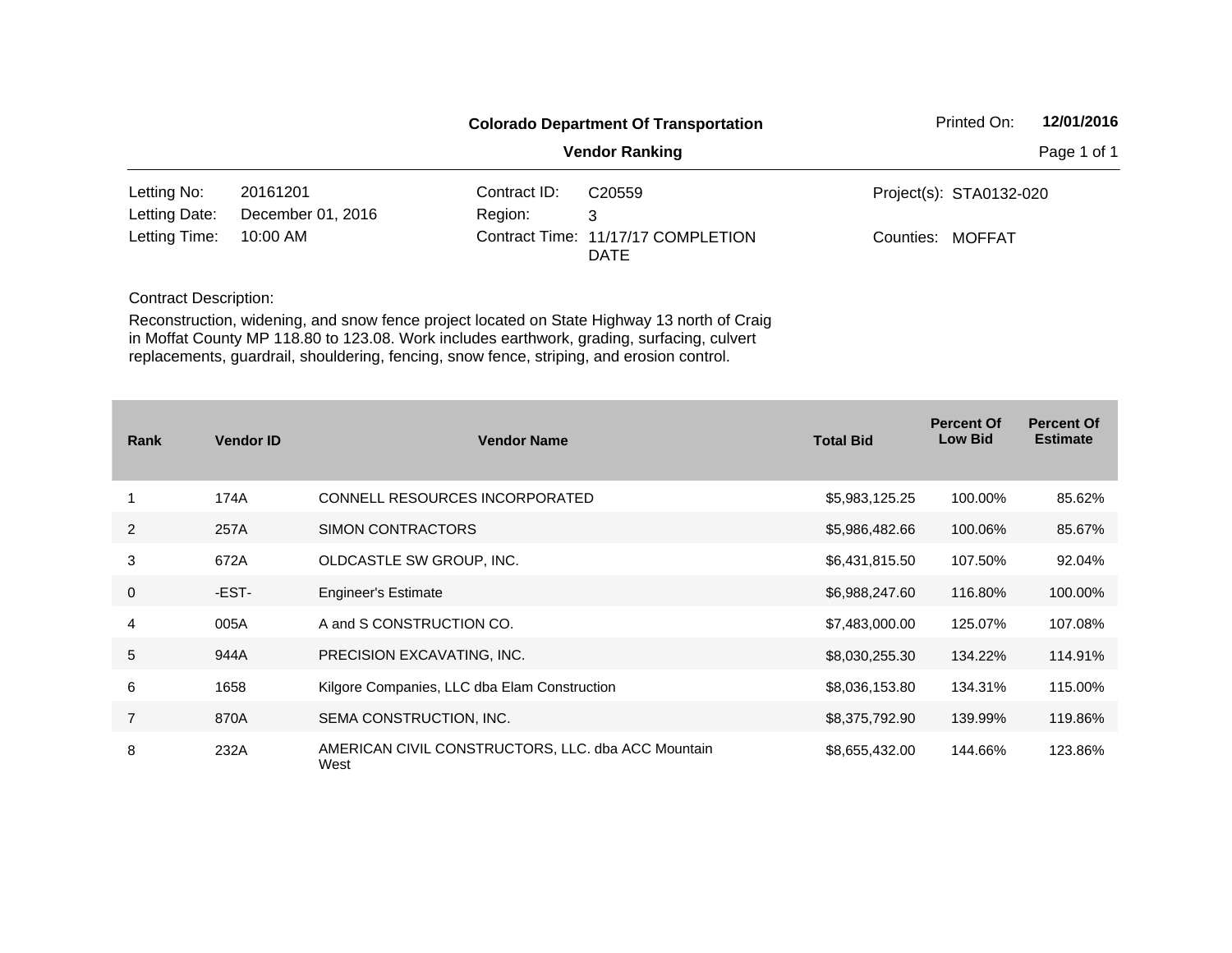|                                               |                                           |                                            |                                                   |                                        |            | <b>Tabulation of Bids</b>                 |                     |                                               |                     |                                      | Page 1 of 25        |
|-----------------------------------------------|-------------------------------------------|--------------------------------------------|---------------------------------------------------|----------------------------------------|------------|-------------------------------------------|---------------------|-----------------------------------------------|---------------------|--------------------------------------|---------------------|
| Letting No:<br>Letting Date:<br>Letting Time: | 20161201<br>December 01, 2016<br>10:00 AM |                                            |                                                   | Contract ID:<br>C20559<br>Region:<br>3 |            |                                           | Counties: MOFFAT    |                                               |                     |                                      |                     |
|                                               |                                           |                                            |                                                   |                                        |            | $(0)$ -EST-<br><b>Engineer's Estimate</b> |                     | (1) 174A<br><b>CONNELL RESOURCES,</b><br>INC. |                     | (2) 257A<br><b>SIMON CONTRACTORS</b> |                     |
| <b>Item Code</b>                              |                                           | <b>Description</b>                         |                                                   | Quantity                               |            | <b>Unit Price</b>                         | <b>Amount</b>       | <b>Unit Price</b>                             | <b>Amount</b>       | <b>Unit Price</b>                    | <b>Amount</b>       |
| <b>SECTION:</b>                               | 0001                                      | <b>ROADWAY</b>                             |                                                   |                                        |            |                                           |                     |                                               | LCC:                |                                      |                     |
|                                               |                                           | 201-00000 Clearing and Grubbing            |                                                   | 1.000                                  | L SI       | 25,000.00000 25,000.00                    |                     | 20,000.00000                                  | 20,000.00           | 7,000.00000                          | 7,000.00            |
|                                               |                                           | 202-00020 Removal of Concrete Box Culvert  |                                                   |                                        | 2.000 EACH | 15,000.00000 30,000.00                    |                     | 15,000.00000 30,000.00                        |                     | 30,000.00000                         | 60,000.00           |
| 202-00035 Removal of Pipe                     |                                           |                                            |                                                   | 274.000                                | LF         |                                           | 150.00000 41,100.00 | 30.00000                                      | 8,220.00            | 10.00000                             | 2,740.00            |
|                                               |                                           | 202-00090 Removal of Delineator            |                                                   | 42.000 EACH                            |            | 6.00000                                   | 252.00              | 5.50000                                       | 231.00              | 11.00000                             | 462.00              |
|                                               |                                           | 202-00240 Removal of Asphalt Mat (Planing) |                                                   | 895.000                                | <b>SY</b>  | 10.00000                                  | 8,950.00            | 11.00000                                      | 9,845.00            | 8.00000                              | 7,160.00            |
|                                               |                                           | 202-00250 Removal of Pavement Marking      |                                                   | 10,375.000                             | <b>SF</b>  | 1.50000                                   | 15,562.50           |                                               | 2.00000 20,750.00   | 1.60000                              | 16,600.00           |
| 202-01000 Removal of Fence                    |                                           |                                            |                                                   | 18,111.000                             | LF         |                                           | 1.25000 22,638.75   |                                               | 1.05000 19,016.55   | 1.00000                              | 18,111.00           |
| 202-01035 Removal of Gate                     |                                           |                                            |                                                   |                                        | 5.000 EACH | 100.00000                                 | 500.00              | 260.00000                                     | 1,300.00            | 150.00000                            | 750.00              |
|                                               |                                           | 202-01400 Removal of Cattle Guard          |                                                   |                                        | 2.000 EACH | 1,700.00000                               | 3,400.00            | 5,000.00000 10,000.00                         |                     | 1,500.00000                          | 3,000.00            |
|                                               |                                           |                                            | 203-00060 Embankment Material (Complete In Place) | 44,696.000                             | CY         |                                           | 16.00000 715,136.00 |                                               | 17.00000 759,832.00 |                                      | 19.50000 871,572.00 |
| 203-00100 Muck Excavation                     |                                           |                                            |                                                   | 1,500.000                              | CY         | 15.00000                                  | 22,500.00           |                                               | 18.00000 27,000.00  | 5.00000                              | 7,500.00            |
| 203-01100 Proof Rolling                       |                                           |                                            |                                                   | 20.000 HOUR                            |            | 100.00000                                 | 2,000.00            | 85.00000                                      | 1,700.00            | 87.00000                             | 1,740.00            |
| 203-01500 Blading                             |                                           |                                            |                                                   | 20.000 HOUR                            |            | 125.00000                                 | 2,500.00            | 170.00000                                     | 3,400.00            | 135.00000                            | 2,700.00            |
| 203-01510 Backhoe                             |                                           |                                            |                                                   | 20,000 HOUR                            |            | 75.00000                                  | 1,500.00            | 80.00000                                      | 1,600.00            | 101.00000                            | 2,020.00            |
|                                               |                                           |                                            |                                                   |                                        |            |                                           |                     |                                               |                     |                                      |                     |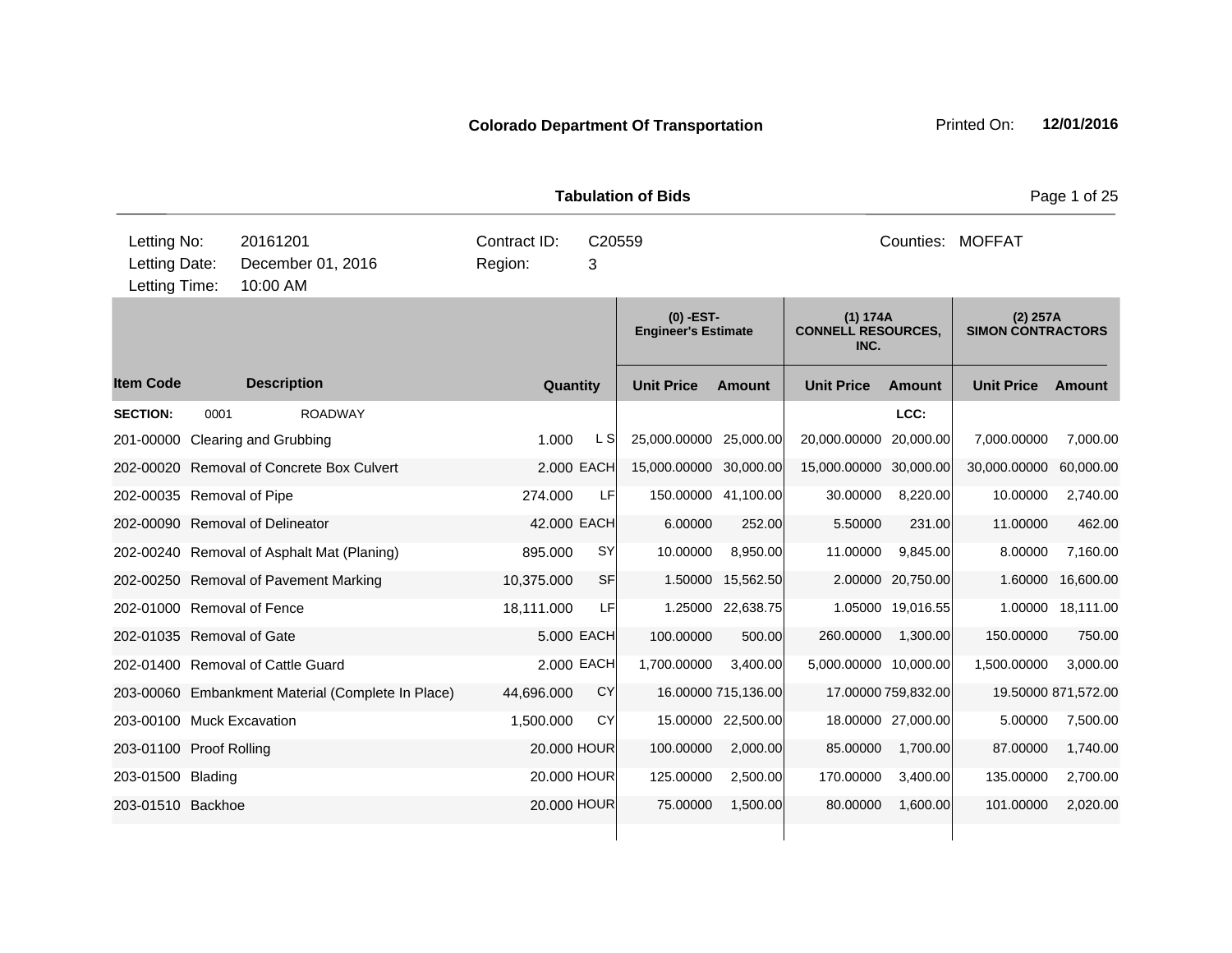|                                               |                                                                                     |                                          |           |       |                  | <b>Tabulation of Bids</b>               |                     |                                               |                   |                                        | Page 2 of 25  |
|-----------------------------------------------|-------------------------------------------------------------------------------------|------------------------------------------|-----------|-------|------------------|-----------------------------------------|---------------------|-----------------------------------------------|-------------------|----------------------------------------|---------------|
| Letting No:<br>Letting Date:<br>Letting Time: | 20161201<br>Contract ID:<br>C20559<br>December 01, 2016<br>Region:<br>3<br>10:00 AM |                                          |           |       | Counties: MOFFAT |                                         |                     |                                               |                   |                                        |               |
|                                               |                                                                                     |                                          |           |       |                  | (0) -EST-<br><b>Engineer's Estimate</b> |                     | (1) 174A<br><b>CONNELL RESOURCES,</b><br>INC. |                   | $(2)$ 257A<br><b>SIMON CONTRACTORS</b> |               |
| <b>Item Code</b>                              |                                                                                     | <b>Description</b>                       |           |       | Quantity         | <b>Unit Price</b>                       | <b>Amount</b>       | <b>Unit Price</b>                             | <b>Amount</b>     | <b>Unit Price</b>                      | <b>Amount</b> |
| <b>SECTION:</b>                               | 0001                                                                                | <b>ROADWAY</b>                           |           |       |                  |                                         |                     |                                               | LCC:              |                                        |               |
| 203-01550 Dozing                              |                                                                                     |                                          |           |       | 10.000 HOUR      | 150.00000                               | 1,500.00            | 150.00000                                     | 1,500.00          | 200.00000                              | 2,000.00      |
|                                               |                                                                                     | 203-01565 Hydraulic Excavator            |           |       | 20.000 HOUR      | 225.00000                               | 4,500.00            | 170.00000                                     | 3,400.00          | 175.00000                              | 3,500.00      |
|                                               |                                                                                     | 203-01590 Front End Loader (Rubber Tire) |           |       | 20.000 HOUR      | 105.00000                               | 2,100.00            | 130.00000                                     | 2,600.00          | 140.00000                              | 2,800.00      |
| 203-01597 Potholing                           |                                                                                     |                                          |           |       | 20.000 HOUR      | 240.00000                               | 4,800.00            | 300.00000                                     | 6,000.00          | 270.00000                              | 5,400.00      |
| 203-02330 Laborer                             |                                                                                     |                                          |           |       | 40.000 HOUR      | 35.00000                                | 1,400.00            | 42.00000                                      | 1,680.00          | 60.00000                               | 2,400.00      |
|                                               |                                                                                     | 206-00065 Structure Backfill (Flow-Fill) | 20.000    |       | CY               | 250.00000                               | 5,000.00            | 270.00000                                     | 5,400.00          | 400.00000                              | 8,000.00      |
| 206-01781 Shoring (Area 1)                    |                                                                                     |                                          |           | 1.000 | L SI             | 25,000.00000                            | 25,000.00           | 25,000.00000                                  | 25,000.00         | 32,400.00000                           | 32,400.00     |
| 206-01782 Shoring (Area 2)                    |                                                                                     |                                          | 1.000     |       | L S              | 35,000.00000 35,000.00                  |                     | 25,000.00000 25,000.00                        |                   | 24,300.00000                           | 24,300.00     |
| 207-00205 Topsoil                             |                                                                                     |                                          | 6,780.000 |       | CY               |                                         | 15.00000 101,700.00 |                                               | 5.00000 33,900.00 | 2.55000                                | 17,289.00     |
| 207-00210 Stockpile Topsoil                   |                                                                                     |                                          | 6,780.000 |       | CY               |                                         | 8.00000 54,240.00   |                                               | 6.50000 44,070.00 | 2.30000                                | 15,594.00     |
|                                               |                                                                                     | 208-00002 Erosion Log Type 1 (12 Inch)   | 4,700.000 |       | LFI              | 5.00000                                 | 23,500.00           |                                               | 3.75000 17,625.00 | 4.75000                                | 22,325.00     |
| 208-00035 Aggregate Bag                       |                                                                                     |                                          | 300.000   |       | LF               | 12.00000                                | 3,600.00            | 5.50000                                       | 1,650.00          | 3.50000                                | 1,050.00      |
|                                               |                                                                                     | 208-00045 Concrete Washout Structure     |           |       | 2.000 EACH       | 700.00000                               | 1,400.00            | 1,600.00000                                   | 3,200.00          | 2,000.00000                            | 4,000.00      |
|                                               |                                                                                     | 208-00070 Vehicle Tracking Pad           |           |       | 2,000 EACH       | 1,500.00000                             | 3,000.00            | 2,000.00000                                   | 4,000.00          | 1,540.00000                            | 3,080.00      |
|                                               |                                                                                     |                                          |           |       |                  |                                         |                     |                                               |                   |                                        |               |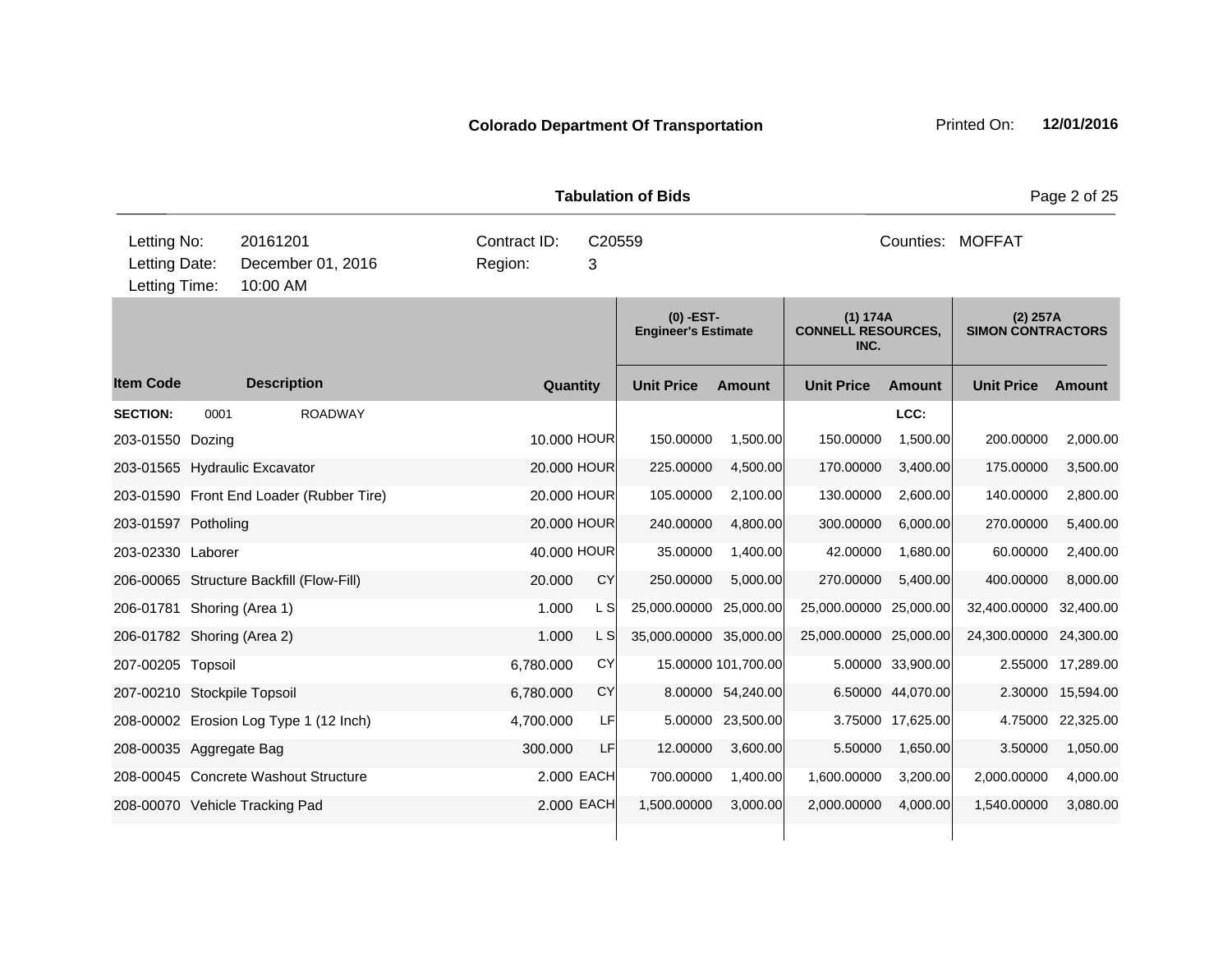| <b>Tabulation of Bids</b>                     |             |                                                                   |  |                                        |            |                                           |                     |                                               |                   |                                        | Page 3 of 25 |
|-----------------------------------------------|-------------|-------------------------------------------------------------------|--|----------------------------------------|------------|-------------------------------------------|---------------------|-----------------------------------------------|-------------------|----------------------------------------|--------------|
| Letting No:<br>Letting Date:<br>Letting Time: |             | 20161201<br>December 01, 2016<br>10:00 AM                         |  | Contract ID:<br>C20559<br>Region:<br>3 |            |                                           | Counties: MOFFAT    |                                               |                   |                                        |              |
|                                               |             |                                                                   |  |                                        |            | $(0)$ -EST-<br><b>Engineer's Estimate</b> |                     | (1) 174A<br><b>CONNELL RESOURCES,</b><br>INC. |                   | $(2)$ 257A<br><b>SIMON CONTRACTORS</b> |              |
| <b>Item Code</b>                              |             | <b>Description</b>                                                |  | Quantity                               |            | <b>Unit Price</b>                         | Amount              | <b>Unit Price</b>                             | <b>Amount</b>     | <b>Unit Price</b>                      | Amount       |
| <b>SECTION:</b>                               | 0001        | <b>ROADWAY</b>                                                    |  |                                        |            |                                           |                     |                                               | LCC:              |                                        |              |
|                                               |             | 208-00103 Removal and Disposal of Sediment (Labor)                |  | 120,000 HOUR                           |            | 50.00000                                  | 6,000.00            | 42.00000                                      | 5,040.00          | 52.00000                               | 6,240.00     |
|                                               | (Equipment) | 208-00105 Removal and Disposal of Sediment                        |  | 40.000 HOUR                            |            | 125.00000                                 | 5,000.00            | 140.00000                                     | 5,600.00          | 93.00000                               | 3,720.00     |
|                                               |             | 208-00106 Sweeping (Sediment Removal)                             |  | 40.000 HOUR                            |            | 100.00000                                 | 4,000.00            | 200.00000                                     | 8,000.00          | 135.00000                              | 5,400.00     |
| 208-00107 Removal of Trash                    |             |                                                                   |  | 40.000 HOUR                            |            | 100.00000                                 | 4,000.00            | 50.00000                                      | 2,000.00          | 48.00000                               | 1,920.00     |
|                                               |             | 208-00207 Erosion Control Management                              |  | 200.000                                | DAY        | 150.00000                                 | 30,000.00           | 125.00000                                     | 25,000.00         | 78.00000                               | 15,600.00    |
|                                               |             | 209-00600 Dust Palliative (Magnesium Chloride)                    |  | 100,000.000                            | GAL        |                                           | 1.20000 120,000.00  | 0.95000                                       | 95,000.00         | 0.77000                                | 77,000.00    |
|                                               |             | 210-00810 Reset Ground Sign                                       |  |                                        | 4.000 EACH | 275.00000                                 | 1,100.00            | 425.00000                                     | 1,700.00          | 275.00000                              | 1,100.00     |
| 212-00006 Seeding (Native)                    |             |                                                                   |  | 12.600 ACRE                            |            |                                           | 800.00000 10,080.00 | 480.00000                                     | 6,048.00          | 310.00000                              | 3,906.00     |
| 212-00032 Soil Conditioning                   |             |                                                                   |  | 12.600 ACRE                            |            | 2,500.00000 31,500.00                     |                     | 3,700.00000                                   | 46,620.00         | 4,200.00000                            | 52,920.00    |
|                                               |             | 213-00003 Mulching (Weed Free)                                    |  | 12.600 ACRE                            |            | 1,800.00000 22,680.00                     |                     | 600.00000                                     | 7,560.00          | 870.00000                              | 10,962.00    |
| 213-00061                                     |             | <b>Mulch Tackifier</b>                                            |  | 2,520.000                              | LB         |                                           | 4.00000 10,080.00   | 3.40000                                       | 8,568.00          | 3.70000                                | 9,324.00     |
| 216-00201                                     |             | Soil Retention Blanket (Straw-Coconut)<br>(Biodegradable Class 1) |  | 12,000.000                             | SY         |                                           | 2.25000 27,000.00   |                                               | 2.05000 24,600.00 | 2.15000                                | 25,800.00    |
| 240-00001                                     |             | Wildlife Biologist                                                |  | 10.000                                 | DAY        | 700.00000                                 | 7,000.00            | 800.00000                                     | 8,000.00          | 500.00000                              | 5,000.00     |
| 240-00010 Removal of Nests                    |             |                                                                   |  | 40.000 HOUR                            |            | 120.00000                                 | 4,800.00            | 100.00000                                     | 4,000.00          | 140.00000                              | 5,600.00     |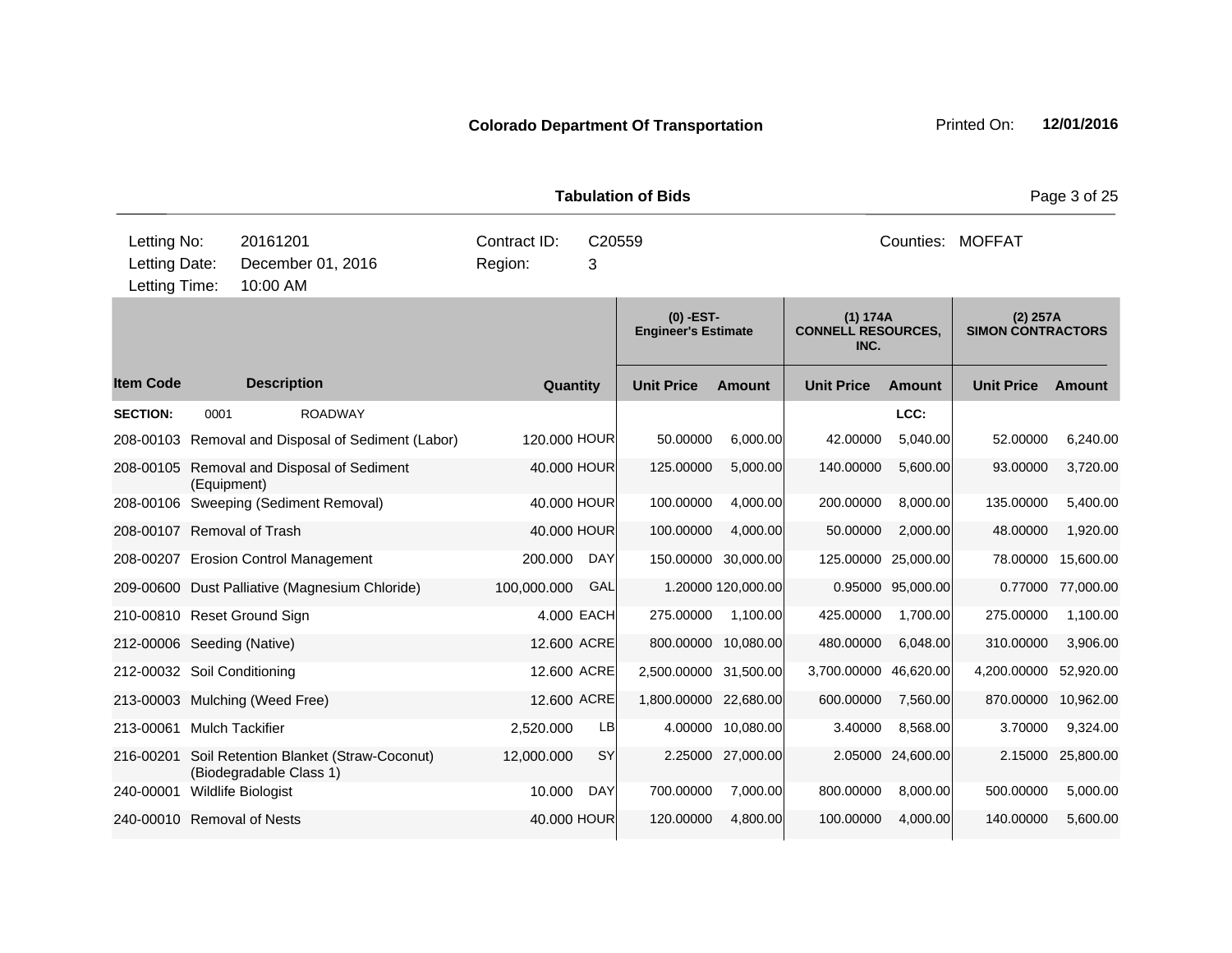|                                 |                  |                    |                                                     |                         |                 |                         | <b>Tabulation of Bids</b>                 |                           |                                               |                           |                                        | Page 4 of 25         |
|---------------------------------|------------------|--------------------|-----------------------------------------------------|-------------------------|-----------------|-------------------------|-------------------------------------------|---------------------------|-----------------------------------------------|---------------------------|----------------------------------------|----------------------|
| Letting No:<br>Letting Date:    |                  | 20161201           | December 01, 2016                                   | Contract ID:<br>Region: |                 | C <sub>20559</sub><br>3 |                                           |                           |                                               |                           | Counties: MOFFAT                       |                      |
| Letting Time:                   |                  | 10:00 AM           |                                                     |                         |                 |                         |                                           |                           |                                               |                           |                                        |                      |
|                                 |                  |                    |                                                     |                         |                 |                         | $(0)$ -EST-<br><b>Engineer's Estimate</b> |                           | (1) 174A<br><b>CONNELL RESOURCES,</b><br>INC. |                           | $(2)$ 257A<br><b>SIMON CONTRACTORS</b> |                      |
| <b>Item Code</b>                |                  | <b>Description</b> |                                                     |                         | <b>Quantity</b> |                         | <b>Unit Price</b>                         | Amount                    | <b>Unit Price</b>                             | Amount                    | <b>Unit Price</b>                      | <b>Amount</b>        |
| <b>SECTION:</b>                 | 0001             |                    | <b>ROADWAY</b>                                      |                         |                 |                         |                                           |                           |                                               | LCC:                      |                                        |                      |
|                                 |                  |                    | 304-01000 Aggregate Base Course (Class 1)           | 30,301.000              |                 | <b>TON</b>              |                                           | 21.00000 636,321.00       |                                               | 14.00000 424,214.00       |                                        | 16.00000 484,816.00  |
|                                 |                  |                    | 304-06000 Aggregate Base Course (Class 6)           | 20,232.000              |                 | <b>TON</b>              |                                           | 24.00000 485,568.00       |                                               | 14.75000 298,422.00       |                                        | 17.00000 343,944.00  |
|                                 | Pavement (8-12") |                    | 310-00610 Full Depth Reclamation of Hot Mix Asphalt | 33,366.000              |                 | <b>SY</b>               |                                           | 2.60000 86,751.60         |                                               | 2.40000 80,078.40         |                                        | 2.54000 84,749.64    |
|                                 |                  |                    | 403-00720 Hot Mix Asphalt (Patching) (Asphalt)      | 10.000                  |                 | <b>TON</b>              | 180.00000                                 | 1,800.00                  | 325.00000                                     | 3,250.00                  | 194.00000                              | 1,940.00             |
|                                 |                  |                    | 403-34701 Hot Mix Asphalt (Grading SX) (75)         | 19,513.000              |                 | <b>TON</b>              |                                           | 53.00000 1,034,189.<br>00 |                                               | 55.00000 1,073,215.<br>00 |                                        | 38.00000 741,494.00  |
|                                 | $58-28$          |                    | 411-03352 Asphalt Cement Performance Grade (PG      | 394.000                 |                 | <b>TON</b>              |                                           | 475.00000 187.150.00      |                                               | 385.00000 151,690.00      |                                        | 320.00000 126,080.00 |
| 411-03355                       | $58-34$          |                    | Asphalt Cement Performance Grade (PG                | 777.000                 |                 | <b>TON</b>              |                                           | 525.00000 407,925.00      |                                               | 435.00000 337,995.00      |                                        | 380.00000 295,260.00 |
|                                 |                  |                    | 411-10255 Emulsified Asphalt (Slow-Setting)         | 5,877.000               |                 | GAL                     |                                           | 2.75000 16,161.75         |                                               | 3.00000 17,631.00         | 0.90000                                | 5,289.30             |
|                                 |                  |                    | 420-00132 Geotextile (Separator) (Class 1)          | 1,932.000               |                 | <b>SY</b>               | 2.50000                                   | 4,830.00                  | 2.15000                                       | 4,153.80                  | 2.61000                                | 5,042.52             |
| 506-00209 Riprap (9 Inch)       |                  |                    |                                                     | 51.000                  |                 | CY                      | 200.00000                                 | 10,200.00                 | 140.00000                                     | 7,140.00                  | 112.00000                              | 5,712.00             |
| 506-00218 Riprap (18 Inch)      |                  |                    |                                                     | 35,000                  |                 | CY                      | 150.00000                                 | 5,250.00                  | 150.00000                                     | 5,250.00                  | 115.00000                              | 4,025.00             |
| 506-01020 Geogrid Reinforcement |                  |                    |                                                     | 3,600.000               |                 | SY                      |                                           | 7.00000 25,200.00         | 2.75000                                       | 9,900.00                  | 3.50000                                | 12,600.00            |
| 601-01000 Concrete Class B      |                  |                    |                                                     | 26.000                  |                 | CY                      | 1,800.00000 46,800.00                     |                           |                                               | 850.00000 22,100.00       | 1,010.00000                            | 26,260.00            |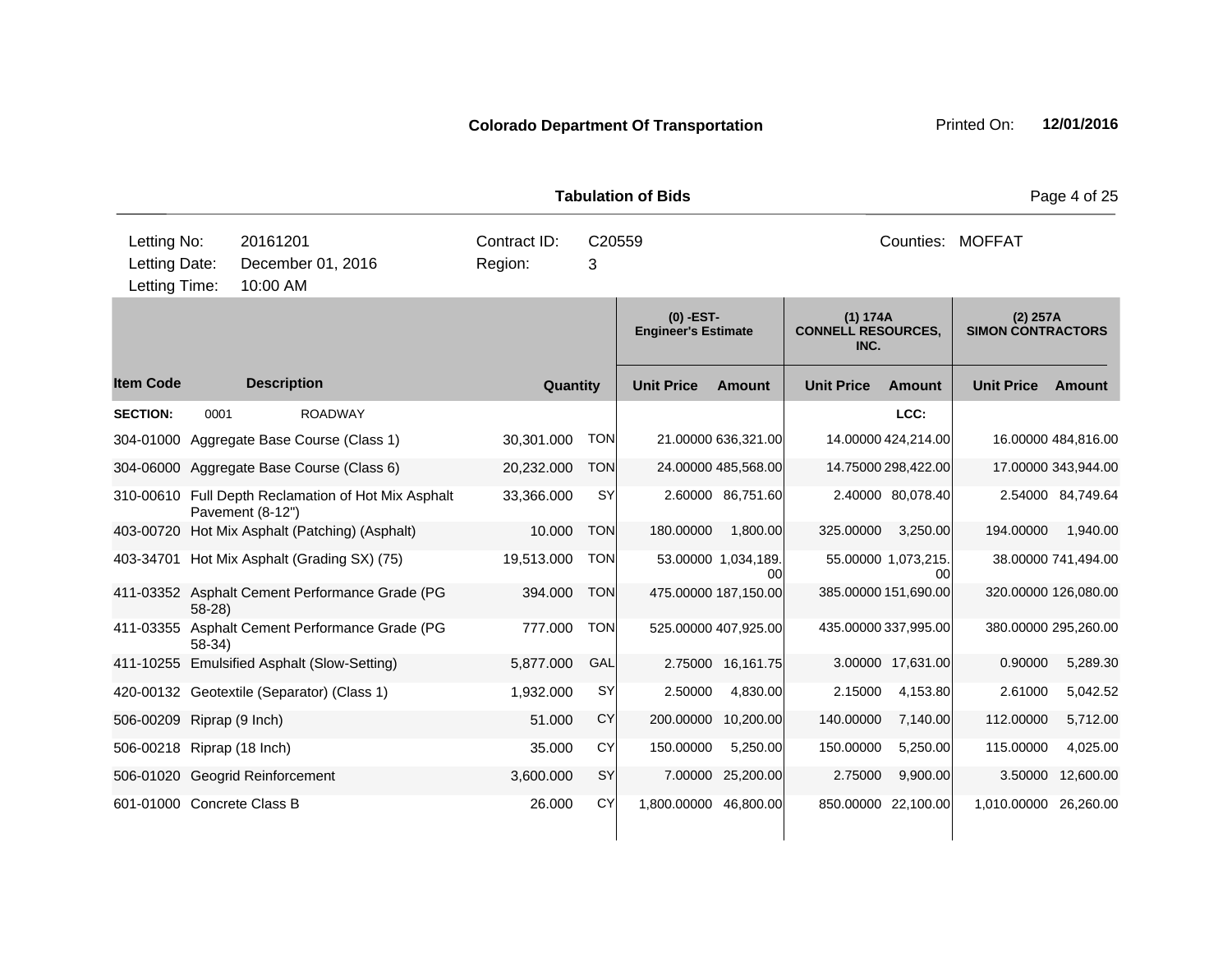|                                               |                                           |                        |                                                   |                             |           |              | <b>Tabulation of Bids</b>                 |                      |                                               |                      |                                        | Page 5 of 25         |
|-----------------------------------------------|-------------------------------------------|------------------------|---------------------------------------------------|-----------------------------|-----------|--------------|-------------------------------------------|----------------------|-----------------------------------------------|----------------------|----------------------------------------|----------------------|
| Letting No:<br>Letting Date:<br>Letting Time: | 20161201<br>December 01, 2016<br>10:00 AM |                        | Region:                                           | Contract ID:<br>C20559<br>3 |           |              |                                           | Counties: MOFFAT     |                                               |                      |                                        |                      |
|                                               |                                           |                        |                                                   |                             |           |              | $(0)$ -EST-<br><b>Engineer's Estimate</b> |                      | (1) 174A<br><b>CONNELL RESOURCES,</b><br>INC. |                      | $(2)$ 257A<br><b>SIMON CONTRACTORS</b> |                      |
| <b>Item Code</b>                              |                                           | <b>Description</b>     |                                                   |                             | Quantity  |              | <b>Unit Price</b>                         | <b>Amount</b>        | <b>Unit Price</b>                             | <b>Amount</b>        | <b>Unit Price</b>                      | <b>Amount</b>        |
| <b>SECTION:</b>                               | 0001                                      |                        | <b>ROADWAY</b>                                    |                             |           |              |                                           |                      |                                               | LCC:                 |                                        |                      |
|                                               |                                           |                        | 601-03030 Concrete Class D (Box Culvert)          |                             | 80.000    | CY           |                                           | 800.00000 64,000.00  | 1,200.00000                                   | 96,000.00            | 1,250.00000 100,000.00                 |                      |
|                                               |                                           |                        | 602-00020 Reinforcing Steel (Epoxy Coated)        |                             | 4,234.000 | LB           |                                           | 2.75000 11,643.50    | 1.50000                                       | 6,351.00             |                                        | 3.00000 12,702.00    |
|                                               |                                           |                        | 603-70607 6x7 Foot Concrete Box Culvert (Precast) |                             | 373,000   | LF           |                                           | 700.00000 261,100.00 |                                               | 925.00000 345,025.00 | 900.00000 335,700.00                   |                      |
|                                               |                                           |                        | 606-00301 Guardrail Type 3 (6-3 Post Spacing)     |                             | 950.000   | LF           |                                           | 20.00000 19,000.00   |                                               | 29.00000 27,550.00   |                                        | 30.00000 28,500.00   |
| 606-02005 End Anchorage (Flared)              |                                           |                        |                                                   |                             |           | 4.000 EACH   | 2,000.00000                               | 8,000.00             | 2,500.00000 10,000.00                         |                      | 2,600.00000 10,400.00                  |                      |
| 607-00005 End Post                            |                                           |                        |                                                   |                             |           | 50.000 EACH  | 125.00000                                 | 6,250.00             |                                               | 235.00000 11,750.00  | 220.00000                              | 11,000.00            |
| 607-00010 Corner and Line Brace Post          |                                           |                        |                                                   |                             |           | 84.000 EACH  |                                           | 170.00000 14,280.00  |                                               | 315.00000 26,460.00  |                                        | 300.00000 25,200.00  |
|                                               |                                           | Posts (Special)        | 607-01110 Fence Barbed Wire With Treated Wooden   |                             | 3,803.000 | LF           |                                           | 5.00000 19,015.00    |                                               | 3.50000 13,310.50    |                                        | 3.20000 12,169.60    |
|                                               |                                           | Wooden Posts (Special) | 607-11310 Fence Combination Wire With Treated     | 14,453.000                  |           | LF           |                                           | 5.00000 72,265.00    |                                               | 4.00000 57,812.00    |                                        | 3.70000 53,476.10    |
|                                               |                                           |                        | 607-32208 Wood Snow Fence (8 Foot High)           |                             |           | 739.000 EACH |                                           | 550.00000 406,450.00 |                                               | 565.00000 417,535.00 |                                        | 490.00000 362,110.00 |
| 607-60105 4 Foot Gate (Special)               |                                           |                        |                                                   |                             |           | 4.000 EACH   | 400.00000                                 | 1,600.00             | 700.00000                                     | 2,800.00             | 610.00000                              | 2,440.00             |
| 607-60113 12 Foot Gate (Special)              |                                           |                        |                                                   |                             |           | 4.000 EACH   | 950.00000                                 | 3,800.00             | 700.00000                                     | 2,800.00             | 620.00000                              | 2,480.00             |
| 607-60117 16 Foot Gate (Special)              |                                           |                        |                                                   |                             |           | 2.000 EACH   | 700.00000                                 | 1,400.00             | 700.00000                                     | 1,400.00             | 620.00000                              | 1,240.00             |
| 611-00016 16 Foot Cattle Guard                |                                           |                        |                                                   |                             |           | 2.000 EACH   | 12,000.00000                              | 24,000.00            | 17,000.00000 34,000.00                        |                      | 18,500.00000                           | 37,000.00            |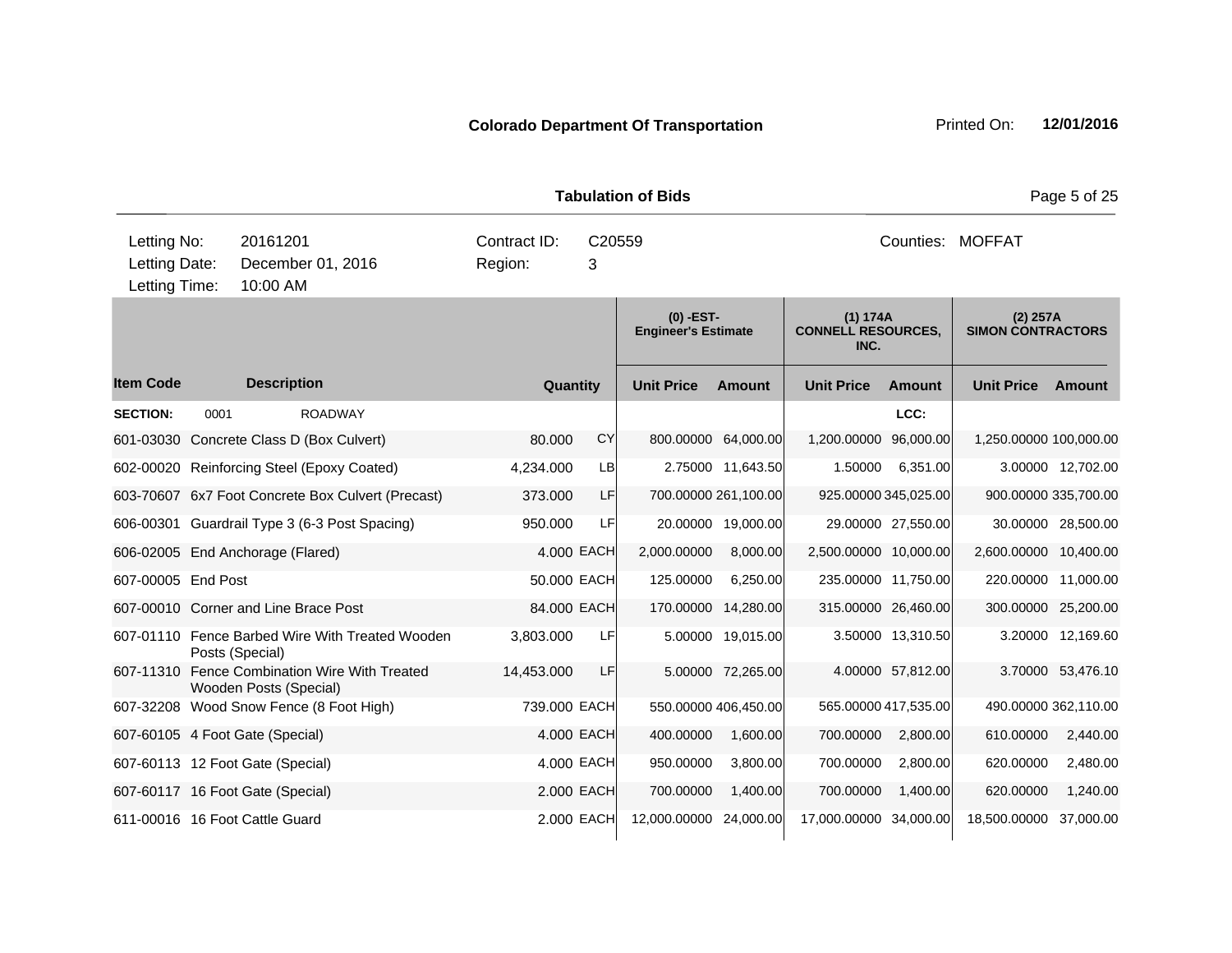|                                      |           |                     |                                                     |                                        |             | <b>Tabulation of Bids</b>                 |                     |                                               |                     |                                                 | Page 6 of 25  |
|--------------------------------------|-----------|---------------------|-----------------------------------------------------|----------------------------------------|-------------|-------------------------------------------|---------------------|-----------------------------------------------|---------------------|-------------------------------------------------|---------------|
| Letting No:<br>Letting Date:         |           | 20161201            | December 01, 2016                                   | Contract ID:<br>C20559<br>Region:<br>3 |             |                                           |                     | Counties: MOFFAT                              |                     |                                                 |               |
| Letting Time:                        |           | 10:00 AM            |                                                     |                                        |             |                                           |                     |                                               |                     |                                                 |               |
|                                      |           |                     |                                                     |                                        |             | $(0)$ -EST-<br><b>Engineer's Estimate</b> |                     | (1) 174A<br><b>CONNELL RESOURCES,</b><br>INC. |                     | $(2)$ 257A<br><b>SIMON CONTRACTORS</b>          |               |
| <b>Item Code</b>                     |           | <b>Description</b>  |                                                     |                                        | Quantity    | <b>Unit Price</b>                         | <b>Amount</b>       | <b>Unit Price</b>                             | <b>Amount</b>       | <b>Unit Price</b>                               | <b>Amount</b> |
| <b>SECTION:</b>                      | 0001      |                     | <b>ROADWAY</b>                                      |                                        |             |                                           |                     |                                               | LCC:                |                                                 |               |
| 612-00001                            |           | Delineator (Type I) |                                                     |                                        | 50.000 EACH | 24.00000                                  | 1,200.00            | 35.00000                                      | 1,750.00            | 53.00000                                        | 2,650.00      |
| 612-00003 Delineator (Type III)      |           |                     |                                                     |                                        | 2.000 EACH  | 30.00000                                  | 60.00               | 50.00000                                      | 100.00              | 58.00000                                        | 116.00        |
| 614-80385 Rumble Strip               |           |                     |                                                     | 24,950.000                             | LF.         | 0.11000                                   | 2,744.50            | 0.30000                                       | 7,485.00            | 0.15000                                         | 3,742.50      |
| 620-00002 Field Office (Class 2)     |           |                     |                                                     |                                        | 1.000 EACH  | 20,000.00000                              | 20,000.00           | 12,000.00000                                  | 12,000.00           | 40,000.00000                                    | 40,000.00     |
| 620-00012 Field Laboratory (Class 2) |           |                     |                                                     |                                        | 1.000 EACH  | 20,000.00000 20,000.00                    |                     | 15,000.00000 15,000.00                        |                     | 25,000.00000                                    | 25,000.00     |
| 620-00020 Sanitary Facility          |           |                     |                                                     |                                        | 2.000 EACH  | 2,000.00000                               | 4,000.00            | 1,100.00000                                   | 2,200.00            | 15,000.00000                                    | 30,000.00     |
|                                      | In Place) |                     | 624-20019 18 Inch Drainage Pipe (Class 0) (Complete | 96.000                                 | <b>LF</b>   | 100.00000                                 | 9,600.00            |                                               | 105.00000 10,080.00 | 57.00000                                        | 5,472.00      |
| 624-20031                            | In Place) |                     | 30 Inch Drainage Pipe (Class 0) (Complete           | 293.000                                | LF          |                                           | 150.00000 43,950.00 |                                               | 115.00000 33,695.00 | 111.00000 32,523.00                             |               |
|                                      | In Place) |                     | 624-20049 48 Inch Drainage Pipe (Class 0) (Complete | 198.000                                | <b>LF</b>   |                                           | 170.00000 33,660.00 |                                               | 160.00000 31,680.00 | 284.50000 56,331.00                             |               |
| 625-00000 Construction Surveying     |           |                     |                                                     | 1.000                                  | L SI        | 70,000.00000 70,000.00                    |                     |                                               |                     | 63,000.00000 63,000.00 100,000.00000 100,000.00 |               |
| 626-00000 Mobilization               |           |                     |                                                     | 1.000                                  | L S         | 775,000.00000 775,000.00                  |                     | 413,000.00000 413,000.00                      |                     | 618,690.00000 618,690.00                        |               |
|                                      |           |                     | 626-01103 Public Information Services (Tier III)    | 1.000                                  | L SI        | 20,000.00000 20,000.00                    |                     | 6,000.00000                                   | 6,000.00            | 12,000.00000 12,000.00                          |               |
| 627-00005 Epoxy Pavement Marking     |           |                     |                                                     | 136.000                                | GAL         |                                           | 95.00000 12,920.00  |                                               | 260.00000 35,360.00 | 210.00000 28,560.00                             |               |
|                                      |           |                     |                                                     |                                        |             |                                           |                     |                                               |                     |                                                 |               |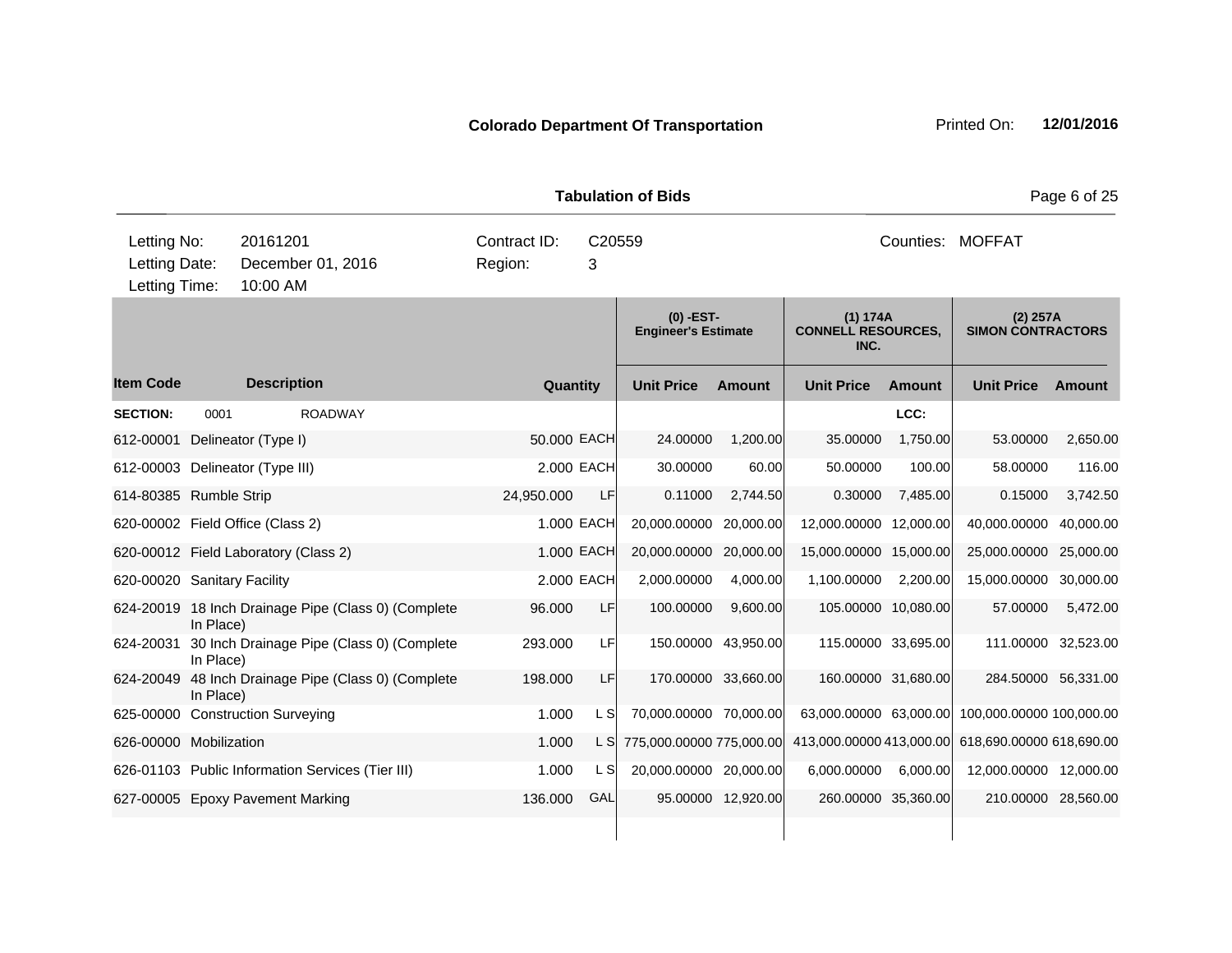|                                               |                                           |                                               |                                                    |                                        |            | <b>Tabulation of Bids</b>               |                     |                                               |                     |                                      | Page 7 of 25         |
|-----------------------------------------------|-------------------------------------------|-----------------------------------------------|----------------------------------------------------|----------------------------------------|------------|-----------------------------------------|---------------------|-----------------------------------------------|---------------------|--------------------------------------|----------------------|
| Letting No:<br>Letting Date:<br>Letting Time: | 20161201<br>December 01, 2016<br>10:00 AM |                                               |                                                    | Contract ID:<br>C20559<br>Region:<br>3 |            |                                         |                     |                                               | Counties: MOFFAT    |                                      |                      |
|                                               |                                           |                                               |                                                    |                                        |            | (0) -EST-<br><b>Engineer's Estimate</b> |                     | (1) 174A<br><b>CONNELL RESOURCES,</b><br>INC. |                     | (2) 257A<br><b>SIMON CONTRACTORS</b> |                      |
| <b>Item Code</b>                              |                                           | <b>Description</b>                            |                                                    | Quantity                               |            | <b>Unit Price</b>                       | <b>Amount</b>       | <b>Unit Price</b>                             | <b>Amount</b>       | <b>Unit Price</b>                    | <b>Amount</b>        |
| <b>SECTION:</b>                               | 0001                                      |                                               | <b>ROADWAY</b>                                     |                                        |            |                                         |                     |                                               | LCC:                |                                      |                      |
|                                               |                                           |                                               | 627-00011 Pavement Marking Paint (Waterborne)      | 537.000                                | GAL        |                                         | 45.00000 24,165.00  | 65.00000                                      | 34,905.00           | 55.00000                             | 29,535.00            |
|                                               |                                           | 629-01001 Survey Monument (Type 1)            |                                                    |                                        | 8.000 EACH | 160.00000                               | 1,280.00            | 180.00000                                     | 1,440.00            | 315.25000                            | 2,522.00             |
| 630-00000 Flagging                            |                                           |                                               |                                                    | 8,000.000 HOUR                         |            |                                         | 30.00000 240,000.00 |                                               | 26.50000 212,000.00 |                                      | 28.00000 224,000.00  |
|                                               |                                           | 630-00007 Traffic Control Inspection          |                                                    | 60.000                                 | <b>DAY</b> |                                         | 260.00000 15,600.00 |                                               | 200.00000 12,000.00 |                                      | 265.00000 15,900.00  |
|                                               |                                           | 630-00012 Traffic Control Management          |                                                    | 120.000                                | <b>DAY</b> |                                         | 750.00000 90,000.00 |                                               | 750.00000 90,000.00 |                                      | 900.00000 108,000.00 |
|                                               |                                           | 630-80001 Flashing Beacon (Portable)          |                                                    |                                        | 4.000 EACH | 250.00000                               | 1,000.00            | 1,200.00000                                   | 4,800.00            | 800.00000                            | 3,200.00             |
|                                               |                                           | 630-80335 Barricade (Type 3 M-A) (Temporary)  |                                                    |                                        | 4.000 EACH | 60.00000                                | 240.00              | 220.00000                                     | 880.00              | 165.00000                            | 660.00               |
|                                               |                                           |                                               | 630-80341 Construction Traffic Sign (Panel Size A) | 22.000 EACH                            |            | 40.00000                                | 880.00              | 34.00000                                      | 748.00              | 22.00000                             | 484.00               |
|                                               |                                           |                                               | 630-80342 Construction Traffic Sign (Panel Size B) | 93.000 EACH                            |            | 45.00000                                | 4,185.00            | 40.00000                                      | 3,720.00            | 33.00000                             | 3,069.00             |
|                                               |                                           |                                               | 630-80343 Construction Traffic Sign (Panel Size C) |                                        | 4.000 EACH | 60.00000                                | 240.00              | 40.00000                                      | 160.00              | 43.00000                             | 172.00               |
|                                               |                                           | 630-80344 Construction Traffic Sign (Special) |                                                    | 307.000                                | <b>SF</b>  | 22.00000                                | 6,754.00            | 22.00000                                      | 6,754.00            | 13.00000                             | 3,991.00             |
|                                               |                                           | 630-80359 Portable Message Sign Panel         |                                                    | 430.000                                | <b>DAY</b> | 60.00000                                | 25,800.00           | 61.00000                                      | 26,230.00           | 21.00000                             | 9,030.00             |
|                                               |                                           | 630-80360 Drum Channelizing Device            |                                                    | 450.000 EACH                           |            | 20.00000                                | 9,000.00            |                                               | 34.00000 15,300.00  | 11.00000                             | 4,950.00             |
| 630-80363                                     | (Flashing)                                |                                               | Drum Channelizing Device (With Light)              | 15.000 EACH                            |            | 30.00000                                | 450.00              | 40.00000                                      | 600.00              | 42.00000                             | 630.00               |
|                                               |                                           |                                               |                                                    |                                        |            |                                         |                     |                                               |                     |                                      |                      |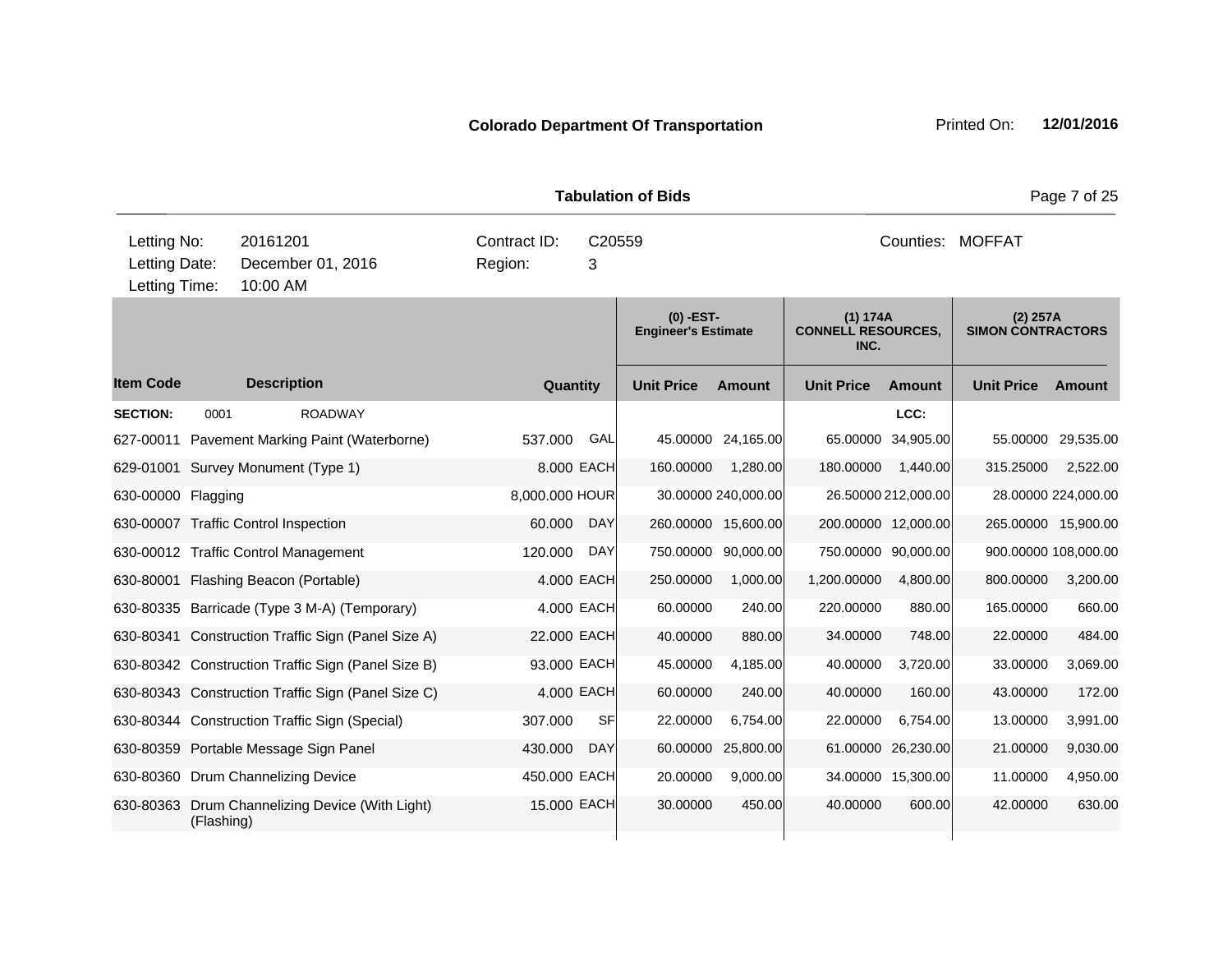| Printed On: | 1: |
|-------------|----|
|             |    |

| Letting No:<br>20161201<br>Letting Date:<br>December 01, 2016<br>10:00 AM<br>Letting Time: | Contract ID:<br>3<br>Region: | C <sub>20559</sub>                        |                                               | Counties: MOFFAT                       |  |  |  |  |
|--------------------------------------------------------------------------------------------|------------------------------|-------------------------------------------|-----------------------------------------------|----------------------------------------|--|--|--|--|
|                                                                                            |                              | $(0)$ -EST-<br><b>Engineer's Estimate</b> | (1) 174A<br><b>CONNELL RESOURCES,</b><br>INC. | $(2)$ 257A<br><b>SIMON CONTRACTORS</b> |  |  |  |  |
| <b>Item Code</b><br><b>Description</b>                                                     | Quantity                     | <b>Unit Price</b><br><b>Amount</b>        | <b>Unit Price</b><br><b>Amount</b>            | <b>Unit Price</b><br><b>Amount</b>     |  |  |  |  |
| <b>SECTION:</b><br>0001<br><b>ROADWAY</b>                                                  |                              |                                           | LCC:                                          |                                        |  |  |  |  |
| 630-80364<br>Drum Channelizing Device (With Light)<br>(Steady Burn)                        | 35.000 EACH                  | 30.00000<br>1,050.00                      | 40.00000<br>1.400.00                          | 42.00000<br>1,470.00                   |  |  |  |  |
| 630-80368 Portable Traffic Speed Monitor                                                   | 400.000<br><b>DAY</b>        | 300.00000 120,000.00                      | 55.00000 22,000.00                            | 4,400.00<br>11.00000                   |  |  |  |  |
| 630-80370 Concrete Barrier (Temporary)                                                     | LF<br>2,000.000              | 50.00000 100,000.00                       | 31.25000 62,500.00                            | 51.00000 102,000.00                    |  |  |  |  |
| 630-80380 Traffic Cone                                                                     | 200.000 EACH                 | 6.00000<br>1,200.00                       | 3.50000<br>700.00                             | 220.00<br>1.10000                      |  |  |  |  |
| 630-80430 Rumble Strip (Portable)                                                          | 2.000 EACH                   | 3,150.00000<br>6,300.00                   | 825.00000<br>1,650.00                         | 1,600.00000<br>3,200.00                |  |  |  |  |
| 630-80510 Mobile Pavement Marking Zone                                                     | L S<br>1.000                 | 4,000.00000<br>4,000.00                   | 3,500.00000<br>3,500.00                       | 2,750.00<br>2,750.00000                |  |  |  |  |
| 630-85011<br>Impact Attenuator (Temporary)                                                 | 600.000<br><b>DAY</b>        | 35.00000<br>21,000.00                     | 45.00000 27,000.00                            | 9,600.00<br>16.00000                   |  |  |  |  |
| <b>Section Totals:</b>                                                                     |                              | \$6,988,247.60                            | \$5,983,125.25                                | \$5,986,482.66                         |  |  |  |  |
| <b>Contract Grand Totals</b>                                                               |                              | \$6,988,247.60                            | \$5,983,125.25                                | \$5,986,482.66                         |  |  |  |  |

**Tabulation of Bids Page 8 of 25**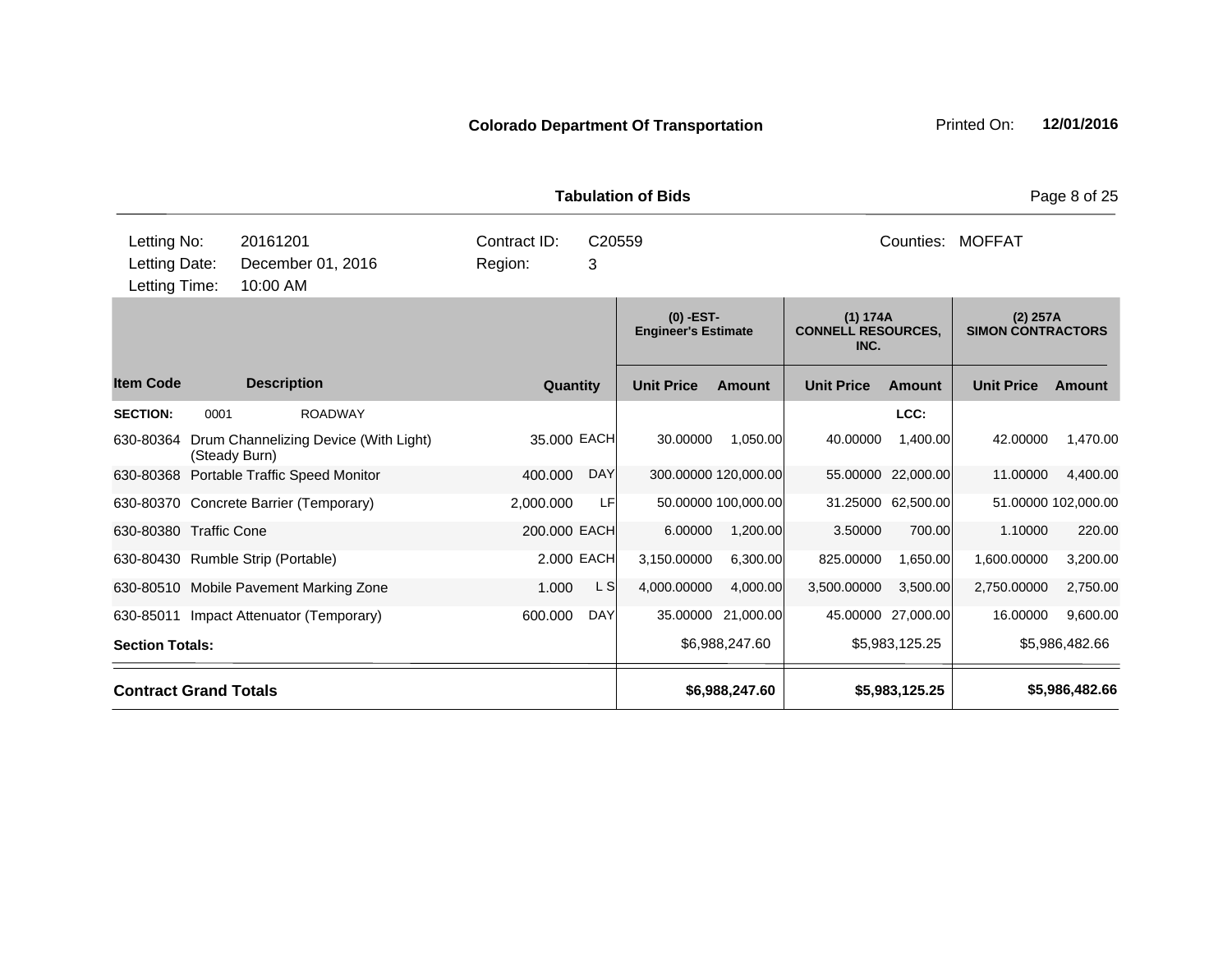**Quantity Unit Price Unit Price Item Code Amount Unit Price Amount Ext Ext Unit Price Amount Ext (3) 672A OLDCASTLE SW GROUP, INC. (4) 005A A and S CONSTRUCTION CO. (5) 944A PRECISION EXCAVATING, INC. Description SECTION:** 0001 ROADWAY **LCC:** 201-00000 Clearing and Grubbing 2.000 Clearing and Grubbing 1.000 L S 22,700.0000 22,700.000 15,089.68000 15,089.68 24,812.36000 24,812.36 202-00020 Removal of Concrete Box Culvert 2.000 EACH 13,250.00000 26,500.00 12,075.00000 24,150.00 19,961.83000 39,923.66 202-00035 Removal of Pipe 274.000 LF 31.00000 8,494.00 56.75000 15,549.50 106.60000 29,208.40 202-00090 Removal of Delineator 42.000 EACH 10.00000 420.00 7.25000 304.50 11.01000 462.42 202-00240 Removal of Asphalt Mat (Planing) 895.000 SY 5.25000 4,698.75 13.28000 11,885.60 5.45000 4,877.75 202-00250 Removal of Pavement Marking 10,375.000 SF 2.35000 24,381.25 1.81000 18,778.75 2.31000 23,966.25 202-01000 Removal of Fence 18,111.000 LF 1.05000 19,016.55 1.21000 21,914.31 1.49000 26,985.39 202-01035 Removal of Gate 5.000 EACH 79.00000 395.00 120.75000 603.75 262.20000 1,311.00 202-01400 Removal of Cattle Guard 2.000 EACH 2,250.00000 4,500.00 4,830.00000 9,660.00 2,618.66000 5,237.32 203-00060 Embankment Material (Complete In Place) 44,696.000 CY 21.25000 949,790.00 19.32000 863,526.72 14.89000 665,523.44 203-00100 Muck Excavation 1,500.000 CY 11.00000 16,500.00 27.77000 41,655.00 12.87000 19,305.00 203-01100 Proof Rolling 20.000 HOUR 88.00000 1,760.00 132.83000 2,656.60 210.00000 4,200.00 203-01500 Blading 20.000 HOUR 100.00000 2,000.00 144.90000 2,898.00 165.00000 3,300.00 203-01510 Backhoe 20.000 HOUR 83.00000 1,660.00 132.83000 2,656.60 110.00000 2,200.00 **Tabulation of Bids Page 9 of 25** 10:00 AM Counties: MOFFAT Letting Date: December 01, 2016 Region: 3 C20559 Region: Letting Time: Letting No: 20161201 Contract ID: Counties: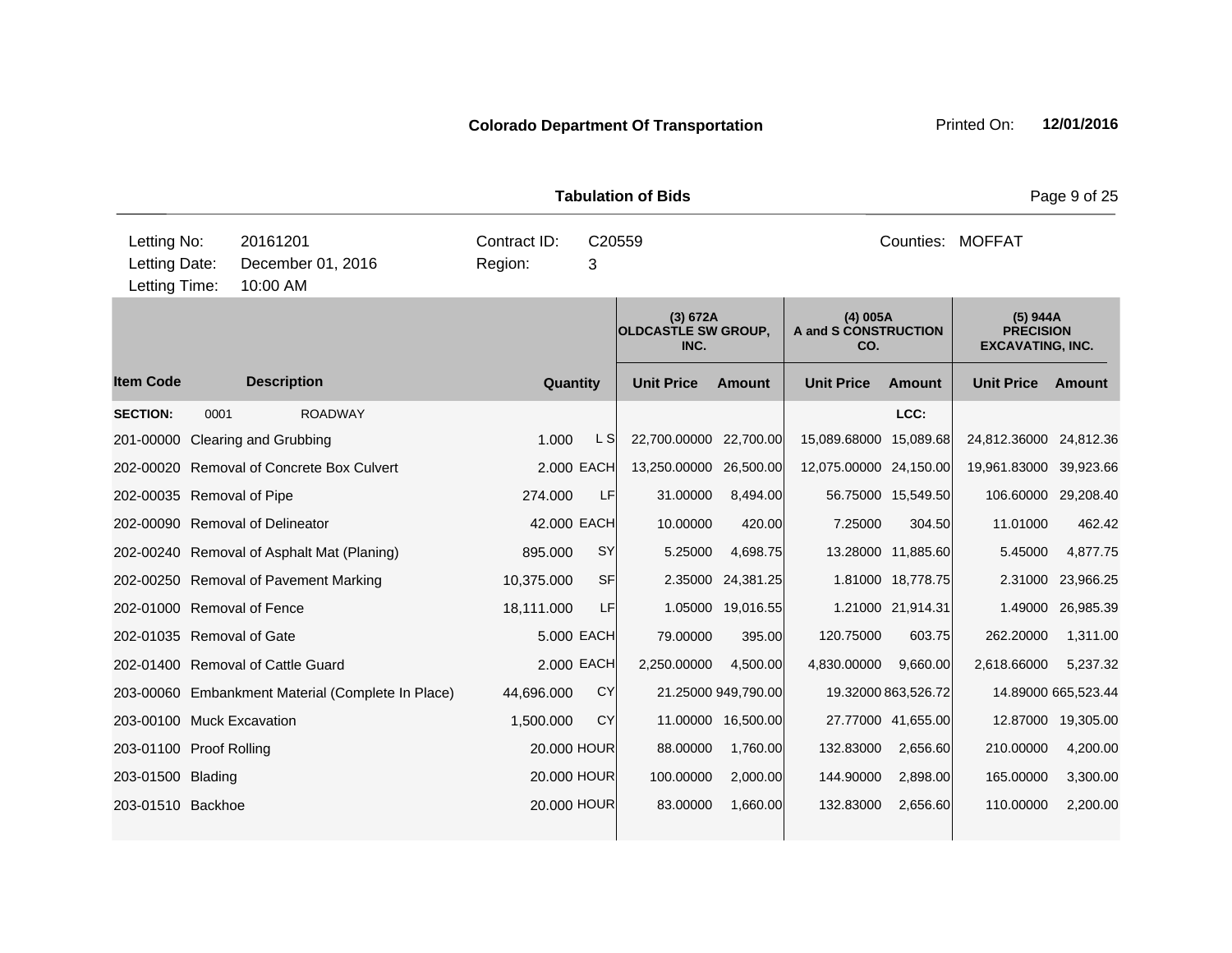|                                               |      |                                           |                         |             |             | <b>Tabulation of Bids</b>                      |               |                                         |                   |                                                         | Page 10 of 25     |
|-----------------------------------------------|------|-------------------------------------------|-------------------------|-------------|-------------|------------------------------------------------|---------------|-----------------------------------------|-------------------|---------------------------------------------------------|-------------------|
| Letting No:<br>Letting Date:<br>Letting Time: |      | 20161201<br>December 01, 2016<br>10:00 AM | Contract ID:<br>Region: |             | C20559<br>3 |                                                |               |                                         |                   | Counties: MOFFAT                                        |                   |
|                                               |      |                                           |                         |             |             | (3) 672A<br><b>OLDCASTLE SW GROUP,</b><br>INC. |               | (4) 005A<br>A and S CONSTRUCTION<br>CO. |                   | (5) 944A<br><b>PRECISION</b><br><b>EXCAVATING, INC.</b> |                   |
| <b>Item Code</b>                              |      | <b>Description</b>                        |                         | Quantity    |             | <b>Unit Price</b>                              | <b>Amount</b> | <b>Unit Price</b>                       | <b>Amount</b>     | <b>Unit Price</b>                                       | Amount            |
| <b>SECTION:</b>                               | 0001 | <b>ROADWAY</b>                            |                         |             |             |                                                |               |                                         | LCC:              |                                                         |                   |
| 203-01550 Dozing                              |      |                                           |                         |             | 10.000 HOUR | 206.00000                                      | 2,060.00      | 169.05000                               | 1,690.50          | 180.00000                                               | 1,800.00          |
|                                               |      | 203-01565 Hydraulic Excavator             |                         |             | 20.000 HOUR | 160.00000                                      | 3,200.00      | 193.20000                               | 3,864.00          | 180.00000                                               | 3,600.00          |
|                                               |      | 203-01590 Front End Loader (Rubber Tire)  |                         | 20.000 HOUR |             | 110.00000                                      | 2,200.00      | 181.13000                               | 3,622.60          | 150.00000                                               | 3,000.00          |
| 203-01597 Potholing                           |      |                                           |                         |             | 20.000 HOUR | 260.00000                                      | 5,200.00      | 205.28000                               | 4,105.60          | 450.00000                                               | 9,000.00          |
| 203-02330 Laborer                             |      |                                           |                         |             | 40.000 HOUR | 32.00000                                       | 1,280.00      | 60.38000                                | 2,415.20          | 68.00000                                                | 2,720.00          |
|                                               |      | 206-00065 Structure Backfill (Flow-Fill)  | 20.000                  |             | <b>CY</b>   | 270.00000                                      | 5,400.00      | 301.88000                               | 6,037.60          | 430.33000                                               | 8,606.60          |
| 206-01781 Shoring (Area 1)                    |      |                                           | 1.000                   |             | L S         | 50,000.00000                                   | 50,000.00     | 24,150.00000 24,150.00                  |                   | 44,058.04000                                            | 44,058.04         |
| 206-01782 Shoring (Area 2)                    |      |                                           | 1.000                   |             | L S         | 50,000.00000 50,000.00                         |               | 24,150.00000 24,150.00                  |                   | 44,058.04000                                            | 44,058.04         |
| 207-00205 Topsoil                             |      |                                           | 6,780.000               |             | <b>CY</b>   | 6.50000                                        | 44,070.00     |                                         | 9.66000 65,494.80 | 12.26000                                                | 83,122.80         |
| 207-00210 Stockpile Topsoil                   |      |                                           | 6,780.000               |             | CY          | 5.90000                                        | 40,002.00     |                                         | 3.62000 24,543.60 | 10.23000                                                | 69,359.40         |
|                                               |      | 208-00002 Erosion Log Type 1 (12 Inch)    | 4,700.000               |             | LF          | 3.50000                                        | 16,450.00     |                                         | 3.62000 17,014.00 |                                                         | 5.30000 24,910.00 |
| 208-00035 Aggregate Bag                       |      |                                           | 300.000                 |             | LF          | 6.00000                                        | 1,800.00      | 7.25000                                 | 2,175.00          | 4.96000                                                 | 1,488.00          |
|                                               |      | 208-00045 Concrete Washout Structure      |                         | 2.000 EACH  |             | 1,170.00000                                    | 2,340.00      | 1,811.25000                             | 3,622.50          | 927.44000                                               | 1,854.88          |
|                                               |      | 208-00070 Vehicle Tracking Pad            |                         | 2,000 EACH  |             | 950.00000                                      | 1,900.00      | 1,207.50000                             | 2,415.00          | 4,211.39000                                             | 8,422.78          |
|                                               |      |                                           |                         |             |             |                                                |               |                                         |                   |                                                         |                   |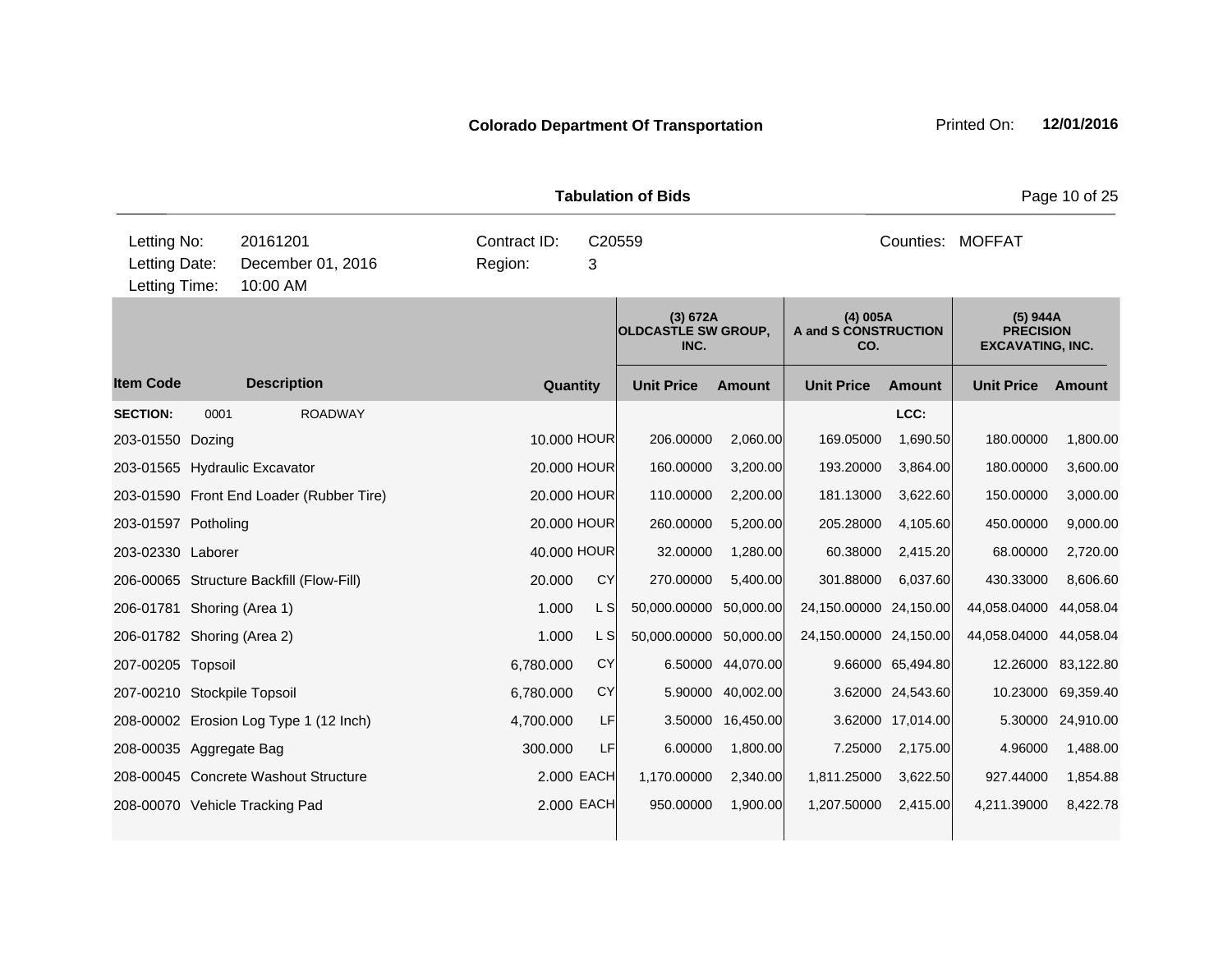|                                               |             |                         |                                                    |                         |             | <b>Tabulation of Bids</b>                      |                    |                                           |                     |                                                         | Page 11 of 25     |
|-----------------------------------------------|-------------|-------------------------|----------------------------------------------------|-------------------------|-------------|------------------------------------------------|--------------------|-------------------------------------------|---------------------|---------------------------------------------------------|-------------------|
| Letting No:<br>Letting Date:<br>Letting Time: |             | 20161201<br>10:00 AM    | December 01, 2016                                  | Contract ID:<br>Region: | 3           | C20559                                         |                    |                                           |                     | Counties: MOFFAT                                        |                   |
|                                               |             |                         |                                                    |                         |             | (3) 672A<br><b>OLDCASTLE SW GROUP,</b><br>INC. |                    | $(4)$ 005A<br>A and S CONSTRUCTION<br>CO. |                     | (5) 944A<br><b>PRECISION</b><br><b>EXCAVATING, INC.</b> |                   |
| <b>Item Code</b>                              |             | <b>Description</b>      |                                                    |                         | Quantity    | <b>Unit Price</b>                              | <b>Amount</b>      | <b>Unit Price</b>                         | <b>Amount</b>       | <b>Unit Price</b>                                       | Amount            |
| <b>SECTION:</b>                               | 0001        |                         | <b>ROADWAY</b>                                     |                         |             |                                                |                    |                                           | LCC:                |                                                         |                   |
|                                               |             |                         | 208-00103 Removal and Disposal of Sediment (Labor) | 120,000 HOUR            |             | 35.00000                                       | 4,200.00           | 60.38000                                  | 7,245.60            | 100.00000                                               | 12,000.00         |
|                                               | (Equipment) |                         | 208-00105 Removal and Disposal of Sediment         |                         | 40.000 HOUR | 180.00000                                      | 7,200.00           | 60.38000                                  | 2,415.20            | 350.00000 14,000.00                                     |                   |
|                                               |             |                         | 208-00106 Sweeping (Sediment Removal)              |                         | 40.000 HOUR | 210.00000                                      | 8,400.00           | 193.20000                                 | 7,728.00            | 80.00000                                                | 3,200.00          |
| 208-00107 Removal of Trash                    |             |                         |                                                    |                         | 40.000 HOUR | 38.00000                                       | 1,520.00           | 144.90000                                 | 5,796.00            | 220.00000                                               | 8,800.00          |
|                                               |             |                         | 208-00207 Erosion Control Management               | 200.000                 | <b>DAY</b>  | 95.00000                                       | 19,000.00          |                                           | 114.71000 22,942.00 | 325.18000                                               | 65,036.00         |
|                                               |             |                         | 209-00600 Dust Palliative (Magnesium Chloride)     | 100,000.000             | GAL         |                                                | 1.60000 160,000.00 |                                           | 0.60000 60,000.00   |                                                         | 0.91000 91,000.00 |
| 210-00810 Reset Ground Sign                   |             |                         |                                                    |                         | 4.000 EACH  | 365.00000                                      | 1,460.00           | 241.50000                                 | 966.00              | 385.50000                                               | 1,542.00          |
| 212-00006 Seeding (Native)                    |             |                         |                                                    |                         | 12.600 ACRE | 420.00000                                      | 5,292.00           |                                           | 966.00000 12,171.60 | 675.18000                                               | 8,507.27          |
| 212-00032 Soil Conditioning                   |             |                         |                                                    |                         | 12.600 ACRE | 3,170.00000                                    | 39,942.00          | 3,864.00000 48,686.40                     |                     | 5,424.65000                                             | 68,350.59         |
| 213-00003 Mulching (Weed Free)                |             |                         |                                                    |                         | 12.600 ACRE | 525.00000                                      | 6,615.00           |                                           | 966.00000 12,171.60 | 917.51000                                               | 11,560.63         |
| 213-00061                                     |             | <b>Mulch Tackifier</b>  |                                                    | 2,520.000               | LB          | 3.00000                                        | 7,560.00           | 3.02000                                   | 7,610.40            | 1.93000                                                 | 4,863.60          |
| 216-00201                                     |             | (Biodegradable Class 1) | Soil Retention Blanket (Straw-Coconut)             | 12,000.000              | <b>SY</b>   | 1.75000                                        | 21,000.00          |                                           | 3.02000 36,240.00   |                                                         | 1.88000 22,560.00 |
| 240-00001                                     |             | Wildlife Biologist      |                                                    | 10.000                  | <b>DAY</b>  | 670.00000                                      | 6,700.00           | 784.88000                                 | 7,848.80            | 1,624.64000 16,246.40                                   |                   |
| 240-00010 Removal of Nests                    |             |                         |                                                    |                         | 40.000 HOUR | 84.00000                                       | 3,360.00           | 96.60000                                  | 3,864.00            | 67.31000                                                | 2,692.40          |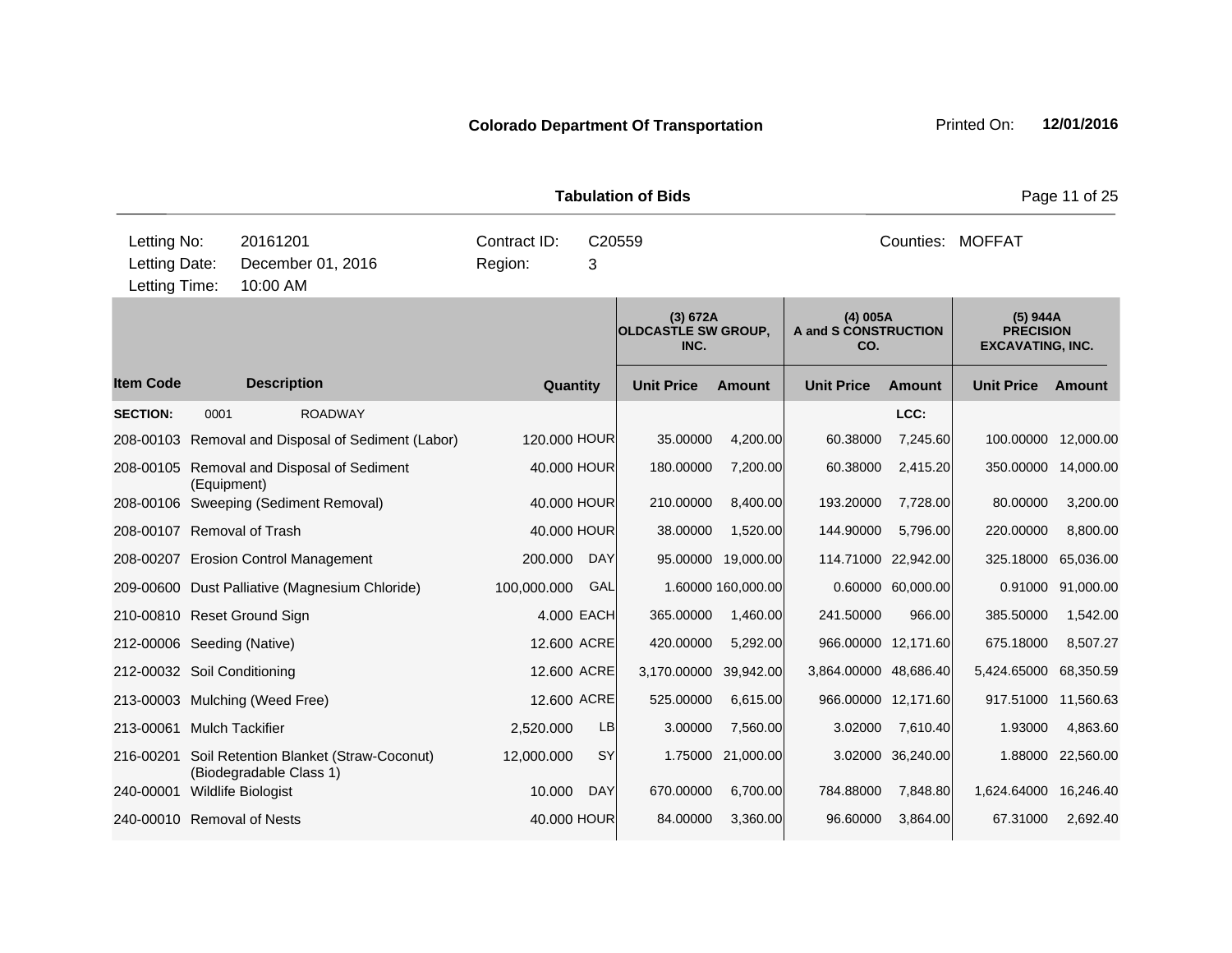|                                               |           |                      |                                                     |                         |            | <b>Tabulation of Bids</b>                      |                      |                                         |                           |                                                         | Page 12 of 25             |
|-----------------------------------------------|-----------|----------------------|-----------------------------------------------------|-------------------------|------------|------------------------------------------------|----------------------|-----------------------------------------|---------------------------|---------------------------------------------------------|---------------------------|
| Letting No:<br>Letting Date:<br>Letting Time: |           | 20161201<br>10:00 AM | December 01, 2016                                   | Contract ID:<br>Region: | 3          | C20559                                         |                      |                                         |                           | Counties: MOFFAT                                        |                           |
|                                               |           |                      |                                                     |                         |            | (3) 672A<br><b>OLDCASTLE SW GROUP,</b><br>INC. |                      | (4) 005A<br>A and S CONSTRUCTION<br>CO. |                           | (5) 944A<br><b>PRECISION</b><br><b>EXCAVATING, INC.</b> |                           |
| <b>Item Code</b>                              |           | <b>Description</b>   |                                                     |                         | Quantity   | <b>Unit Price</b>                              | <b>Amount</b>        | <b>Unit Price</b>                       | <b>Amount</b>             | <b>Unit Price</b>                                       | Amount                    |
| <b>SECTION:</b>                               | 0001      |                      | <b>ROADWAY</b>                                      |                         |            |                                                |                      |                                         | LCC:                      |                                                         |                           |
|                                               |           |                      | 304-01000 Aggregate Base Course (Class 1)           | 30,301.000              | <b>TON</b> |                                                | 22.50000 681,772.50  |                                         | 26.80000 812,066.80       |                                                         | 25.87000 783,886.87       |
|                                               |           |                      | 304-06000 Aggregate Base Course (Class 6)           | 20,232.000              | <b>TON</b> |                                                | 22.50000 455,220.00  |                                         | 30.24000 611,815.68       |                                                         | 29.80000 602,913.60       |
|                                               |           | Pavement (8-12")     | 310-00610 Full Depth Reclamation of Hot Mix Asphalt | 33,366.000              | SY         |                                                | 1.50000 50,049.00    |                                         | 5.50000 183,513.00        |                                                         | 1.65000 55,053.90         |
|                                               |           |                      | 403-00720 Hot Mix Asphalt (Patching) (Asphalt)      | 10.000                  | <b>TON</b> | 178.00000                                      | 1,780.00             | 200.00000                               | 2,000.00                  | 506.66000                                               | 5,066.60                  |
|                                               |           |                      | 403-34701 Hot Mix Asphalt (Grading SX) (75)         | 19,513.000              | <b>TON</b> |                                                | 45.00000 878,085.00  |                                         | 58.00000 1,131,754.<br>00 |                                                         | 59.48000 1,160,633.<br>24 |
|                                               | $58 - 28$ |                      | 411-03352 Asphalt Cement Performance Grade (PG      | 394.000                 | <b>TON</b> |                                                | 342.00000 134,748.00 |                                         | 370.00000 145,780.00      |                                                         | 384.40000 151,453.60      |
| 411-03355                                     | $58-34)$  |                      | Asphalt Cement Performance Grade (PG                | 777.000                 | <b>TON</b> |                                                | 403.00000 313,131.00 |                                         | 400.00000 310,800.00      |                                                         | 430.66000 334,622.82      |
|                                               |           |                      | 411-10255 Emulsified Asphalt (Slow-Setting)         | 5,877.000               | GAL        |                                                | 4.50000 26,446.50    |                                         | 5.00000 29,385.00         |                                                         | 3.86000 22,685.22         |
|                                               |           |                      | 420-00132 Geotextile (Separator) (Class 1)          | 1,932.000               | SY         | 1.05000                                        | 2,028.60             | 4.65000                                 | 8,983.80                  | 4.35000                                                 | 8,404.20                  |
| 506-00209 Riprap (9 Inch)                     |           |                      |                                                     | 51.000                  | <b>CY</b>  |                                                | 250.00000 12,750.00  | 194.41000                               | 9,914.91                  |                                                         | 217.84000 11,109.84       |
| 506-00218 Riprap (18 Inch)                    |           |                      |                                                     | 35.000                  | <b>CY</b>  | 250.00000                                      | 8,750.00             | 225.80000                               | 7,903.00                  | 217.84000                                               | 7,624.40                  |
| 506-01020 Geogrid Reinforcement               |           |                      |                                                     | 3,600.000               | SY         | 2.10000                                        | 7,560.00             |                                         | 4.65000 16,740.00         | 5.01000                                                 | 18,036.00                 |
| 601-01000 Concrete Class B                    |           |                      |                                                     | 26.000                  | <b>CY</b>  | 1,425.00000 37,050.00                          |                      | 1,207.50000 31,395.00                   |                           |                                                         | 541.78000 14,086.28       |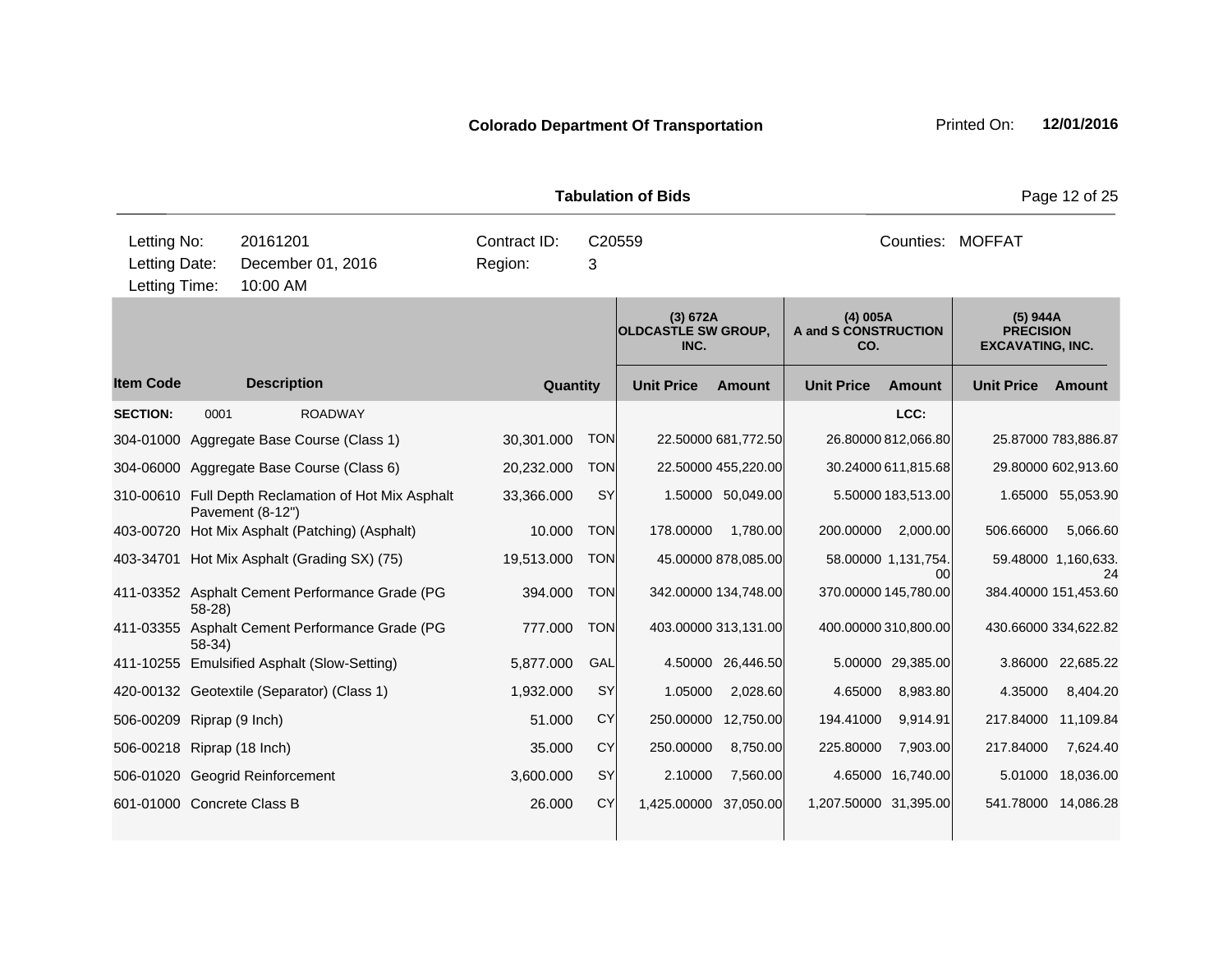|                                               |                 |                                                                         |         |              |             | <b>Tabulation of Bids</b>                      |                      |                                                |                      |                                                         | Page 13 of 25      |
|-----------------------------------------------|-----------------|-------------------------------------------------------------------------|---------|--------------|-------------|------------------------------------------------|----------------------|------------------------------------------------|----------------------|---------------------------------------------------------|--------------------|
| Letting No:<br>Letting Date:<br>Letting Time: |                 | 20161201<br>December 01, 2016<br>10:00 AM                               | Region: | Contract ID: | C20559<br>3 |                                                |                      |                                                |                      | Counties: MOFFAT                                        |                    |
|                                               |                 |                                                                         |         |              |             | (3) 672A<br><b>OLDCASTLE SW GROUP,</b><br>INC. |                      | (4) 005A<br><b>A and S CONSTRUCTION</b><br>CO. |                      | (5) 944A<br><b>PRECISION</b><br><b>EXCAVATING, INC.</b> |                    |
| <b>Item Code</b>                              |                 | <b>Description</b>                                                      |         | Quantity     |             | <b>Unit Price</b>                              | <b>Amount</b>        | <b>Unit Price</b>                              | <b>Amount</b>        | <b>Unit Price</b>                                       | Amount             |
| <b>SECTION:</b>                               | 0001            | <b>ROADWAY</b>                                                          |         |              |             |                                                |                      |                                                | LCC:                 |                                                         |                    |
|                                               |                 | 601-03030 Concrete Class D (Box Culvert)                                |         | 80.000       | <b>CY</b>   |                                                | 980.00000 78,400.00  | 1,086.75000 86,940.00                          |                      | 488.45000 39,076.00                                     |                    |
|                                               |                 | 602-00020 Reinforcing Steel (Epoxy Coated)                              |         | 4,234.000    | LB          |                                                | 2.50000 10,585.00    |                                                | 3.62000 15,327.08    |                                                         | 3.53000 14,946.02  |
|                                               |                 | 603-70607 6x7 Foot Concrete Box Culvert (Precast)                       |         | 373.000      | LF          |                                                | 710.00000 264,830.00 | 1,375.00000 512,875.00                         |                      | 3,794.62000 1,415,393.                                  | 26                 |
|                                               |                 | 606-00301 Guardrail Type 3 (6-3 Post Spacing)                           |         | 950.000      | LF          |                                                | 23.00000 21,850.00   |                                                | 34.17000 32,461.50   |                                                         | 31.17000 29,611.50 |
|                                               |                 | 606-02005 End Anchorage (Flared)                                        |         |              | 4.000 EACH  | 4,150.00000 16,600.00                          |                      | 3,042.90000 12,171.60                          |                      | 2,775.66000 11,102.64                                   |                    |
| 607-00005 End Post                            |                 |                                                                         |         | 50.000 EACH  |             | 125.00000                                      | 6,250.00             |                                                | 241.50000 12,075.00  | 132.17000                                               | 6,608.50           |
|                                               |                 | 607-00010 Corner and Line Brace Post                                    |         | 84.000 EACH  |             |                                                | 157.00000 13,188.00  |                                                | 326.03000 27,386.52  | 165.21000 13,877.64                                     |                    |
|                                               | Posts (Special) | 607-01110 Fence Barbed Wire With Treated Wooden                         |         | 3,803.000    | LF          |                                                | 3.70000 14,071.10    |                                                | 3.62000 13,766.86    |                                                         | 3.86000 14,679.58  |
|                                               |                 | 607-11310 Fence Combination Wire With Treated<br>Wooden Posts (Special) |         | 14,453.000   | LF          |                                                | 4.50000 65,038.50    |                                                | 4.17000 60,269.01    |                                                         | 4.68000 67,640.04  |
|                                               |                 | 607-32208 Wood Snow Fence (8 Foot High)                                 |         | 739.000 EACH |             |                                                | 360.00000 266,040.00 |                                                | 585.64000 432,787.96 | 377.26000 278,795.14                                    |                    |
|                                               |                 | 607-60105 4 Foot Gate (Special)                                         |         |              | 4.000 EACH  | 158.00000                                      | 632.00               | 724.50000                                      | 2,898.00             | 165.21000                                               | 660.84             |
|                                               |                 | 607-60113 12 Foot Gate (Special)                                        |         |              | 4.000 EACH  | 132.00000                                      | 528.00               | 724.50000                                      | 2,898.00             | 137.68000                                               | 550.72             |
|                                               |                 | 607-60117 16 Foot Gate (Special)                                        |         |              | 2.000 EACH  | 157.00000                                      | 314.00               | 724.50000                                      | 1,449.00             | 165.21000                                               | 330.42             |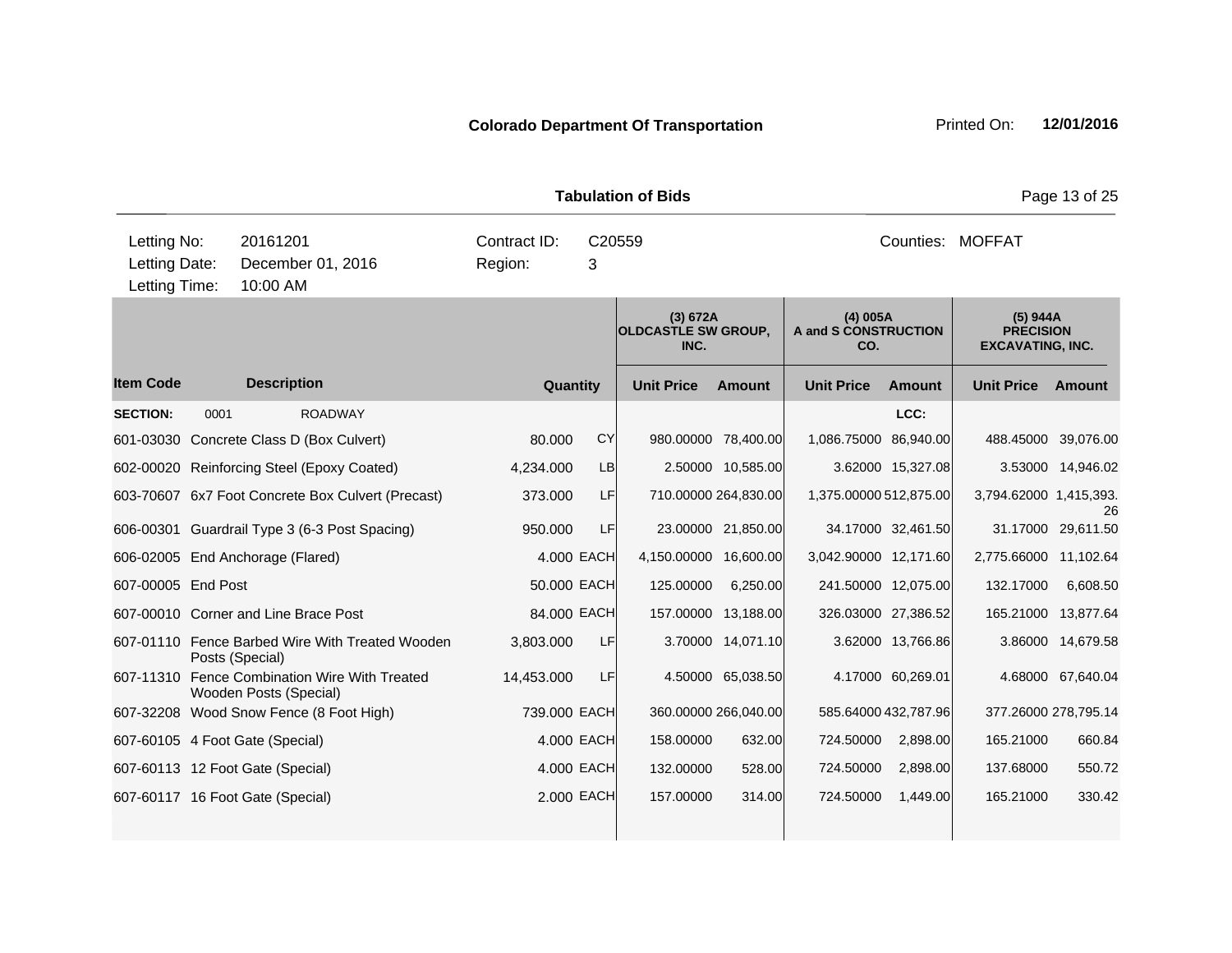|                                               |           |                                                     |                         |             | <b>Tabulation of Bids</b>                      |                     |                                           |                     |                                                         | Page 14 of 25 |
|-----------------------------------------------|-----------|-----------------------------------------------------|-------------------------|-------------|------------------------------------------------|---------------------|-------------------------------------------|---------------------|---------------------------------------------------------|---------------|
| Letting No:<br>Letting Date:<br>Letting Time: |           | 20161201<br>December 01, 2016<br>10:00 AM           | Contract ID:<br>Region: | C20559<br>3 |                                                |                     |                                           |                     | Counties: MOFFAT                                        |               |
|                                               |           |                                                     |                         |             | (3) 672A<br><b>OLDCASTLE SW GROUP.</b><br>INC. |                     | $(4)$ 005A<br>A and S CONSTRUCTION<br>CO. |                     | (5) 944A<br><b>PRECISION</b><br><b>EXCAVATING, INC.</b> |               |
| <b>Item Code</b>                              |           | <b>Description</b>                                  | <b>Quantity</b>         |             | <b>Unit Price</b>                              | <b>Amount</b>       | <b>Unit Price</b>                         | <b>Amount</b>       | <b>Unit Price</b>                                       | Amount        |
| <b>SECTION:</b>                               | 0001      | <b>ROADWAY</b>                                      |                         |             |                                                |                     |                                           | LCC:                |                                                         |               |
|                                               |           | 611-00016 16 Foot Cattle Guard                      |                         | 2.000 EACH  | 24,160.00000 48,320.00                         |                     | 7,245.00000 14,490.00                     |                     | 16,909.69000                                            | 33,819.38     |
| 612-00001 Delineator (Type I)                 |           |                                                     | 50.000 EACH             |             | 31.50000                                       | 1,575.00            | 19.32000                                  | 966.00              | 33.04000                                                | 1,652.00      |
|                                               |           | 612-00003 Delineator (Type III)                     |                         | 2,000 EACH  | 36.75000                                       | 73.50               | 19.32000                                  | 38.64               | 38.55000                                                | 77.10         |
| 614-80385 Rumble Strip                        |           |                                                     | 24,950.000              | LF          | 0.25000                                        | 6,237.50            | 0.16000                                   | 3,992.00            | 0.14000                                                 | 3,493.00      |
|                                               |           | 620-00002 Field Office (Class 2)                    |                         | 1.000 EACH  | 33,200.00000                                   | 33,200.00           | 27,000.00000                              | 27,000.00           | 20,176.31000                                            | 20,176.31     |
|                                               |           | 620-00012 Field Laboratory (Class 2)                |                         | 1.000 EACH  | 27,800.00000 27,800.00                         |                     | 27,000.00000 27,000.00                    |                     | 27,016.30000 27,016.30                                  |               |
| 620-00020 Sanitary Facility                   |           |                                                     |                         | 2.000 EACH  | 1,700.00000                                    | 3,400.00            | 10,000.00000 20,000.00                    |                     | 1,321.75000                                             | 2,643.50      |
|                                               | In Place) | 624-20019 18 Inch Drainage Pipe (Class 0) (Complete | 96.000                  | LF          | 72.00000                                       | 6,912.00            |                                           | 193.20000 18,547.20 | 128.08000 12,295.68                                     |               |
| 624-20031                                     | In Place) | 30 Inch Drainage Pipe (Class 0) (Complete           | 293.000                 | LF          |                                                | 92.00000 26,956.00  |                                           | 205.28000 60,147.04 | 167.97000 49,215.21                                     |               |
| 624-20049                                     | In Place) | 48 Inch Drainage Pipe (Class 0) (Complete           | 198.000                 | LF          |                                                | 136.00000 26,928.00 |                                           | 362.25000 71,725.50 | 269.96000 53,452.08                                     |               |
|                                               |           | 625-00000 Construction Surveying                    | 1.000                   | L SI        | 85,000.00000 85,000.00                         |                     | 78,487.50000 78,487.50                    |                     | 93,623.30000 93,623.30                                  |               |
| 626-00000 Mobilization                        |           |                                                     | 1.000                   | L SI        | 655,000.00000 655,000.00                       |                     | 516,000.00000 516,000.00                  |                     | 545,445.13000 545,445.13                                |               |
|                                               |           | 626-01103 Public Information Services (Tier III)    | 1.000                   | L S         | 9,385.00000                                    | 9,385.00            | 5,433.75000                               | 5,433.75            | 10,462.68000 10,462.68                                  |               |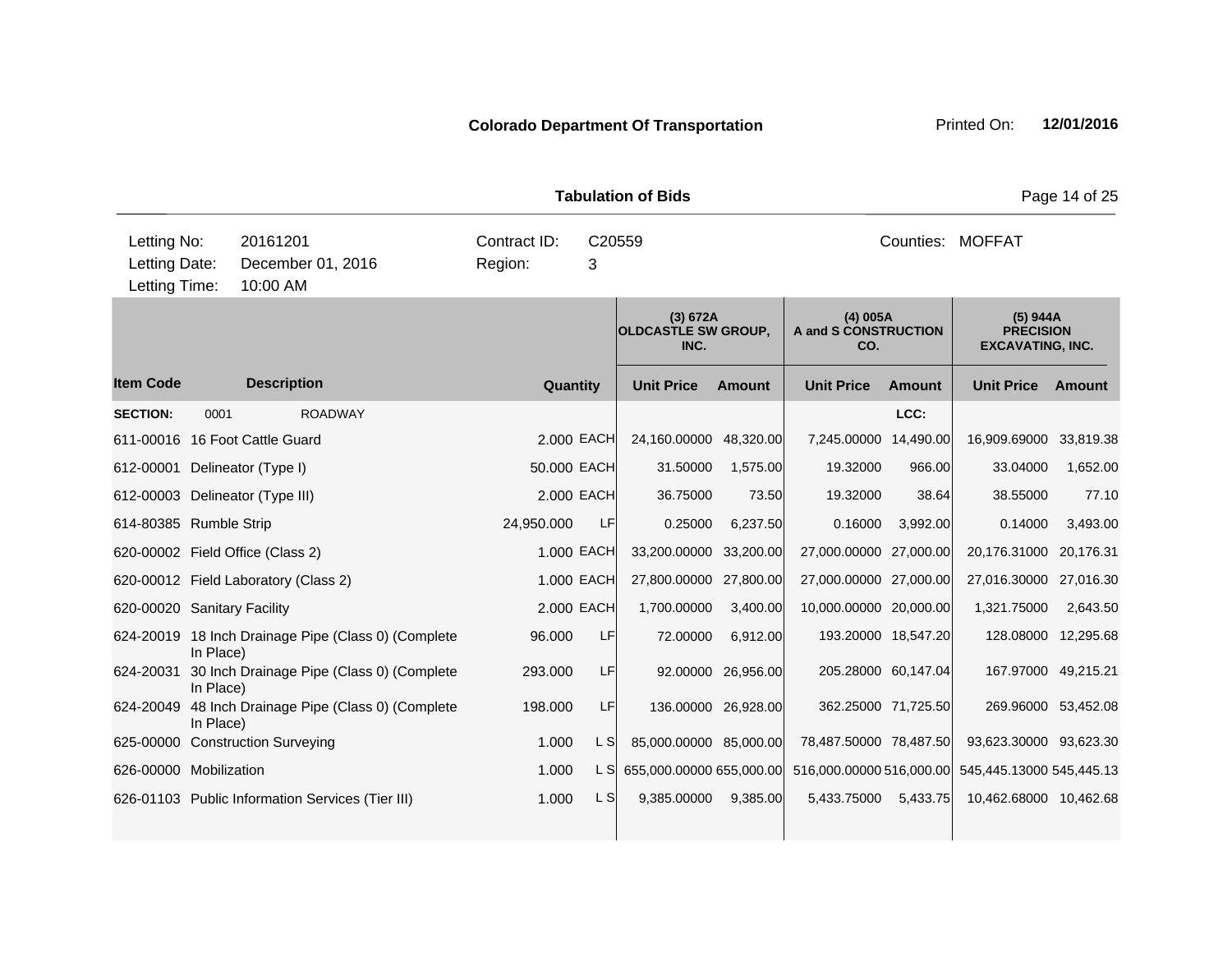|                                               |      |                                                    |                         |             | <b>Tabulation of Bids</b>                      |                      |                                           |                     |                                                         | Page 15 of 25       |
|-----------------------------------------------|------|----------------------------------------------------|-------------------------|-------------|------------------------------------------------|----------------------|-------------------------------------------|---------------------|---------------------------------------------------------|---------------------|
| Letting No:<br>Letting Date:<br>Letting Time: |      | 20161201<br>December 01, 2016<br>10:00 AM          | Contract ID:<br>Region: | C20559<br>3 |                                                |                      |                                           |                     | Counties: MOFFAT                                        |                     |
|                                               |      |                                                    |                         |             | (3) 672A<br><b>OLDCASTLE SW GROUP,</b><br>INC. |                      | $(4)$ 005A<br>A and S CONSTRUCTION<br>CO. |                     | (5) 944A<br><b>PRECISION</b><br><b>EXCAVATING, INC.</b> |                     |
| <b>Item Code</b>                              |      | <b>Description</b>                                 | Quantity                |             | <b>Unit Price</b>                              | <b>Amount</b>        | <b>Unit Price</b>                         | <b>Amount</b>       | <b>Unit Price</b>                                       | Amount              |
| <b>SECTION:</b>                               | 0001 | <b>ROADWAY</b>                                     |                         |             |                                                |                      |                                           | LCC:                |                                                         |                     |
| 627-00005                                     |      | <b>Epoxy Pavement Marking</b>                      | 136.000                 | GAL         |                                                | 115.50000 15,708.00  | 247.54000                                 | 33,665.44           | 121.16000                                               | 16,477.76           |
|                                               |      | 627-00011 Pavement Marking Paint (Waterborne)      | 537.000                 | GAL         |                                                | 50.50000 27,118.50   |                                           | 59.77000 32,096.49  |                                                         | 52.87000 28,391.19  |
|                                               |      | 629-01001 Survey Monument (Type 1)                 |                         | 8.000 EACH  | 315.00000                                      | 2,520.00             | 90.56000                                  | 724.48              | 330.44000                                               | 2,643.52            |
| 630-00000 Flagging                            |      |                                                    | 8,000.000 HOUR          |             |                                                | 28.00000 224,000.00  |                                           | 27.77000 222,160.00 |                                                         | 29.74000 237,920.00 |
|                                               |      | 630-00007 Traffic Control Inspection               | 60.000                  | <b>DAY</b>  |                                                | 315.00000 18,900.00  | 211.31000 12,678.60                       |                     | 330.44000 19,826.40                                     |                     |
|                                               |      | 630-00012 Traffic Control Management               | 120.000                 | <b>DAY</b>  |                                                | 945.00000 113,400.00 | 784.88000 94,185.60                       |                     | 991.30000 118,956.00                                    |                     |
|                                               |      | 630-80001 Flashing Beacon (Portable)               |                         | 4.000 EACH  | 1,155.00000                                    | 4,620.00             | 1,207.50000                               | 4,830.00            | 1,211.60000                                             | 4,846.40            |
|                                               |      | 630-80335 Barricade (Type 3 M-A) (Temporary)       |                         | 4.000 EACH  | 370.00000                                      | 1,480.00             | 229.43000                                 | 917.72              | 385.50000                                               | 1,542.00            |
|                                               |      | 630-80341 Construction Traffic Sign (Panel Size A) | 22.000 EACH             |             | 52.50000                                       | 1,155.00             | 36.23000                                  | 797.06              | 55.07000                                                | 1,211.54            |
|                                               |      | 630-80342 Construction Traffic Sign (Panel Size B) | 93.000 EACH             |             | 68.25000                                       | 6,347.25             | 42.26000                                  | 3,930.18            | 71.60000                                                | 6,658.80            |
|                                               |      | 630-80343 Construction Traffic Sign (Panel Size C) |                         | 4.000 EACH  | 73.50000                                       | 294.00               | 42.26000                                  | 169.04              | 77.10000                                                | 308.40              |
|                                               |      | 630-80344 Construction Traffic Sign (Special)      | 307.000                 | <b>SF</b>   | 21.00000                                       | 6,447.00             | 22.94000                                  | 7,042.58            | 22.03000                                                | 6,763.21            |
|                                               |      | 630-80359 Portable Message Sign Panel              | 430.000                 | <b>DAY</b>  | 26.25000                                       | 11,287.50            |                                           | 62.79000 26,999.70  | 27.54000                                                | 11,842.20           |
|                                               |      | 630-80360 Drum Channelizing Device                 | 450,000 EACH            |             | 15.75000                                       | 7,087.50             |                                           | 36.23000 16,303.50  | 16.52000                                                | 7,434.00            |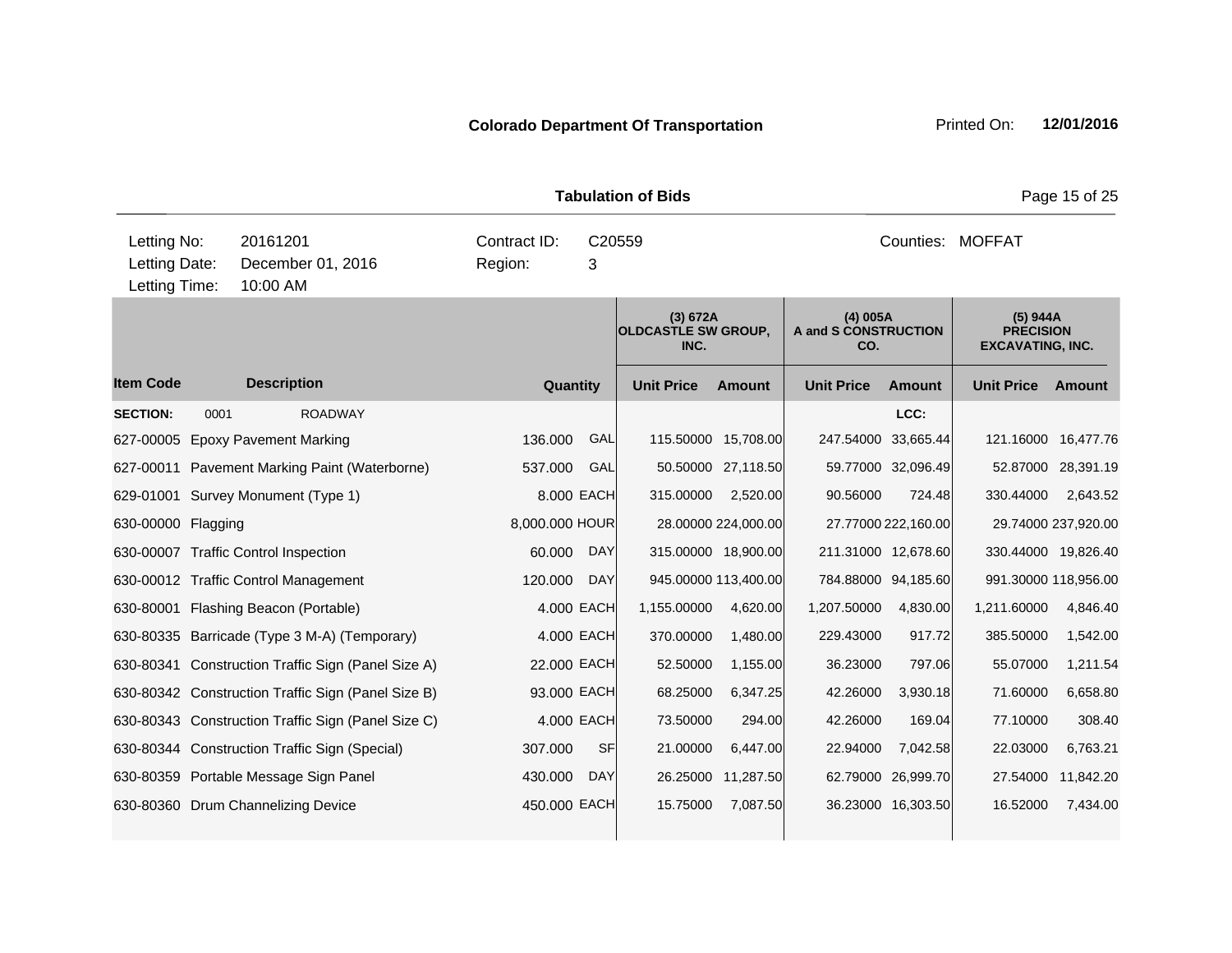**Quantity Unit Price Unit Price Item Code Amount Unit Price Amount Ext Ext Unit Price Amount Ext (3) 672A OLDCASTLE SW GROUP, INC. (4) 005A A and S CONSTRUCTION CO. (5) 944A PRECISION EXCAVATING, INC. Description SECTION:** 0001 ROADWAY **LCC:** 630-80363 Drum Channelizing Device (With Light) (Flashing) 15.000 EACH 21.00000 315.00 42.26000 633.90 22.03000 330.45 630-80364 Drum Channelizing Device (With Light) (Steady Burn) 35.000 EACH 21.00000 735.00 42.26000 1,479.10 22.03000 771.05 630-80368 Portable Traffic Speed Monitor 400.000 DAY 26.25000 10,500.00 55.55000 22,220.00 27.54000 11,016.00 630-80370 Concrete Barrier (Temporary) 2,000.000 LF 25.00000 50,000.00 78.49000 156,980.00 55.74000 111,480.00 630-80380 Traffic Cone 200.000 EACH 10.50000 2,100.00 3.62000 724.00 11.01000 2,202.00 **Tabulation of Bids** Page 16 of 25 10:00 AM Counties: MOFFAT Letting Date: December 01, 2016 Region: 3 C20559 Region: Letting Time: Letting No: 20161201 Contract ID: Counties:

630-80430 Rumble Strip (Portable) 2.000 EACH 3,150.00000 6,300.00 845.25000 1,690.50 3,304.36000 6,608.72 630-80510 Mobile Pavement Marking Zone 1.000 L S 6,300.00000 6,300.00 3,018.75000 3,018.75 6,608.70000 6,608.70 630-85011 Impact Attenuator (Temporary) 600.000 DAY 26.25000 15,750.00 47.09000 28,254.00 27.54000 16,524.00 Section Totals: \$6,431,815.50 \$7,483,000.00 \$8,030,255.30 **Contract Grand Totals \$6,431,815.50 \$7,483,000.00 \$8,030,255.30**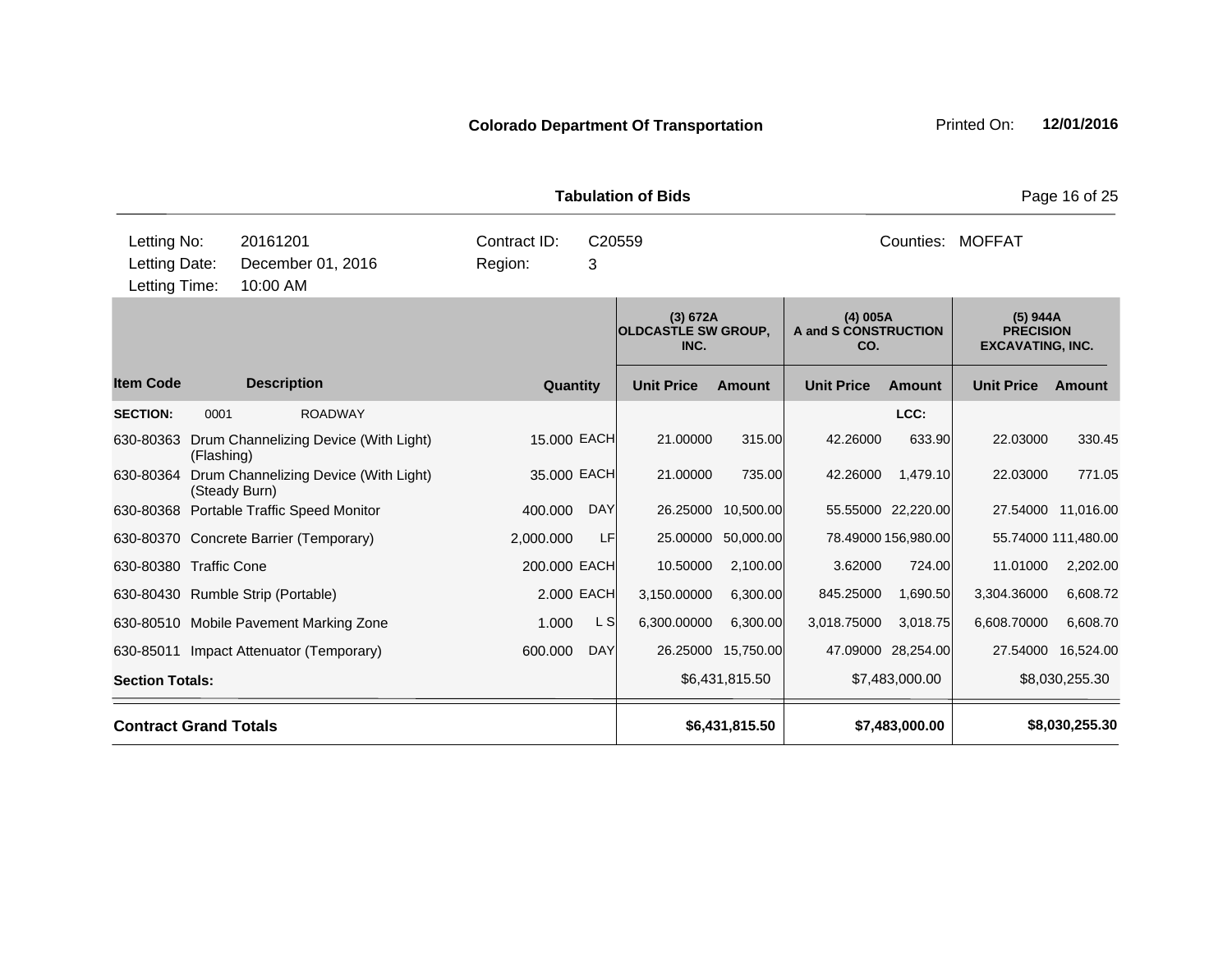|                                               |      |                                                   |                         |             | <b>Tabulation of Bids</b>                                      |                           |                                               |                           |                                                               | Page 17 of 25             |
|-----------------------------------------------|------|---------------------------------------------------|-------------------------|-------------|----------------------------------------------------------------|---------------------------|-----------------------------------------------|---------------------------|---------------------------------------------------------------|---------------------------|
| Letting No:<br>Letting Date:<br>Letting Time: |      | 20161201<br>December 01, 2016<br>10:00 AM         | Contract ID:<br>Region: | C20559<br>3 |                                                                |                           |                                               |                           | Counties: MOFFAT                                              |                           |
|                                               |      |                                                   |                         |             | (6) 1658<br><b>Kilgore Companies, LLC</b><br>dba Elam Construc |                           | (7) 870A<br><b>SEMA CONSTRUCTION,</b><br>INC. |                           | (8) 232A<br><b>AMERICAN CIVIL</b><br><b>CONSTRUCTORS, LLC</b> |                           |
| <b>Item Code</b>                              |      | <b>Description</b>                                | Quantity                |             | <b>Unit Price</b>                                              | <b>Amount</b>             | <b>Unit Price</b>                             | <b>Amount</b>             | <b>Unit Price</b>                                             | <b>Amount</b>             |
| <b>SECTION:</b>                               | 0001 | <b>ROADWAY</b>                                    |                         |             |                                                                |                           |                                               | LCC:                      |                                                               |                           |
|                                               |      | 201-00000 Clearing and Grubbing                   | 1.000                   | L S         | 3,000.00000                                                    | 3,000.00                  | 200,000.00000 200,000.00                      |                           | 29,000.00000                                                  | 29,000.00                 |
|                                               |      | 202-00020 Removal of Concrete Box Culvert         |                         | 2.000 EACH  | 60,000.00000 120,000.00                                        |                           | 15,000.00000 30,000.00                        |                           | 9,200.00000                                                   | 18,400.00                 |
| 202-00035 Removal of Pipe                     |      |                                                   | 274.000                 | LF          | 25.00000                                                       | 6,850.00                  |                                               | 45.00000 12,330.00        | 29.00000                                                      | 7,946.00                  |
|                                               |      | 202-00090 Removal of Delineator                   | 42.000 EACH             |             | 10.00000                                                       | 420.00                    | 6.00000                                       | 252.00                    | 12.00000                                                      | 504.00                    |
|                                               |      | 202-00240 Removal of Asphalt Mat (Planing)        | 895.000                 | <b>SY</b>   | 11.00000                                                       | 9,845.00                  | 8.00000                                       | 7,160.00                  | 10.00000                                                      | 8,950.00                  |
|                                               |      | 202-00250 Removal of Pavement Marking             | 10,375.000              | <b>SF</b>   |                                                                | 1.50000 15,562.50         |                                               | 2.50000 25,937.50         | 2.60000                                                       | 26,975.00                 |
| 202-01000 Removal of Fence                    |      |                                                   | 18,111.000              | LF          |                                                                | 0.75000 13,583.25         |                                               | 1.00000 18,111.00         | 1.00000                                                       | 18,111.00                 |
| 202-01035 Removal of Gate                     |      |                                                   |                         | 5.000 EACH  | 100.00000                                                      | 500.00                    | 110.00000                                     | 550.00                    | 111.00000                                                     | 555.00                    |
|                                               |      | 202-01400 Removal of Cattle Guard                 |                         | 2.000 EACH  | 3,515.00000                                                    | 7,030.00                  | 1,500.00000                                   | 3,000.00                  | 1,287.00000                                                   | 2,574.00                  |
|                                               |      | 203-00060 Embankment Material (Complete In Place) | 44,696.000              | CY          |                                                                | 30.00000 1,340,880.<br>00 |                                               | 37.00000 1,653,752.<br>00 |                                                               | 36.00000 1,609,056.<br>00 |
| 203-00100 Muck Excavation                     |      |                                                   | 1,500.000               | CY          | 40.00000                                                       | 60,000.00                 |                                               | 45.00000 67,500.00        | 23.00000                                                      | 34,500.00                 |
| 203-01100 Proof Rolling                       |      |                                                   |                         | 20.000 HOUR | 150.00000                                                      | 3,000.00                  | 96.00000                                      | 1,920.00                  | 105.00000                                                     | 2,100.00                  |
| 203-01500 Blading                             |      |                                                   |                         | 20,000 HOUR | 175.00000                                                      | 3,500.00                  | 170.00000                                     | 3,400.00                  | 143.00000                                                     | 2,860.00                  |
| 203-01510 Backhoe                             |      |                                                   |                         | 20.000 HOUR | 125.00000                                                      | 2,500.00                  | 180.00000                                     | 3,600.00                  | 85.00000                                                      | 1,700.00                  |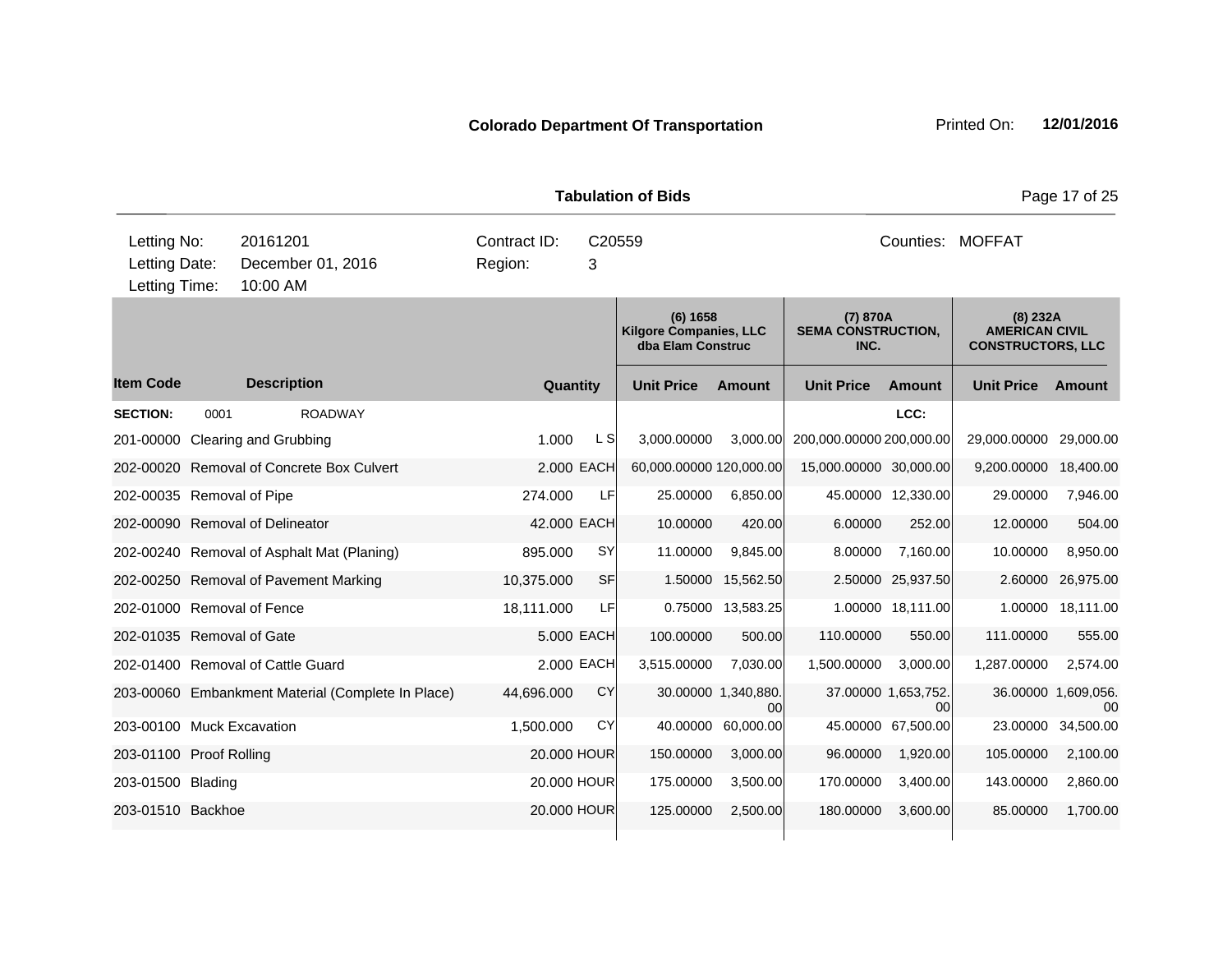|                                               |      |                                           |                         |             | <b>Tabulation of Bids</b>                                      |           |                                               |                     |                                                                          | Page 18 of 25     |
|-----------------------------------------------|------|-------------------------------------------|-------------------------|-------------|----------------------------------------------------------------|-----------|-----------------------------------------------|---------------------|--------------------------------------------------------------------------|-------------------|
| Letting No:<br>Letting Date:<br>Letting Time: |      | 20161201<br>December 01, 2016<br>10:00 AM | Contract ID:<br>Region: | 3           | C20559                                                         |           |                                               |                     | Counties: MOFFAT                                                         |                   |
|                                               |      |                                           |                         |             | (6) 1658<br><b>Kilgore Companies, LLC</b><br>dba Elam Construc |           | (7) 870A<br><b>SEMA CONSTRUCTION,</b><br>INC. |                     | $(8)$ 232A<br><b>AMERICAN CIVIL</b><br><b>CONSTRUCTORS, LLC</b><br>dba A |                   |
| <b>Item Code</b>                              |      | <b>Description</b>                        |                         | Quantity    | <b>Unit Price</b>                                              | Amount    | <b>Unit Price</b>                             | Amount              | <b>Unit Price</b>                                                        | Amount            |
| <b>SECTION:</b><br>203-01550 Dozing           | 0001 | <b>ROADWAY</b>                            |                         | 10.000 HOUR | 160.00000                                                      | 1,600.00  | 180.00000                                     | LCC:<br>1,800.00    | 194.00000                                                                | 1,940.00          |
|                                               |      | 203-01565 Hydraulic Excavator             |                         | 20.000 HOUR | 175.00000                                                      | 3,500.00  | 180.00000                                     | 3,600.00            | 194.00000                                                                | 3,880.00          |
|                                               |      | 203-01590 Front End Loader (Rubber Tire)  |                         | 20.000 HOUR | 150.00000                                                      | 3,000.00  | 120.00000                                     | 2,400.00            | 123.00000                                                                | 2,460.00          |
| 203-01597 Potholing                           |      |                                           |                         | 20.000 HOUR | 250.00000                                                      | 5,000.00  | 250.00000                                     | 5,000.00            | 154.00000                                                                | 3,080.00          |
| 203-02330 Laborer                             |      |                                           |                         | 40.000 HOUR | 55.00000                                                       | 2,200.00  | 35.00000                                      | 1,400.00            | 27.00000                                                                 | 1,080.00          |
|                                               |      | 206-00065 Structure Backfill (Flow-Fill)  | 20,000                  | CY          | 205.00000                                                      | 4.100.00  |                                               | 700.00000 14,000.00 | 403.00000                                                                | 8,060.00          |
| 206-01781 Shoring (Area 1)                    |      |                                           | 1.000                   | L S         | 78,000.00000                                                   | 78,000.00 | 150,000.00000 150,000.00                      |                     | 19,800.00000                                                             | 19,800.00         |
| 206-01782 Shoring (Area 2)                    |      |                                           | 1.000                   | L S         | 47,000.00000                                                   | 47,000.00 | 100,000.00000 100,000.00                      |                     | 19,800.00000                                                             | 19,800.00         |
| 207-00205 Topsoil                             |      |                                           | 6,780.000               | <b>CY</b>   | 5.00000                                                        | 33,900.00 |                                               | 5.00000 33,900.00   | 6.00000                                                                  | 40,680.00         |
| 207-00210 Stockpile Topsoil                   |      |                                           | 6,780.000               | CY          | 5.00000                                                        | 33,900.00 |                                               | 2.00000 13,560.00   |                                                                          | 3.00000 20,340.00 |
|                                               |      | 208-00002 Erosion Log Type 1 (12 Inch)    | 4,700.000               | LF          | 5.50000                                                        | 25,850.00 |                                               | 4.00000 18,800.00   |                                                                          | 5.00000 23,500.00 |
| 208-00035 Aggregate Bag                       |      |                                           | 300.000                 | LF          | 25.00000                                                       | 7,500.00  | 6.00000                                       | 1,800.00            | 6.00000                                                                  | 1,800.00          |
|                                               |      | 208-00045 Concrete Washout Structure      |                         | 2.000 EACH  | 2,500.00000                                                    | 5,000.00  | 600.00000                                     | 1,200.00            | 568.00000                                                                | 1,136.00          |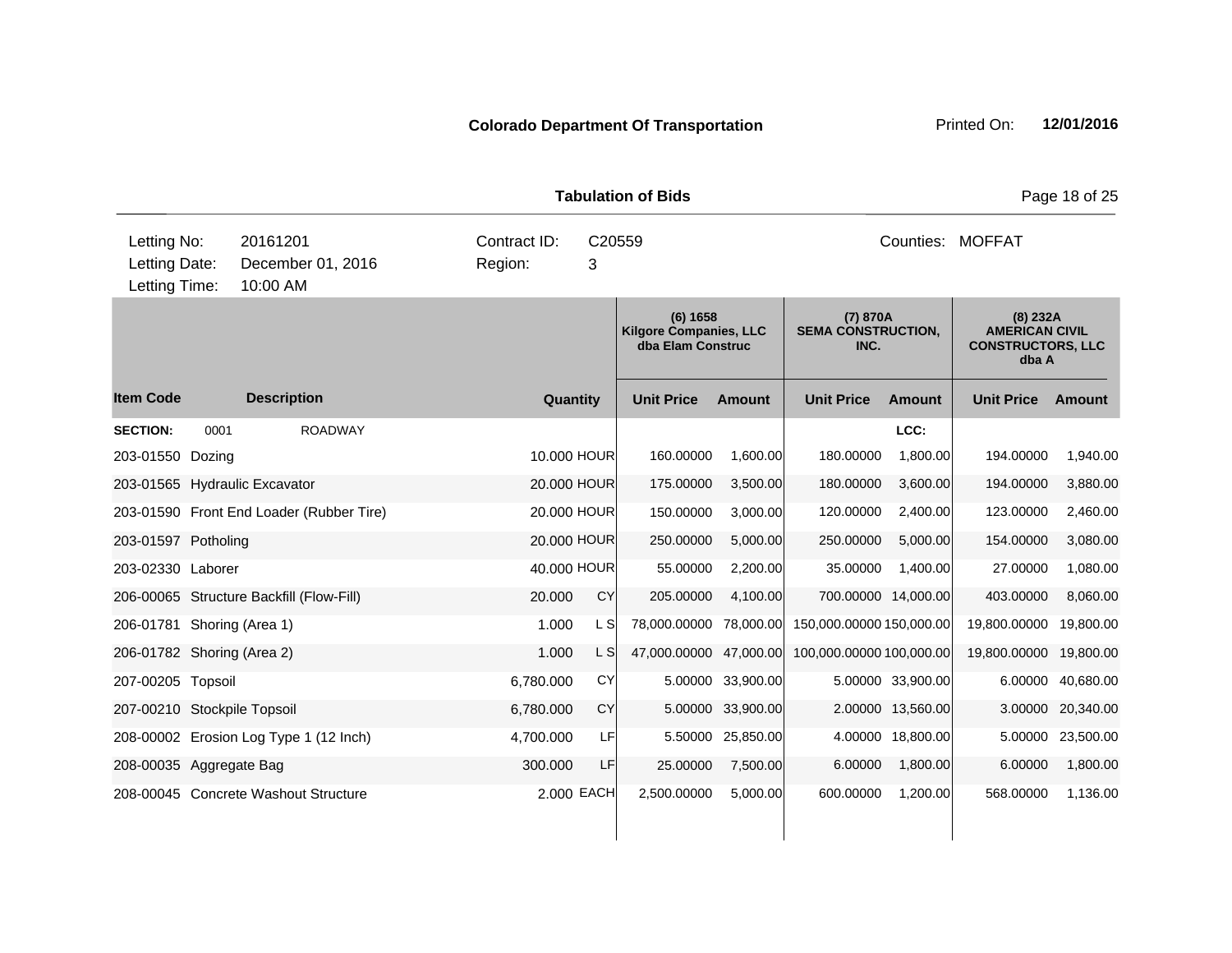|                             |                                                                             |                                                                   |  |                         |             | <b>Tabulation of Bids</b>                                      |           |                                               |           |                                                                          | Page 19 of 25      |
|-----------------------------|-----------------------------------------------------------------------------|-------------------------------------------------------------------|--|-------------------------|-------------|----------------------------------------------------------------|-----------|-----------------------------------------------|-----------|--------------------------------------------------------------------------|--------------------|
| Letting No:                 | 20161201<br>Letting Date:<br>December 01, 2016<br>Letting Time:<br>10:00 AM |                                                                   |  | Contract ID:<br>Region: | C20559<br>3 |                                                                |           |                                               |           | Counties: MOFFAT                                                         |                    |
|                             |                                                                             |                                                                   |  |                         |             | (6) 1658<br><b>Kilgore Companies, LLC</b><br>dba Elam Construc |           | (7) 870A<br><b>SEMA CONSTRUCTION,</b><br>INC. |           | $(8)$ 232A<br><b>AMERICAN CIVIL</b><br><b>CONSTRUCTORS, LLC</b><br>dba A |                    |
| <b>Item Code</b>            |                                                                             | <b>Description</b>                                                |  | <b>Quantity</b>         |             | <b>Unit Price</b>                                              | Amount    | <b>Unit Price</b>                             | Amount    | <b>Unit Price</b>                                                        | <b>Amount</b>      |
| <b>SECTION:</b>             | 0001                                                                        | <b>ROADWAY</b>                                                    |  |                         |             |                                                                |           |                                               | LCC:      |                                                                          |                    |
|                             |                                                                             | 208-00070 Vehicle Tracking Pad                                    |  |                         | 2.000 EACH  | 1,930.00000                                                    | 3,860.00  | 3,000.00000                                   | 6,000.00  | 1,703.00000                                                              | 3,406.00           |
|                             |                                                                             | 208-00103 Removal and Disposal of Sediment (Labor)                |  | 120.000 HOUR            |             | 55.00000                                                       | 6,600.00  | 35.00000                                      | 4,200.00  | 48.00000                                                                 | 5,760.00           |
|                             | (Equipment)                                                                 | 208-00105 Removal and Disposal of Sediment                        |  | 40.000 HOUR             |             | 150.00000                                                      | 6,000.00  | 100.00000                                     | 4,000.00  | 220.00000                                                                | 8,800.00           |
|                             |                                                                             | 208-00106 Sweeping (Sediment Removal)                             |  | 40.000 HOUR             |             | 125.00000                                                      | 5,000.00  | 200.00000                                     | 8,000.00  | 170.00000                                                                | 6,800.00           |
| 208-00107 Removal of Trash  |                                                                             |                                                                   |  | 40.000 HOUR             |             | 200.00000                                                      | 8,000.00  | 100.00000                                     | 4,000.00  | 57.00000                                                                 | 2,280.00           |
|                             |                                                                             | 208-00207 Erosion Control Management                              |  | 200.000                 | <b>DAY</b>  | 475.00000                                                      | 95.000.00 | 35.00000                                      | 7.000.00  | 140.00000                                                                | 28,000.00          |
|                             |                                                                             | 209-00600 Dust Palliative (Magnesium Chloride)                    |  | 100,000.000             | GAL         | 0.81000                                                        | 81,000.00 | 0.80000                                       | 80,000.00 |                                                                          | 1.00000 100,000.00 |
|                             |                                                                             | 210-00810 Reset Ground Sign                                       |  |                         | 4.000 EACH  | 350.00000                                                      | 1,400.00  | 260.00000                                     | 1,040.00  | 439.00000                                                                | 1,756.00           |
| 212-00006 Seeding (Native)  |                                                                             |                                                                   |  | 12.600 ACRE             |             | 460.00000                                                      | 5,796.00  | 405.00000                                     | 5,103.00  | 1,500.00000                                                              | 18,900.00          |
| 212-00032 Soil Conditioning |                                                                             |                                                                   |  | 12,600 ACRE             |             | 4,570.00000                                                    | 57,582.00 | 3,100.00000                                   | 39,060.00 | 4,500.00000                                                              | 56.700.00          |
|                             |                                                                             | 213-00003 Mulching (Weed Free)                                    |  | 12.600 ACRE             |             | 1,450.00000                                                    | 18,270.00 | 510.00000                                     | 6,426.00  | 1,700.00000 21,420.00                                                    |                    |
| 213-00061                   |                                                                             | <b>Mulch Tackifier</b>                                            |  | 2,520.000               | LB          | 3.55000                                                        | 8,946.00  | 2.90000                                       | 7,308.00  | 3.00000                                                                  | 7,560.00           |
| 216-00201                   |                                                                             | Soil Retention Blanket (Straw-Coconut)<br>(Biodegradable Class 1) |  | 12,000.000              | <b>SY</b>   | 2.60000                                                        | 31,200.00 | 1.70000                                       | 20,400.00 | 3.00000                                                                  | 36,000.00          |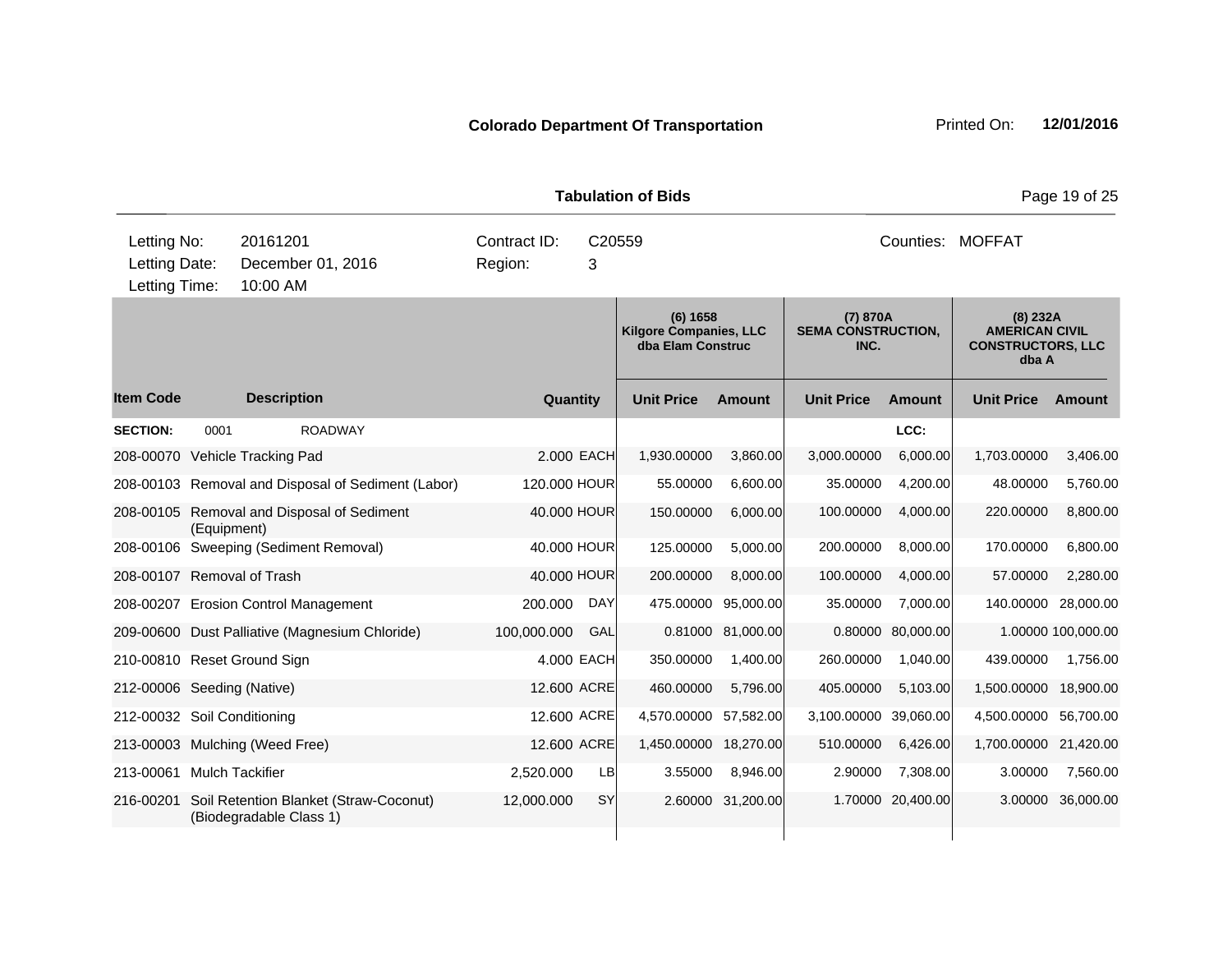|                                               |          |                                                                         |                                                    |            | <b>Tabulation of Bids</b>                          |                      |                                               |                           |                                                                          | Page 20 of 25             |
|-----------------------------------------------|----------|-------------------------------------------------------------------------|----------------------------------------------------|------------|----------------------------------------------------|----------------------|-----------------------------------------------|---------------------------|--------------------------------------------------------------------------|---------------------------|
| Letting No:<br>Letting Date:<br>Letting Time: |          | 20161201<br>December 01, 2016<br>10:00 AM                               | Contract ID:<br>C20559<br>Region:<br>3<br>(6) 1658 |            |                                                    |                      |                                               | Counties: MOFFAT          |                                                                          |                           |
|                                               |          |                                                                         |                                                    |            | <b>Kilgore Companies, LLC</b><br>dba Elam Construc |                      | (7) 870A<br><b>SEMA CONSTRUCTION,</b><br>INC. |                           | $(8)$ 232A<br><b>AMERICAN CIVIL</b><br><b>CONSTRUCTORS, LLC</b><br>dba A |                           |
| <b>Item Code</b>                              |          | <b>Description</b>                                                      | Quantity                                           |            | <b>Unit Price</b>                                  | <b>Amount</b>        | <b>Unit Price</b>                             | <b>Amount</b>             | <b>Unit Price</b>                                                        | <b>Amount</b>             |
| <b>SECTION:</b>                               | 0001     | <b>ROADWAY</b>                                                          |                                                    |            |                                                    |                      |                                               | LCC:                      |                                                                          |                           |
| 240-00001                                     |          | <b>Wildlife Biologist</b>                                               | 10.000                                             | <b>DAY</b> | 1,000.00000                                        | 10,000.00            | 810.00000                                     | 8,100.00                  | 567.00000                                                                | 5,670.00                  |
| 240-00010 Removal of Nests                    |          |                                                                         | 40.000 HOUR                                        |            | 60.00000                                           | 2,400.00             | 180.00000                                     | 7,200.00                  | 57.00000                                                                 | 2,280.00                  |
|                                               |          | 304-01000 Aggregate Base Course (Class 1)                               | 30,301.000                                         | <b>TON</b> |                                                    | 27.25000 825,702.25  |                                               | 27.00000 818,127.00       |                                                                          | 30.00000 909,030.00       |
|                                               |          | 304-06000 Aggregate Base Course (Class 6)                               | 20,232.000                                         | <b>TON</b> |                                                    | 30.00000 606,960.00  |                                               | 36.00000 728,352.00       |                                                                          | 33.00000 667,656.00       |
|                                               |          | 310-00610 Full Depth Reclamation of Hot Mix Asphalt<br>Pavement (8-12") | 33,366.000                                         | SY         |                                                    | 2.40000 80,078.40    |                                               | 3.10000 103,434.60        |                                                                          | 4.00000 133,464.00        |
| 403-00720                                     |          | Hot Mix Asphalt (Patching) (Asphalt)                                    | 10.000                                             | <b>TON</b> | 450.00000                                          | 4,500.00             | 560.00000                                     | 5,600.00                  | 549.00000                                                                | 5,490.00                  |
|                                               |          | 403-34701 Hot Mix Asphalt (Grading SX) (75)                             | 19,513.000                                         | <b>TON</b> |                                                    | 49.00000 956,137.00  |                                               | 57.00000 1,112,241.<br>00 |                                                                          | 63.00000 1,229,319.<br>00 |
|                                               | $58-28$  | 411-03352 Asphalt Cement Performance Grade (PG                          | 394.000                                            | <b>TON</b> |                                                    | 349.00000 137,506.00 |                                               | 370.00000 145,780.00      |                                                                          | 416.00000 163,904.00      |
|                                               | $58-34)$ | 411-03355 Asphalt Cement Performance Grade (PG                          | 777.000                                            | <b>TON</b> |                                                    | 391.00000 303,807.00 |                                               | 410.00000 318,570.00      |                                                                          | 466.00000 362,082.00      |
|                                               |          | 411-10255 Emulsified Asphalt (Slow-Setting)                             | 5,877.000                                          | GAL        |                                                    | 3.00000 17,631.00    |                                               | 3.70000 21,744.90         | 5.00000                                                                  | 29,385.00                 |
|                                               |          | 420-00132 Geotextile (Separator) (Class 1)                              | 1,932.000                                          | SY         | 3.15000                                            | 6,085.80             | 2.50000                                       | 4,830.00                  | 4.00000                                                                  | 7,728.00                  |
| 506-00209 Riprap (9 Inch)                     |          |                                                                         | 51.000                                             | <b>CY</b>  | 200.00000                                          | 10,200.00            | 175.00000                                     | 8,925.00                  | 174.00000                                                                | 8,874.00                  |
| 506-00218 Riprap (18 Inch)                    |          |                                                                         | 35,000                                             | CY         | 203.50000                                          | 7,122.50             | 175.00000                                     | 6,125.00                  | 223.00000                                                                | 7,805.00                  |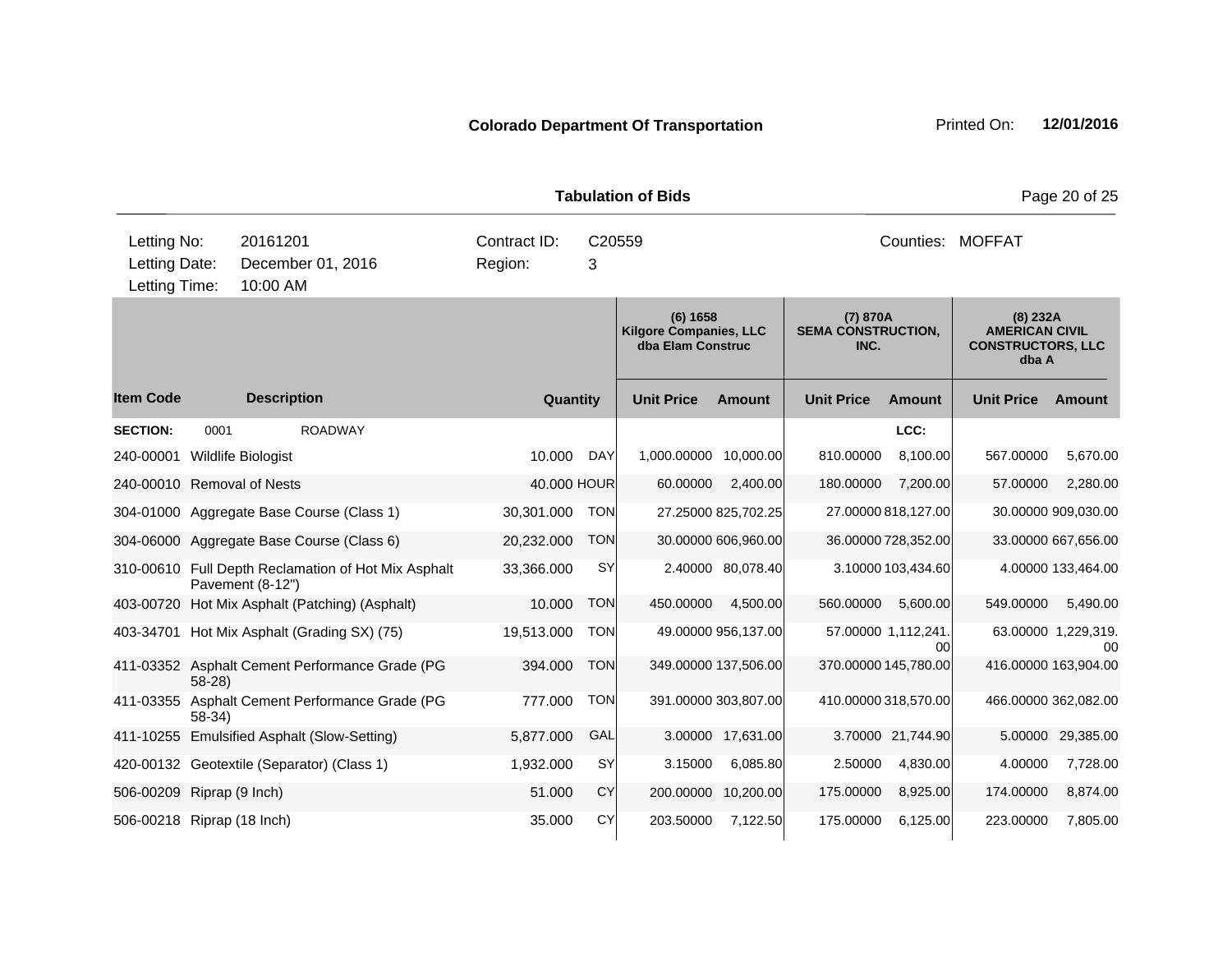|                                               |      |                                                                         |                         |             | <b>Tabulation of Bids</b>                                      |                      |                                               |                      |                                                                          | Page 21 of 25       |
|-----------------------------------------------|------|-------------------------------------------------------------------------|-------------------------|-------------|----------------------------------------------------------------|----------------------|-----------------------------------------------|----------------------|--------------------------------------------------------------------------|---------------------|
| Letting No:<br>Letting Date:<br>Letting Time: |      | 20161201<br>December 01, 2016<br>10:00 AM                               | Contract ID:<br>Region: | C20559<br>3 |                                                                |                      |                                               |                      | Counties: MOFFAT                                                         |                     |
|                                               |      |                                                                         |                         |             | (6) 1658<br><b>Kilgore Companies, LLC</b><br>dba Elam Construc |                      | (7) 870A<br><b>SEMA CONSTRUCTION,</b><br>INC. |                      | $(8)$ 232A<br><b>AMERICAN CIVIL</b><br><b>CONSTRUCTORS, LLC</b><br>dba A |                     |
| <b>Item Code</b>                              |      | <b>Description</b>                                                      | Quantity                |             | <b>Unit Price</b>                                              | <b>Amount</b>        | <b>Unit Price</b>                             | <b>Amount</b>        | <b>Unit Price</b>                                                        | Amount              |
| <b>SECTION:</b>                               | 0001 | <b>ROADWAY</b>                                                          |                         |             |                                                                |                      |                                               | LCC:                 |                                                                          |                     |
|                                               |      | 506-01020 Geogrid Reinforcement                                         | 3,600.000               | SY          | 2.00000                                                        | 7,200.00             |                                               | 3.20000 11,520.00    | 7.00000                                                                  | 25,200.00           |
| 601-01000 Concrete Class B                    |      |                                                                         | 26,000                  | CY          | 1,925.00000 50,050.00                                          |                      | 1,100.00000 28,600.00                         |                      | 920.00000                                                                | 23,920.00           |
|                                               |      | 601-03030 Concrete Class D (Box Culvert)                                | 80,000                  | <b>CY</b>   | 1,360.00000 108,800.00                                         |                      | 1,100.00000 88,000.00                         |                      | 1,057.00000 84,560.00                                                    |                     |
|                                               |      | 602-00020 Reinforcing Steel (Epoxy Coated)                              | 4,234.000               | LB          |                                                                | 3.40000 14,395.60    | 1.50000                                       | 6,351.00             | 2.00000                                                                  | 8,468.00            |
|                                               |      | 603-70607 6x7 Foot Concrete Box Culvert (Precast)                       | 373.000                 | LF          | 2,290.00000 854,170.00                                         |                      |                                               | 770.00000 287,210.00 | 736.00000 274,528.00                                                     |                     |
|                                               |      | 606-00301 Guardrail Type 3 (6-3 Post Spacing)                           | 950.000                 | LF          |                                                                | 28.50000 27,075.00   |                                               | 29.00000 27,550.00   |                                                                          | 39.00000 37,050.00  |
|                                               |      | 606-02005 End Anchorage (Flared)                                        | 4.000 EACH              |             | 2,520.00000 10,080.00                                          |                      | 2,600.00000 10,400.00                         |                      | 3,517.00000 14,068.00                                                    |                     |
| 607-00005 End Post                            |      |                                                                         | 50.000 EACH             |             |                                                                | 200.00000 10,000.00  |                                               | 210.00000 10,500.00  |                                                                          | 345.00000 17,250.00 |
|                                               |      | 607-00010 Corner and Line Brace Post                                    | 84.000 EACH             |             |                                                                | 270.00000 22,680.00  |                                               | 280.00000 23,520.00  | 380.00000 31,920.00                                                      |                     |
|                                               |      | 607-01110 Fence Barbed Wire With Treated Wooden<br>Posts (Special)      | 3,803.000               | LF          |                                                                | 3.00000 11,409.00    |                                               | 3.20000 12,169.60    |                                                                          | 7.00000 26,621.00   |
|                                               |      | 607-11310 Fence Combination Wire With Treated<br>Wooden Posts (Special) | 14,453.000              | LF          |                                                                | 3.50000 50,585.50    |                                               | 3.60000 52,030.80    |                                                                          | 9.00000 130,077.00  |
|                                               |      | 607-32208 Wood Snow Fence (8 Foot High)                                 | 739.000 EACH            |             |                                                                | 490.00000 362,110.00 |                                               | 500.00000 369,500.00 | 801.00000 591,939.00                                                     |                     |
|                                               |      | 607-60105 4 Foot Gate (Special)                                         | 4.000 EACH              |             | 600.00000                                                      | 2,400.00             | 630.00000                                     | 2,520.00             | 497.00000                                                                | 1,988.00            |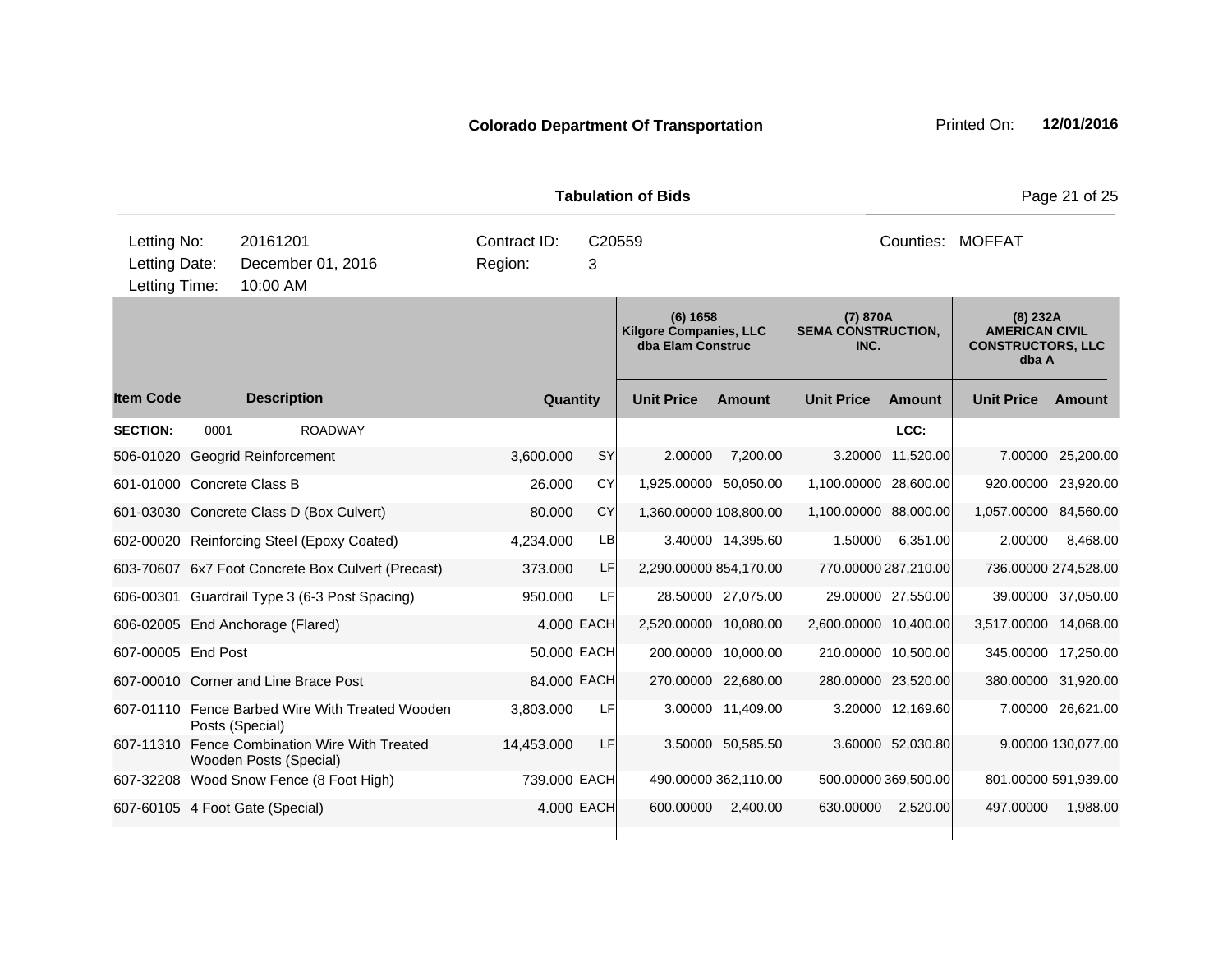|                                               |           |                                                     |                         |             | <b>Tabulation of Bids</b>                                      |                     |                                               |                     |                                                                          | Page 22 of 25     |
|-----------------------------------------------|-----------|-----------------------------------------------------|-------------------------|-------------|----------------------------------------------------------------|---------------------|-----------------------------------------------|---------------------|--------------------------------------------------------------------------|-------------------|
| Letting No:<br>Letting Date:<br>Letting Time: |           | 20161201<br>December 01, 2016<br>10:00 AM           | Contract ID:<br>Region: | C20559<br>3 |                                                                |                     |                                               | Counties: MOFFAT    |                                                                          |                   |
|                                               |           |                                                     |                         |             | (6) 1658<br><b>Kilgore Companies, LLC</b><br>dba Elam Construc |                     | (7) 870A<br><b>SEMA CONSTRUCTION,</b><br>INC. |                     | $(8)$ 232A<br><b>AMERICAN CIVIL</b><br><b>CONSTRUCTORS, LLC</b><br>dba A |                   |
| <b>Item Code</b>                              |           | <b>Description</b>                                  | Quantity                |             | <b>Unit Price</b>                                              | <b>Amount</b>       | <b>Unit Price</b>                             | <b>Amount</b>       | <b>Unit Price</b>                                                        | <b>Amount</b>     |
| <b>SECTION:</b>                               | 0001      | <b>ROADWAY</b>                                      |                         |             |                                                                |                     |                                               | LCC:                |                                                                          |                   |
|                                               |           | 607-60113 12 Foot Gate (Special)                    |                         | 4.000 EACH  | 600.00000                                                      | 2,400.00            | 630.00000                                     | 2,520.00            | 877.00000                                                                | 3,508.00          |
|                                               |           | 607-60117 16 Foot Gate (Special)                    |                         | 2.000 EACH  | 600.00000                                                      | 1,200.00            | 630.00000                                     | 1,260.00            | 1,082.00000                                                              | 2,164.00          |
|                                               |           | 611-00016 16 Foot Cattle Guard                      |                         | 2.000 EACH  | 11,100.00000 22,200.00                                         |                     | 17,000.00000 34,000.00                        |                     | 21,350.00000 42,700.00                                                   |                   |
| 612-00001 Delineator (Type I)                 |           |                                                     | 50.000 EACH             |             | 30.00000                                                       | 1,500.00            | 52.00000                                      | 2,600.00            | 38.00000                                                                 | 1,900.00          |
|                                               |           | 612-00003 Delineator (Type III)                     |                         | 2.000 EACH  | 35.00000                                                       | 70.00               | 57.00000                                      | 114.00              | 44.00000                                                                 | 88.00             |
| 614-80385 Rumble Strip                        |           |                                                     | 24,950.000              | LF          | 0.14000                                                        | 3,493.00            | 0.15000                                       | 3,742.50            |                                                                          | 1.00000 24,950.00 |
|                                               |           | 620-00002 Field Office (Class 2)                    |                         | 1.000 EACH  | 46,000.00000                                                   | 46,000.00           | 35,000.00000                                  | 35,000.00           | 19,600.00000 19,600.00                                                   |                   |
|                                               |           | 620-00012 Field Laboratory (Class 2)                |                         | 1.000 EACH  | 35,750.00000 35,750.00                                         |                     | 20,000.00000 20,000.00                        |                     | 17,740.00000 17,740.00                                                   |                   |
| 620-00020 Sanitary Facility                   |           |                                                     |                         | 2.000 EACH  | 4,200.00000                                                    | 8,400.00            | 500.00000                                     | 1,000.00            | 723.00000                                                                | 1,446.00          |
|                                               | In Place) | 624-20019 18 Inch Drainage Pipe (Class 0) (Complete | 96.000                  | LF          |                                                                | 108.00000 10,368.00 |                                               | 150.00000 14,400.00 | 93.00000                                                                 | 8,928.00          |
| 624-20031                                     | In Place) | 30 Inch Drainage Pipe (Class 0) (Complete           | 293.000                 | LF          |                                                                | 140.50000 41,166.50 |                                               | 150.00000 43,950.00 | 122.00000 35,746.00                                                      |                   |
| 624-20049                                     | In Place) | 48 Inch Drainage Pipe (Class 0) (Complete           | 198.000                 | LF          |                                                                | 290.00000 57,420.00 |                                               | 180.00000 35,640.00 | 200.00000 39,600.00                                                      |                   |
|                                               |           | 625-00000 Construction Surveying                    | 1.000                   |             | L S 110,000.00000 110,000.00                                   |                     | 100,000.00000 100,000.00                      |                     | 64,700.00000 64,700.00                                                   |                   |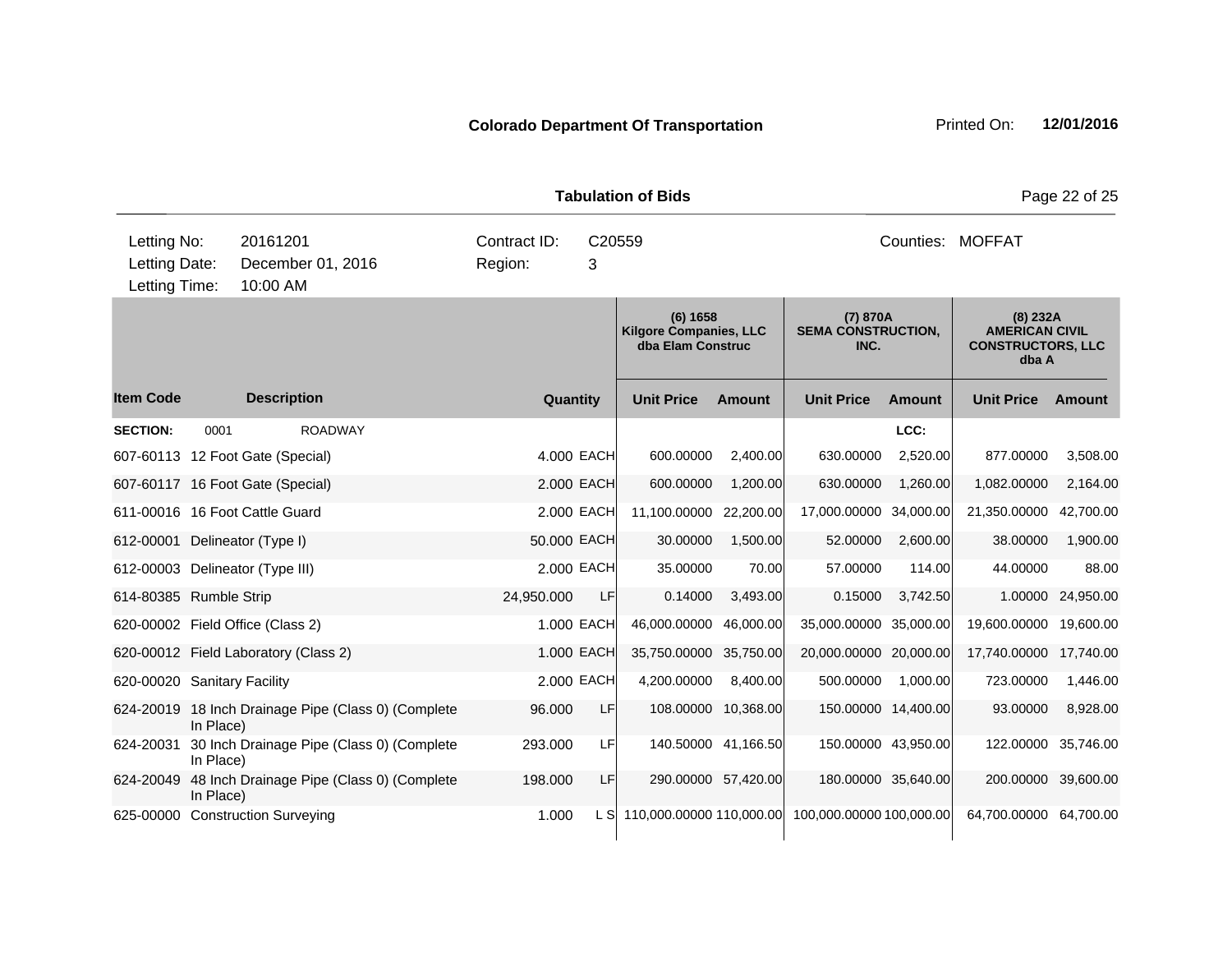|                                               |      |                            |                                                    |                         |             | <b>Tabulation of Bids</b>                                      |                      |                                               |                     |                                                                          | Page 23 of 25       |
|-----------------------------------------------|------|----------------------------|----------------------------------------------------|-------------------------|-------------|----------------------------------------------------------------|----------------------|-----------------------------------------------|---------------------|--------------------------------------------------------------------------|---------------------|
| Letting No:<br>Letting Date:<br>Letting Time: |      | 20161201<br>10:00 AM       | December 01, 2016                                  | Contract ID:<br>Region: | 3           | C20559                                                         |                      |                                               |                     | Counties: MOFFAT                                                         |                     |
|                                               |      |                            |                                                    |                         |             | (6) 1658<br><b>Kilgore Companies, LLC</b><br>dba Elam Construc |                      | (7) 870A<br><b>SEMA CONSTRUCTION,</b><br>INC. |                     | $(8)$ 232A<br><b>AMERICAN CIVIL</b><br><b>CONSTRUCTORS, LLC</b><br>dba A |                     |
| <b>Item Code</b>                              |      | <b>Description</b>         |                                                    |                         | Quantity    | <b>Unit Price</b>                                              | Amount               | <b>Unit Price</b>                             | Amount              | <b>Unit Price</b>                                                        | Amount              |
| <b>SECTION:</b>                               | 0001 |                            | <b>ROADWAY</b>                                     |                         |             |                                                                |                      |                                               | LCC:                |                                                                          |                     |
| 626-00000 Mobilization                        |      |                            |                                                    | 1.000                   | L SI        | 500,000.00000 500,000.00                                       |                      | 750,000.00000 750,000.00                      |                     | 773,000.00000 773,000.00                                                 |                     |
|                                               |      |                            | 626-01103 Public Information Services (Tier III)   | 1.000                   | L SI        | 9,000.00000                                                    | 9,000.00             | 5,000.00000                                   | 5,000.00            | 13,600.00000 13,600.00                                                   |                     |
| 627-00005 Epoxy Pavement Marking              |      |                            |                                                    | 136.000                 | GAL         |                                                                | 205.00000 27,880.00  |                                               | 120.00000 16,320.00 |                                                                          | 154.00000 20,944.00 |
|                                               |      |                            | 627-00011 Pavement Marking Paint (Waterborne)      | 537.000                 | GAL         | 49.50000                                                       | 26,581.50            |                                               | 55.00000 29,535.00  |                                                                          | 68.00000 36,516.00  |
| 629-01001 Survey Monument (Type 1)            |      |                            |                                                    |                         | 8.000 EACH  | 300.00000                                                      | 2,400.00             | 300.00000                                     | 2,400.00            | 150.00000                                                                | 1,200.00            |
| 630-00000 Flagging                            |      |                            |                                                    | 8,000.000 HOUR          |             |                                                                | 27.00000 216,000.00  |                                               | 24.00000 192,000.00 |                                                                          | 27.00000 216,000.00 |
| 630-00007 Traffic Control Inspection          |      |                            |                                                    | 60,000                  | <b>DAY</b>  |                                                                | 300.00000 18,000.00  |                                               | 180.00000 10,800.00 |                                                                          | 170.00000 10,200.00 |
| 630-00012 Traffic Control Management          |      |                            |                                                    | 120.000                 | <b>DAY</b>  |                                                                | 900.00000 108,000.00 |                                               | 680.00000 81,600.00 |                                                                          | 738.00000 88,560.00 |
| 630-80001                                     |      | Flashing Beacon (Portable) |                                                    |                         | 4.000 EACH  | 1,100.00000                                                    | 4,400.00             | 1,000.00000                                   | 4,000.00            | 1,136.00000                                                              | 4,544.00            |
|                                               |      |                            | 630-80335 Barricade (Type 3 M-A) (Temporary)       |                         | 4.000 EACH  | 350.00000                                                      | 1,400.00             | 200.00000                                     | 800.00              | 227.00000                                                                | 908.00              |
|                                               |      |                            | 630-80341 Construction Traffic Sign (Panel Size A) |                         | 22.000 EACH | 50.00000                                                       | 1,100.00             | 31.00000                                      | 682.00              | 57.00000                                                                 | 1,254.00            |
|                                               |      |                            | 630-80342 Construction Traffic Sign (Panel Size B) |                         | 93.000 EACH | 65.00000                                                       | 6,045.00             | 37.00000                                      | 3,441.00            | 68.00000                                                                 | 6,324.00            |
|                                               |      |                            | 630-80343 Construction Traffic Sign (Panel Size C) |                         | 4.000 EACH  | 70.00000                                                       | 280.00               | 37.00000                                      | 148.00              | 113.00000                                                                | 452.00              |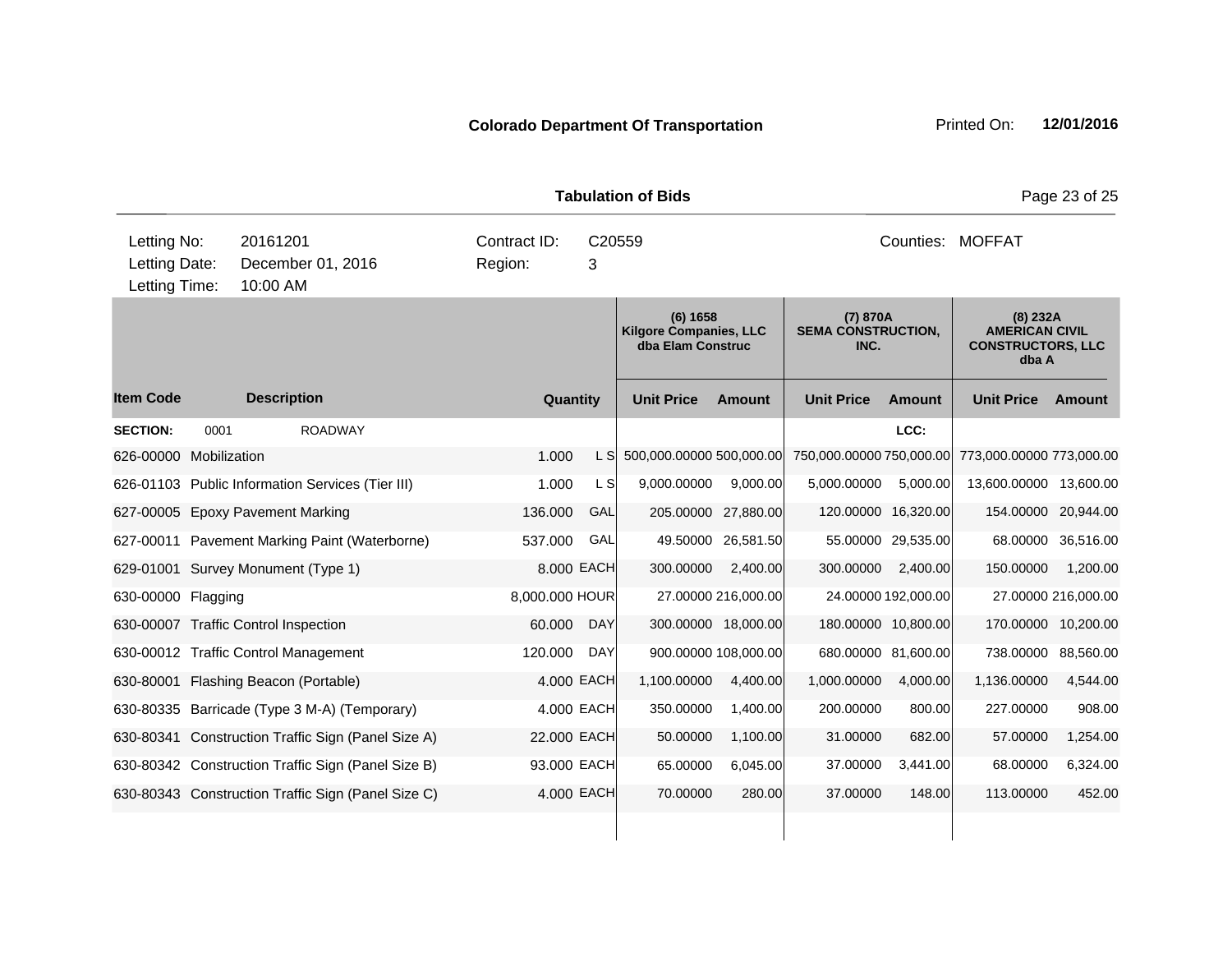|                              |            |                                                        |              |                    | <b>Tabulation of Bids</b>                                      |                |                                               |                     |                                                                          | Page 24 of 25       |
|------------------------------|------------|--------------------------------------------------------|--------------|--------------------|----------------------------------------------------------------|----------------|-----------------------------------------------|---------------------|--------------------------------------------------------------------------|---------------------|
| Letting No:                  |            | 20161201                                               | Contract ID: | C <sub>20559</sub> |                                                                |                |                                               |                     | Counties: MOFFAT                                                         |                     |
| Letting Date:                |            | December 01, 2016                                      | Region:      | 3                  |                                                                |                |                                               |                     |                                                                          |                     |
| Letting Time:                |            | 10:00 AM                                               |              |                    |                                                                |                |                                               |                     |                                                                          |                     |
|                              |            |                                                        |              |                    | (6) 1658<br><b>Kilgore Companies, LLC</b><br>dba Elam Construc |                | (7) 870A<br><b>SEMA CONSTRUCTION,</b><br>INC. |                     | $(8)$ 232A<br><b>AMERICAN CIVIL</b><br><b>CONSTRUCTORS, LLC</b><br>dba A |                     |
| <b>Item Code</b>             |            | <b>Description</b>                                     | Quantity     |                    | <b>Unit Price</b>                                              | <b>Amount</b>  | <b>Unit Price</b>                             | <b>Amount</b>       | <b>Unit Price</b>                                                        | Amount              |
| <b>SECTION:</b>              | 0001       | <b>ROADWAY</b>                                         |              |                    |                                                                |                |                                               | LCC:                |                                                                          |                     |
|                              |            | 630-80344 Construction Traffic Sign (Special)          | 307.000      | <b>SF</b>          | 20.00000                                                       | 6,140.00       | 20.00000                                      | 6,140.00            | 25.00000                                                                 | 7,675.00            |
|                              |            | 630-80359 Portable Message Sign Panel                  | 430.000      | <b>DAY</b>         | 25.00000                                                       | 10,750.00      |                                               | 55.00000 23,650.00  | 57.00000                                                                 | 24,510.00           |
|                              |            | 630-80360 Drum Channelizing Device                     | 450.000 EACH |                    | 15.00000                                                       | 6,750.00       |                                               | 31.00000 13,950.00  | 57.00000                                                                 | 25,650.00           |
|                              | (Flashing) | 630-80363 Drum Channelizing Device (With Light)        | 15.000 EACH  |                    | 20.00000                                                       | 300.00         | 37.00000                                      | 555.00              | 68.00000                                                                 | 1,020.00            |
| 630-80364                    |            | Drum Channelizing Device (With Light)<br>(Steady Burn) | 35.000 EACH  |                    | 20.00000                                                       | 700.00         | 37.00000                                      | 1,295.00            | 68.00000                                                                 | 2,380.00            |
|                              |            | 630-80368 Portable Traffic Speed Monitor               | 400.000      | <b>DAY</b>         | 25.00000                                                       | 10,000.00      |                                               | 48.00000 19,200.00  | 11.00000                                                                 | 4,400.00            |
|                              |            | 630-80370 Concrete Barrier (Temporary)                 | 2,000.000    | LF                 | 25.00000                                                       | 50,000.00      |                                               | 50.00000 100,000.00 |                                                                          | 53.00000 106,000.00 |
| 630-80380 Traffic Cone       |            |                                                        | 200.000 EACH |                    | 10.00000                                                       | 2,000.00       | 3.20000                                       | 640.00              | 11.00000                                                                 | 2,200.00            |
|                              |            | 630-80430 Rumble Strip (Portable)                      |              | 2.000 EACH         | 3,000.00000                                                    | 6,000.00       | 1,000.00000                                   | 2,000.00            | 568.00000                                                                | 1,136.00            |
|                              |            | 630-80510 Mobile Pavement Marking Zone                 | 1.000        | L <sub>S</sub>     | 2,500.00000                                                    | 2,500.00       | 7,000.00000                                   | 7.000.00            | 8,444.00000                                                              | 8,444.00            |
|                              |            | 630-85011 Impact Attenuator (Temporary)                | 600.000      | <b>DAY</b>         | 25.00000                                                       | 15,000.00      |                                               | 40.00000 24,000.00  | 45.00000                                                                 | 27,000.00           |
| <b>Section Totals:</b>       |            |                                                        |              |                    |                                                                | \$8,036,153.80 |                                               | \$8,375,792.90      |                                                                          | \$8,655,432.00      |
| <b>Contract Grand Totals</b> |            |                                                        |              |                    |                                                                | \$8,036,153.80 |                                               | \$8,375,792.90      |                                                                          | \$8,655,432.00      |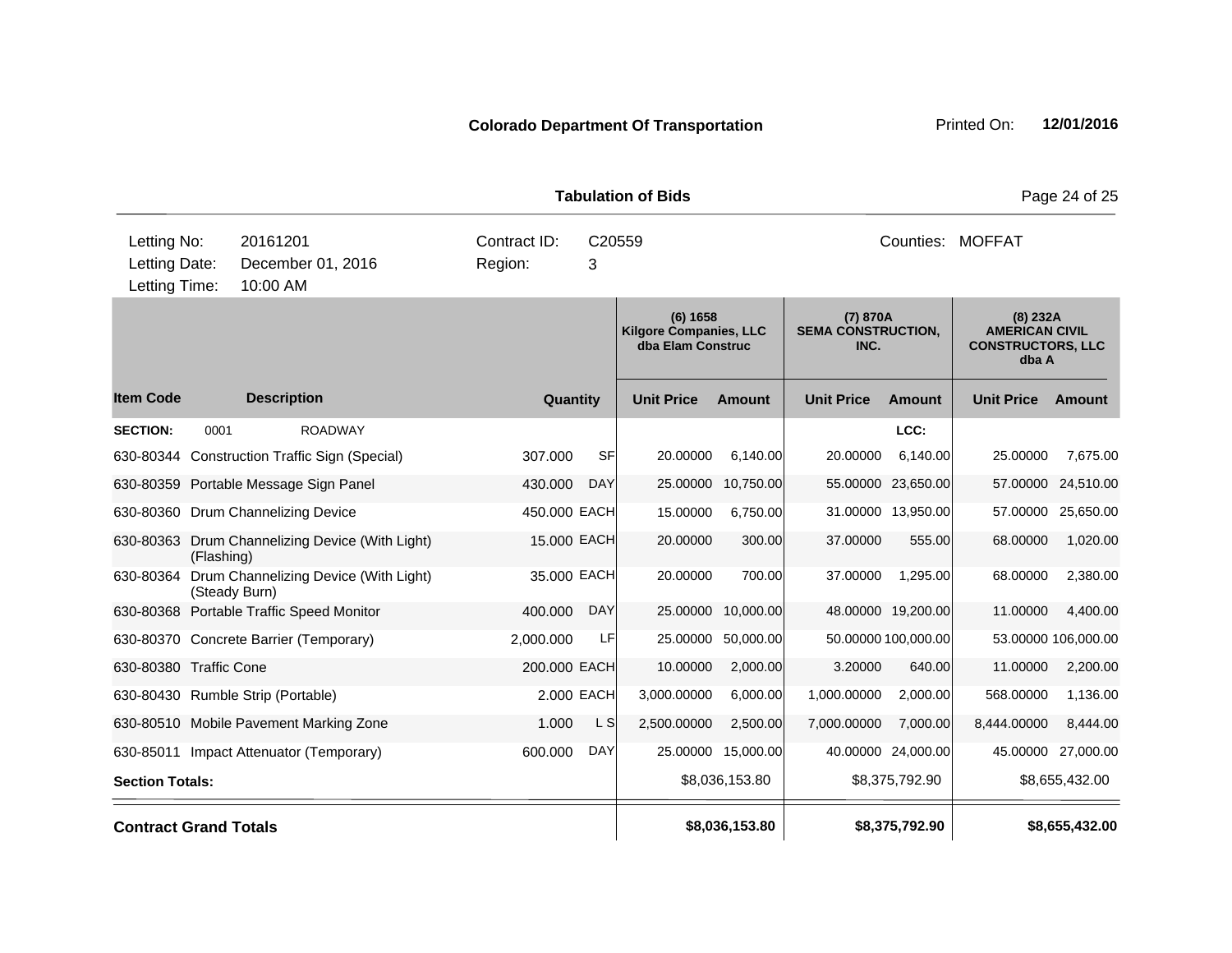|                                               |                                           |                         | <b>Colorado Department Of Transportation</b> | 12/01/2016<br>Printed On: |
|-----------------------------------------------|-------------------------------------------|-------------------------|----------------------------------------------|---------------------------|
|                                               |                                           |                         | <b>Tabulation of Bids</b>                    | Page 25 of 25             |
| Letting No:<br>Letting Date:<br>Letting Time: | 20161201<br>December 01, 2016<br>10:00 AM | Contract ID:<br>Region: | C <sub>20559</sub><br>3                      | Counties: MOFFAT          |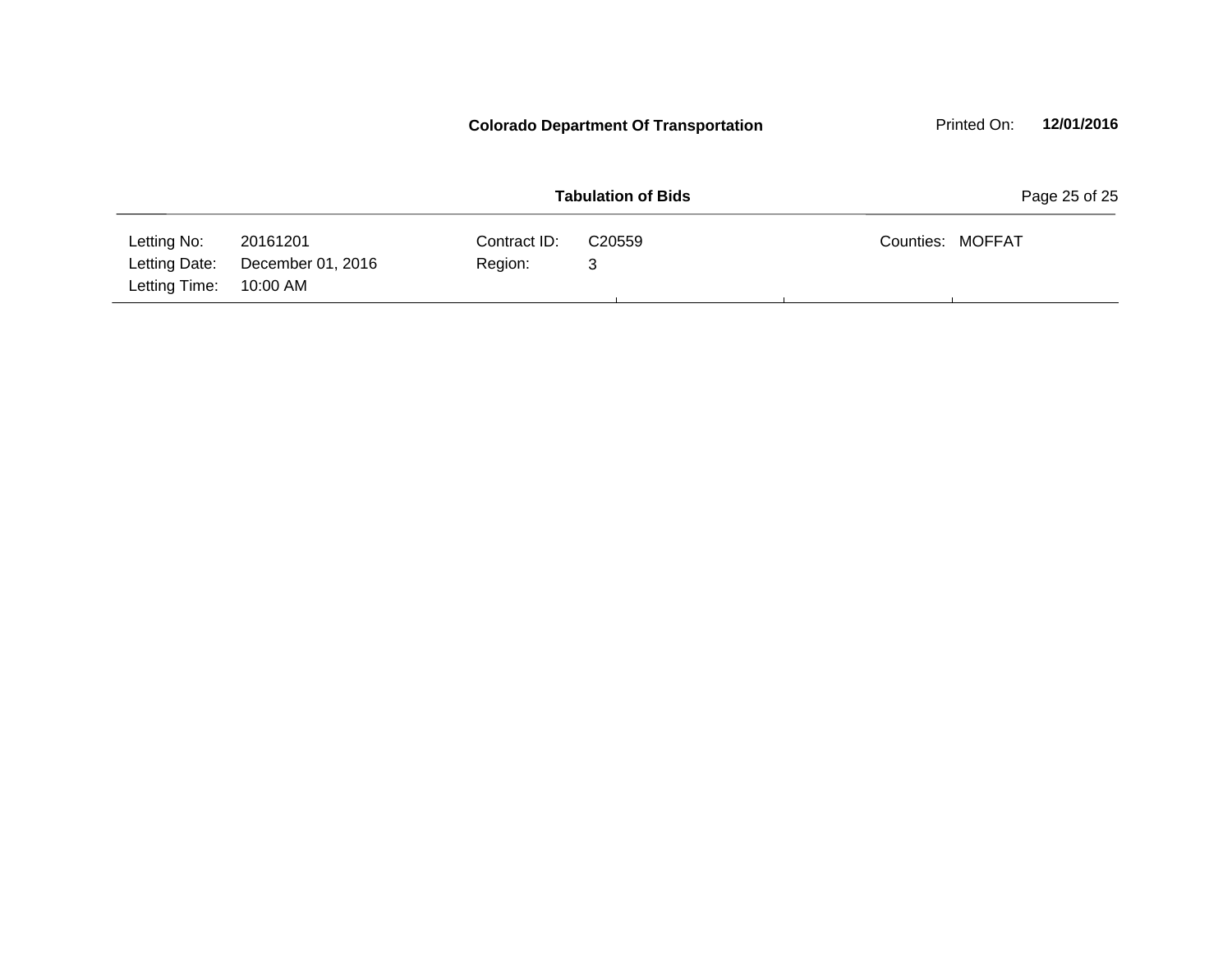|               |                   |              | <b>Colorado Department Of Transportation</b>      | Printed On:             | 12/01/2016   |
|---------------|-------------------|--------------|---------------------------------------------------|-------------------------|--------------|
|               |                   |              | <b>Low Bid Item Analysis</b>                      |                         | Page 1 of 14 |
| Letting No:   | 20161201          | Contract ID: | C <sub>20559</sub>                                | Counties: MOFFAT        |              |
| Letting Date: | December 01, 2016 | Region:      | 3                                                 |                         |              |
| Letting Time: | 10:00 AM          |              | Contract Time: 11/17/17 COMPLETION<br><b>DATE</b> | Project(s): STA0132-020 |              |

| Line            | Item/<br>Description                                | Quantity       | <b>Estimated</b><br>Price | Bid Price/<br><b>Units</b>  | Estimated<br>Amount | <b>Bid Amount</b> | <b>Bid Est</b><br>$\%$ | Overrun $(+)$<br>Underrun (-) |
|-----------------|-----------------------------------------------------|----------------|---------------------------|-----------------------------|---------------------|-------------------|------------------------|-------------------------------|
| <b>SECTION:</b> | 0001                                                | <b>ROADWAY</b> |                           |                             |                     |                   |                        |                               |
| 0005            | 201-00000<br>Clearing and Grubbing                  | 1.000          | 25,000.00000              | 20,000.00000<br>L S         | 25,000.00           | 20,000.00         | 80.00%                 | $-5,000.00$                   |
| 0010            | 202-00020<br><b>Removal of Concrete Box Culvert</b> | 2.000          | 15,000.00000              | 15,000.00000<br><b>EACH</b> | 30,000.00           | 30,000.00         | 100.00%                | 0.00                          |
| 0015            | 202-00035<br>Removal of Pipe                        | 274.000        | 150.00000                 | 30.00000<br>LF              | 41,100.00           | 8,220.00          | 20.00%                 | $-32,880.00$                  |
| 0020            | 202-00090<br>Removal of Delineator                  | 42.000         | 6.00000                   | 5.50000<br><b>EACH</b>      | 252.00              | 231.00            | 91.67%                 | $-21.00$                      |
| 0025            | 202-00240<br>Removal of Asphalt Mat (Planing)       | 895.000        | 10.00000                  | 11.00000<br><b>SY</b>       | 8,950.00            | 9,845.00          | 110.00%                | 895.00                        |
| 0030            | 202-00250<br>Removal of Pavement Marking            | 10,375.000     | 1.50000                   | 2.00000<br><b>SF</b>        | 15,562.50           | 20,750.00         | 133.33%                | 5,187.50                      |
| 0035            | 202-01000<br>Removal of Fence                       | 18,111.000     | 1.25000                   | 1.05000<br>LF               | 22,638.75           | 19,016.55         | 84.00%                 | $-3,622.20$                   |
| 0040            | 202-01035<br><b>Removal of Gate</b>                 | 5.000          | 100.00000                 | 260.00000<br><b>EACH</b>    | 500.00              | 1,300.00          | 260.00%                | 800.00                        |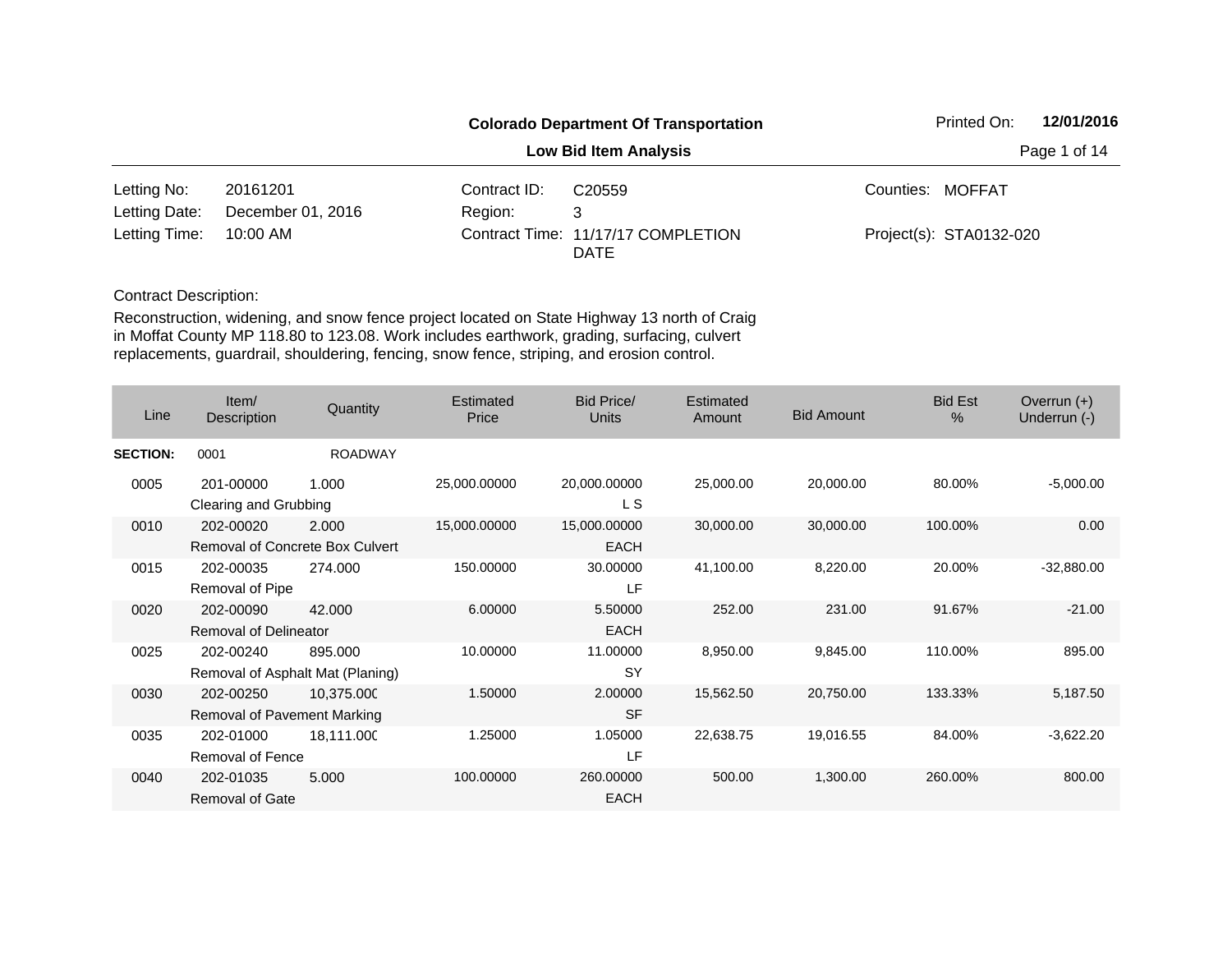|               |                   |              | <b>Colorado Department Of Transportation</b>      | Printed On:             | 12/01/2016   |
|---------------|-------------------|--------------|---------------------------------------------------|-------------------------|--------------|
|               |                   |              | <b>Low Bid Item Analysis</b>                      |                         | Page 2 of 14 |
| Letting No:   | 20161201          | Contract ID: | C <sub>20559</sub>                                | Counties: MOFFAT        |              |
| Letting Date: | December 01, 2016 | Region:      | 3                                                 |                         |              |
| Letting Time: | 10:00 AM          |              | Contract Time: 11/17/17 COMPLETION<br><b>DATE</b> | Project(s): STA0132-020 |              |

| Line            | Item/<br>Description                        | Quantity                                              | Estimated<br>Price | <b>Bid Price/</b><br>Units | Estimated<br>Amount | <b>Bid Amount</b> | <b>Bid Est</b><br>% | Overrun $(+)$<br>Underrun (-) |
|-----------------|---------------------------------------------|-------------------------------------------------------|--------------------|----------------------------|---------------------|-------------------|---------------------|-------------------------------|
| <b>SECTION:</b> | 0001                                        | <b>ROADWAY</b>                                        |                    |                            |                     |                   |                     |                               |
| 0045            | 202-01400<br><b>Removal of Cattle Guard</b> | 2.000                                                 | 1,700.00000        | 5,000.00000<br><b>EACH</b> | 3,400.00            | 10,000.00         | 294.12%             | 6,600.00                      |
| 0050            | 203-00060                                   | 44,696.000<br>Embankment Material (Complete In Place) | 16.00000           | 17.00000<br>CY             | 715,136.00          | 759,832.00        | 106.25%             | 44,696.00                     |
| 0055            | 203-00100<br><b>Muck Excavation</b>         | 1,500.000                                             | 15.00000           | 18.00000<br>СY             | 22,500.00           | 27,000.00         | 120.00%             | 4,500.00                      |
| 0060            | 203-01100<br>Proof Rolling                  | 20.000                                                | 100.00000          | 85.00000<br><b>HOUR</b>    | 2,000.00            | 1,700.00          | 85.00%              | $-300.00$                     |
| 0065            | 203-01500<br>Blading                        | 20.000                                                | 125.00000          | 170.00000<br><b>HOUR</b>   | 2,500.00            | 3,400.00          | 136.00%             | 900.00                        |
| 0070            | 203-01510<br>Backhoe                        | 20.000                                                | 75.00000           | 80.00000<br><b>HOUR</b>    | 1,500.00            | 1,600.00          | 106.67%             | 100.00                        |
| 0075            | 203-01550<br>Dozing                         | 10.000                                                | 150.00000          | 150.00000<br><b>HOUR</b>   | 1,500.00            | 1,500.00          | 100.00%             | 0.00                          |
| 0080            | 203-01565<br><b>Hydraulic Excavator</b>     | 20.000                                                | 225.00000          | 170.00000<br><b>HOUR</b>   | 4,500.00            | 3,400.00          | 75.56%              | $-1,100.00$                   |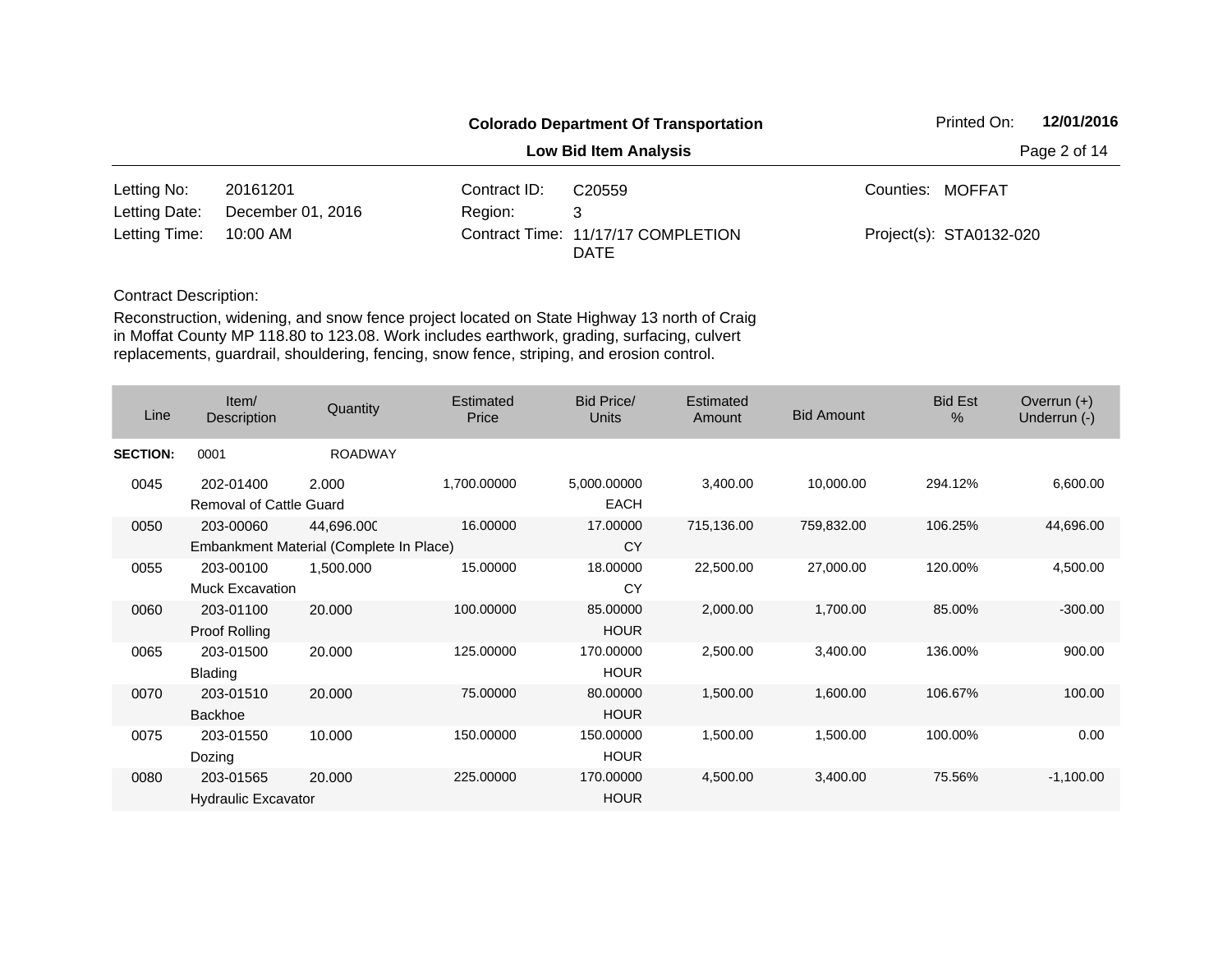|               |                   |              | <b>Colorado Department Of Transportation</b>      | Printed On:             | 12/01/2016   |
|---------------|-------------------|--------------|---------------------------------------------------|-------------------------|--------------|
|               |                   |              | <b>Low Bid Item Analysis</b>                      |                         | Page 3 of 14 |
| Letting No:   | 20161201          | Contract ID: | C <sub>20559</sub>                                | Counties: MOFFAT        |              |
| Letting Date: | December 01, 2016 | Region:      | 3                                                 |                         |              |
| Letting Time: | 10:00 AM          |              | Contract Time: 11/17/17 COMPLETION<br><b>DATE</b> | Project(s): STA0132-020 |              |

| Line            | Item/<br>Description                        | Quantity       | Estimated<br>Price | <b>Bid Price/</b><br><b>Units</b> | <b>Estimated</b><br>Amount | <b>Bid Amount</b> | <b>Bid Est</b><br>$\%$ | Overrun $(+)$<br>Underrun (-) |
|-----------------|---------------------------------------------|----------------|--------------------|-----------------------------------|----------------------------|-------------------|------------------------|-------------------------------|
| <b>SECTION:</b> | 0001                                        | <b>ROADWAY</b> |                    |                                   |                            |                   |                        |                               |
| 0085            | 203-01590<br>Front End Loader (Rubber Tire) | 20.000         | 105.00000          | 130.00000<br><b>HOUR</b>          | 2,100.00                   | 2,600.00          | 123.81%                | 500.00                        |
| 0090            | 203-01597<br>Potholing                      | 20.000         | 240.00000          | 300.00000<br><b>HOUR</b>          | 4,800.00                   | 6,000.00          | 125.00%                | 1,200.00                      |
| 0095            | 203-02330<br>Laborer                        | 40.000         | 35.00000           | 42.00000<br><b>HOUR</b>           | 1,400.00                   | 1,680.00          | 120.00%                | 280.00                        |
| 0100            | 206-00065<br>Structure Backfill (Flow-Fill) | 20.000         | 250.00000          | 270.00000<br>CY                   | 5,000.00                   | 5,400.00          | 108.00%                | 400.00                        |
| 0105            | 206-01781<br>Shoring (Area 1)               | 1.000          | 25,000.00000       | 25,000.00000<br>L S               | 25,000.00                  | 25,000.00         | 100.00%                | 0.00                          |
| 0110            | 206-01782<br>Shoring (Area 2)               | 1.000          | 35,000.00000       | 25,000.00000<br>L S               | 35,000.00                  | 25,000.00         | 71.43%                 | $-10,000.00$                  |
| 0115            | 207-00205<br>Topsoil                        | 6,780.000      | 15.00000           | 5.00000<br>CY                     | 101,700.00                 | 33,900.00         | 33.33%                 | $-67,800.00$                  |
| 0120            | 207-00210<br>Stockpile Topsoil              | 6,780.000      | 8.00000            | 6.50000<br>CY                     | 54,240.00                  | 44,070.00         | 81.25%                 | $-10,170.00$                  |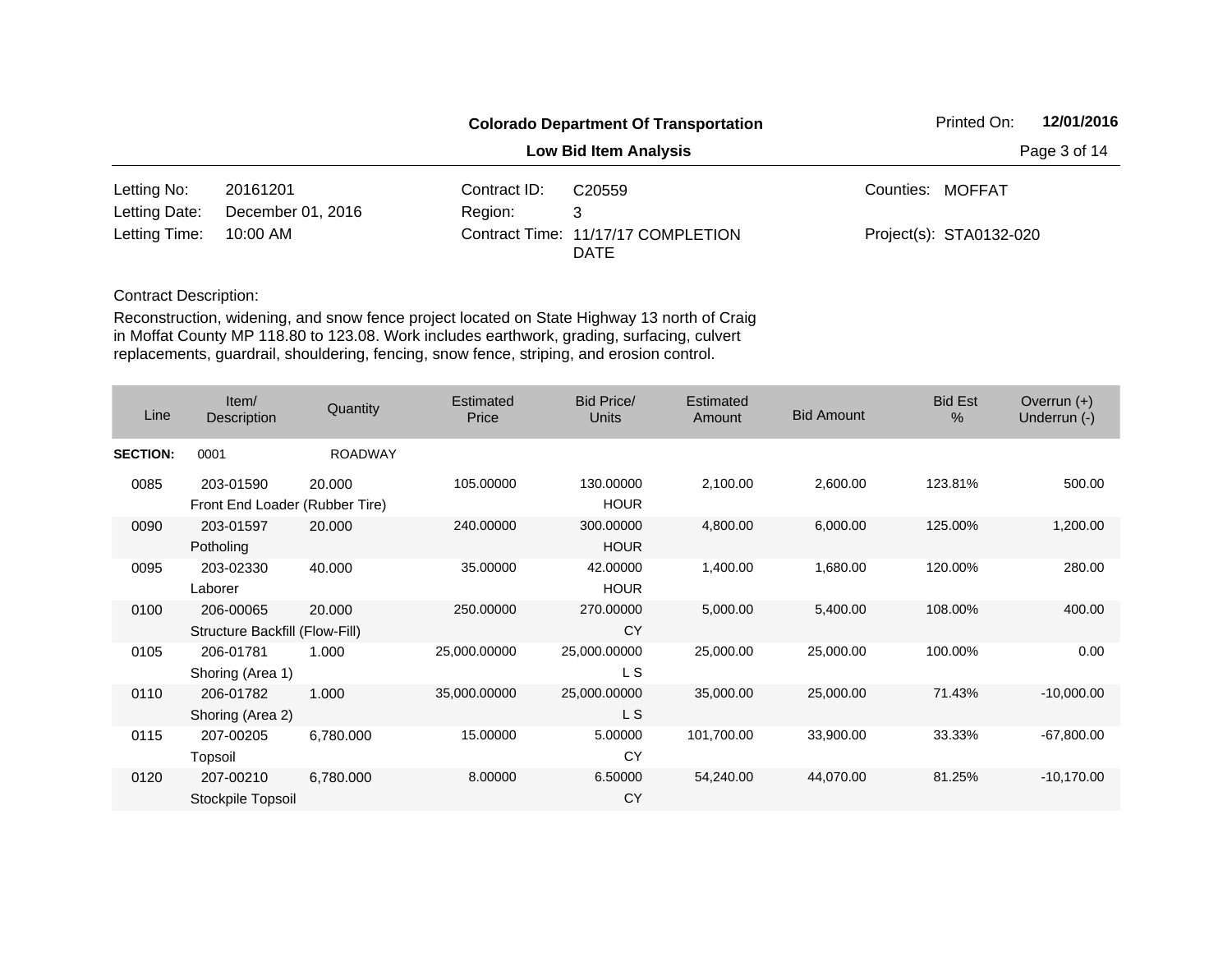|               |                   |              | <b>Colorado Department Of Transportation</b>      | Printed On:             | 12/01/2016   |
|---------------|-------------------|--------------|---------------------------------------------------|-------------------------|--------------|
|               |                   |              | <b>Low Bid Item Analysis</b>                      |                         | Page 4 of 14 |
| Letting No:   | 20161201          | Contract ID: | C <sub>20559</sub>                                | Counties: MOFFAT        |              |
| Letting Date: | December 01, 2016 | Region:      | 3                                                 |                         |              |
| Letting Time: | 10:00 AM          |              | Contract Time: 11/17/17 COMPLETION<br><b>DATE</b> | Project(s): STA0132-020 |              |

| Line            | Item/<br><b>Description</b>               | Quantity                                               | Estimated<br>Price | <b>Bid Price/</b><br><b>Units</b> | Estimated<br>Amount | <b>Bid Amount</b> | <b>Bid Est</b><br>% | Overrun $(+)$<br>Underrun (-) |
|-----------------|-------------------------------------------|--------------------------------------------------------|--------------------|-----------------------------------|---------------------|-------------------|---------------------|-------------------------------|
| <b>SECTION:</b> | 0001                                      | <b>ROADWAY</b>                                         |                    |                                   |                     |                   |                     |                               |
| 0125            | 208-00002<br>Erosion Log Type 1 (12 Inch) | 4,700.000                                              | 5.00000            | 3.75000<br>LF.                    | 23,500.00           | 17,625.00         | 75.00%              | $-5,875.00$                   |
| 0130            | 208-00035<br>Aggregate Bag                | 300.000                                                | 12.00000           | 5.50000<br>LF                     | 3,600.00            | 1,650.00          | 45.83%              | $-1,950.00$                   |
| 0135            | 208-00045<br>Concrete Washout Structure   | 2.000                                                  | 700.00000          | 1,600.00000<br><b>EACH</b>        | 1,400.00            | 3,200.00          | 228.57%             | 1,800.00                      |
| 0140            | 208-00070<br>Vehicle Tracking Pad         | 2.000                                                  | 1,500.00000        | 2,000.00000<br><b>EACH</b>        | 3,000.00            | 4,000.00          | 133.33%             | 1,000.00                      |
| 0145            | 208-00103                                 | 120.000<br>Removal and Disposal of Sediment (Labor)    | 50.00000           | 42.00000<br><b>HOUR</b>           | 6,000.00            | 5,040.00          | 84.00%              | $-960.00$                     |
| 0150            | 208-00105                                 | 40.000<br>Removal and Disposal of Sediment (Equipment) | 125.00000          | 140.00000<br><b>HOUR</b>          | 5,000.00            | 5,600.00          | 112.00%             | 600.00                        |
| 0155            | 208-00106<br>Sweeping (Sediment Removal)  | 40.000                                                 | 100.00000          | 200.00000<br><b>HOUR</b>          | 4,000.00            | 8,000.00          | 200.00%             | 4,000.00                      |
| 0160            | 208-00107<br>Removal of Trash             | 40.000                                                 | 100.00000          | 50.00000<br><b>HOUR</b>           | 4,000.00            | 2,000.00          | 50.00%              | $-2,000.00$                   |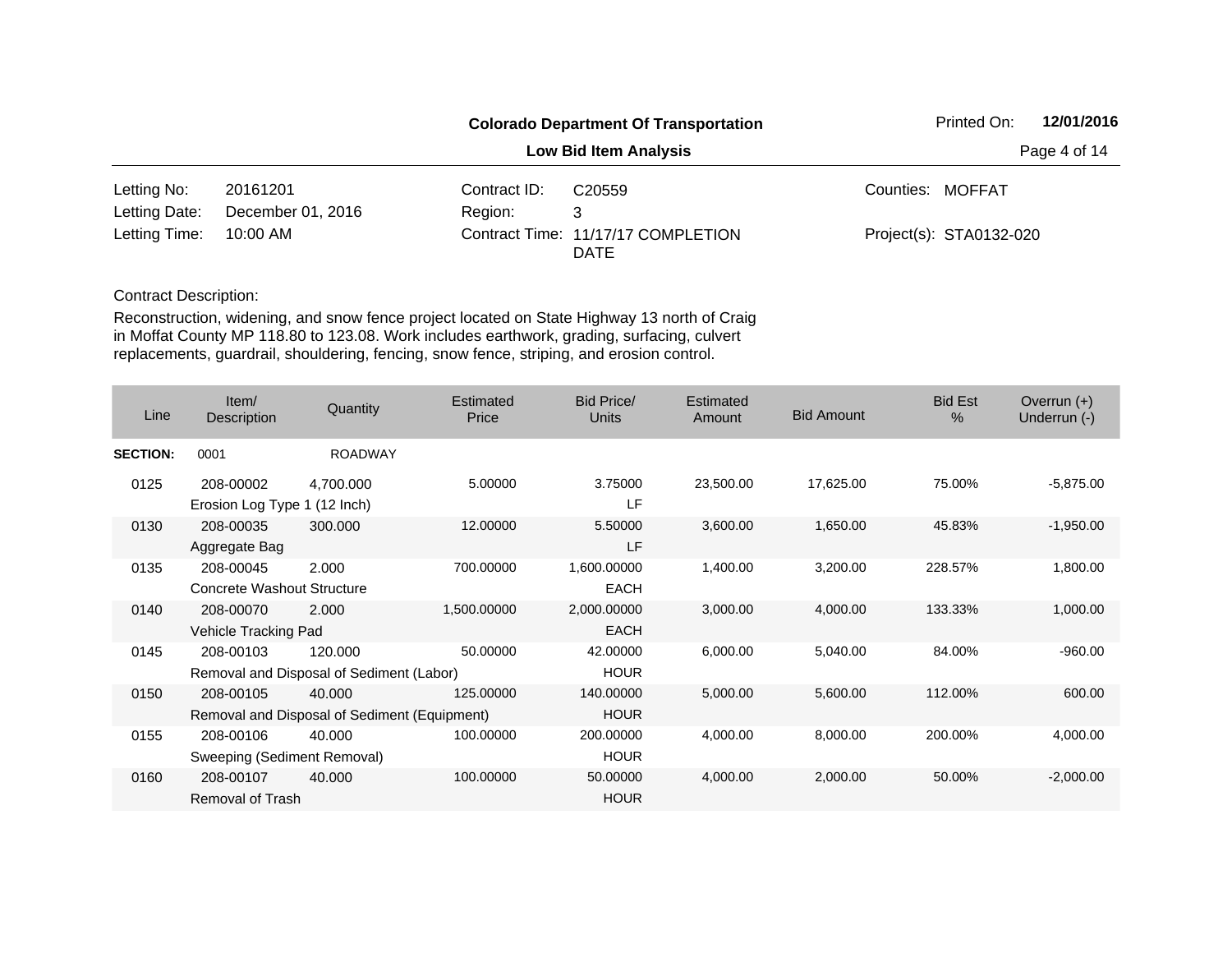|               |                   |              | <b>Colorado Department Of Transportation</b>      | Printed On:             | 12/01/2016   |
|---------------|-------------------|--------------|---------------------------------------------------|-------------------------|--------------|
|               |                   |              | <b>Low Bid Item Analysis</b>                      |                         | Page 5 of 14 |
| Letting No:   | 20161201          | Contract ID: | C <sub>20559</sub>                                | Counties: MOFFAT        |              |
| Letting Date: | December 01, 2016 | Region:      | 3                                                 |                         |              |
| Letting Time: | 10:00 AM          |              | Contract Time: 11/17/17 COMPLETION<br><b>DATE</b> | Project(s): STA0132-020 |              |

| Line            | Item/<br><b>Description</b>                    | Quantity                                             | Estimated<br>Price | Bid Price/<br><b>Units</b> | Estimated<br>Amount | <b>Bid Amount</b> | <b>Bid Est</b><br>% | Overrun $(+)$<br>Underrun (-) |
|-----------------|------------------------------------------------|------------------------------------------------------|--------------------|----------------------------|---------------------|-------------------|---------------------|-------------------------------|
| <b>SECTION:</b> | 0001                                           | <b>ROADWAY</b>                                       |                    |                            |                     |                   |                     |                               |
| 0165            | 208-00207<br><b>Erosion Control Management</b> | 200,000                                              | 150.00000          | 125,00000<br><b>DAY</b>    | 30,000.00           | 25,000.00         | 83.33%              | $-5,000.00$                   |
| 0170            | 209-00600                                      | 100,000.00<br>Dust Palliative (Magnesium Chloride)   | 1.20000            | 0.95000<br>GAL             | 120,000.00          | 95,000.00         | 79.17%              | $-25,000.00$                  |
| 0175            | 210-00810<br><b>Reset Ground Sign</b>          | 4.000                                                | 275.00000          | 425.00000<br><b>EACH</b>   | 1,100.00            | 1,700.00          | 154.55%             | 600.00                        |
| 0180            | 212-00006<br>Seeding (Native)                  | 12.600                                               | 800.00000          | 480.00000<br><b>ACRE</b>   | 10,080.00           | 6,048.00          | 60.00%              | $-4,032.00$                   |
| 0185            | 212-00032<br>Soil Conditioning                 | 12.600                                               | 2,500.00000        | 3,700.00000<br><b>ACRE</b> | 31,500.00           | 46,620.00         | 148.00%             | 15,120.00                     |
| 0190            | 213-00003<br>Mulching (Weed Free)              | 12.600                                               | 1,800.00000        | 600.00000<br><b>ACRE</b>   | 22,680.00           | 7,560.00          | 33.33%              | $-15,120.00$                  |
| 0195            | 213-00061<br><b>Mulch Tackifier</b>            | 2,520.000                                            | 4.00000            | 3.40000<br>LB              | 10,080.00           | 8,568.00          | 85.00%              | $-1,512.00$                   |
| 0200            | 216-00201<br>(Biodegradable Class 1)           | 12,000.000<br>Soil Retention Blanket (Straw-Coconut) | 2.25000            | 2.05000<br>SY              | 27,000.00           | 24,600.00         | 91.11%              | $-2,400.00$                   |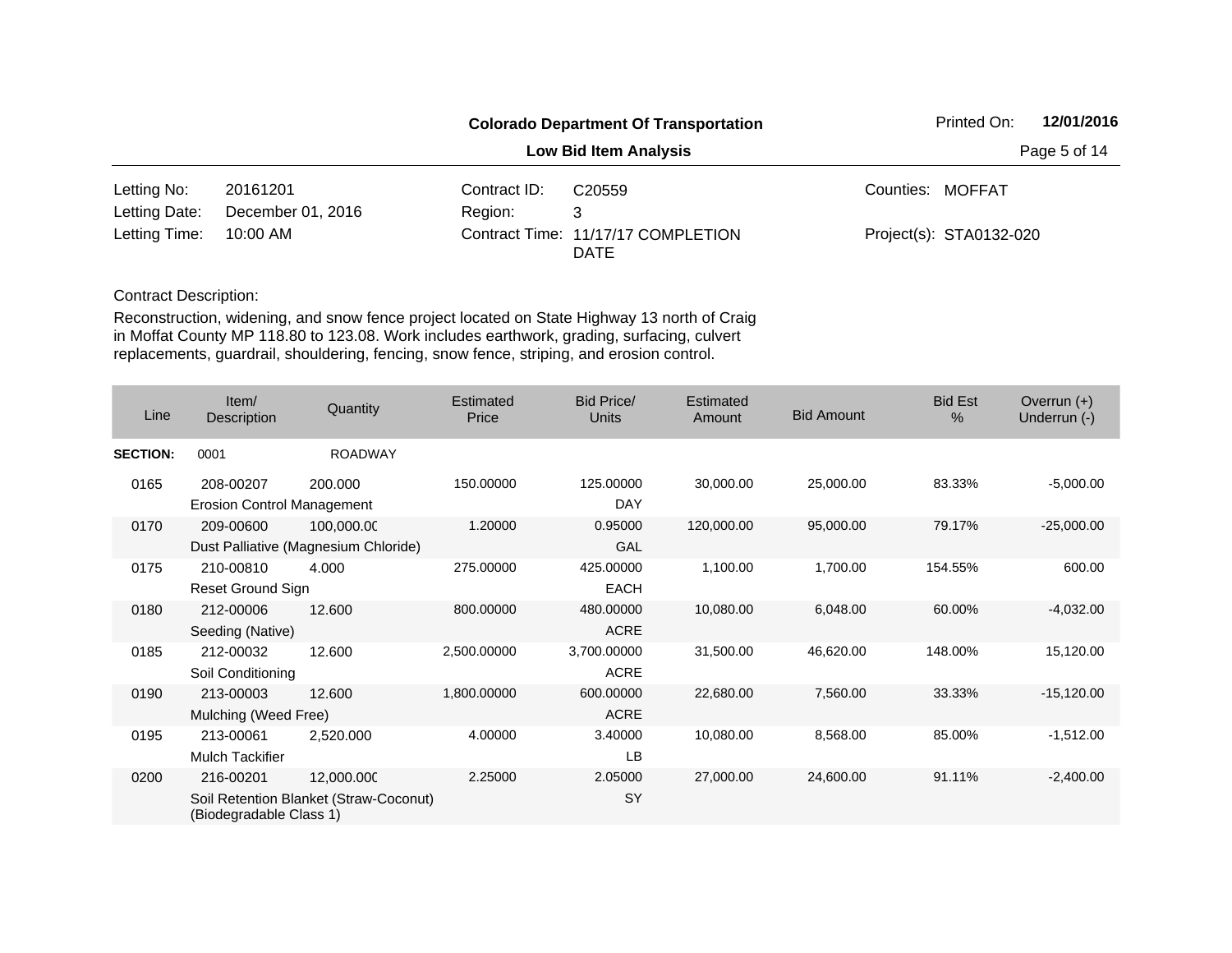|               |                   |              | <b>Colorado Department Of Transportation</b>      | Printed On:             | 12/01/2016   |
|---------------|-------------------|--------------|---------------------------------------------------|-------------------------|--------------|
|               |                   |              | <b>Low Bid Item Analysis</b>                      |                         | Page 6 of 14 |
| Letting No:   | 20161201          | Contract ID: | C <sub>20559</sub>                                | Counties: MOFFAT        |              |
| Letting Date: | December 01, 2016 | Region:      | 3                                                 |                         |              |
| Letting Time: | 10:00 AM          |              | Contract Time: 11/17/17 COMPLETION<br><b>DATE</b> | Project(s): STA0132-020 |              |

| Line            | Item/<br>Description                   | Quantity                                                | Estimated<br>Price | Bid Price/<br>Units      | Estimated<br>Amount | <b>Bid Amount</b> | <b>Bid Est</b><br>$\frac{0}{0}$ | Overrun $(+)$<br>Underrun (-) |
|-----------------|----------------------------------------|---------------------------------------------------------|--------------------|--------------------------|---------------------|-------------------|---------------------------------|-------------------------------|
| <b>SECTION:</b> | 0001                                   | <b>ROADWAY</b>                                          |                    |                          |                     |                   |                                 |                               |
| 0205            | 240-00001<br><b>Wildlife Biologist</b> | 10.000                                                  | 700.00000          | 800,00000<br><b>DAY</b>  | 7,000.00            | 8,000.00          | 114.29%                         | 1,000.00                      |
| 0210            | 240-00010<br><b>Removal of Nests</b>   | 40.000                                                  | 120.00000          | 100.00000<br><b>HOUR</b> | 4,800.00            | 4,000.00          | 83.33%                          | $-800.00$                     |
| 0215            | 304-01000                              | 30,301.000<br>Aggregate Base Course (Class 1)           | 21.00000           | 14.00000<br><b>TON</b>   | 636,321.00          | 424,214.00        | 66.67%                          | $-212,107.00$                 |
| 0220            | 304-06000                              | 20,232.000<br>Aggregate Base Course (Class 6)           | 24.00000           | 14.75000<br><b>TON</b>   | 485,568.00          | 298,422.00        | 61.46%                          | $-187,146.00$                 |
| 0225            | 310-00610<br>Pavement (8-12")          | 33,366.000<br>Full Depth Reclamation of Hot Mix Asphalt | 2.60000            | 2.40000<br>SY            | 86,751.60           | 80,078.40         | 92.31%                          | $-6,673.20$                   |
| 0230            | 403-00720                              | 10.000<br>Hot Mix Asphalt (Patching) (Asphalt)          | 180.00000          | 325.00000<br><b>TON</b>  | 1,800.00            | 3,250.00          | 180.56%                         | 1,450.00                      |
| 0235            | 403-34701                              | 19,513.000<br>Hot Mix Asphalt (Grading SX) (75)         | 53.00000           | 55.00000<br><b>TON</b>   | 1,034,189.00        | 1,073,215.00      | 103.77%                         | 39,026.00                     |
| 0240            | 411-03352                              | 394.000<br>Asphalt Cement Performance Grade (PG 58-28)  | 475.00000          | 385.00000<br><b>TON</b>  | 187,150.00          | 151,690.00        | 81.05%                          | $-35,460.00$                  |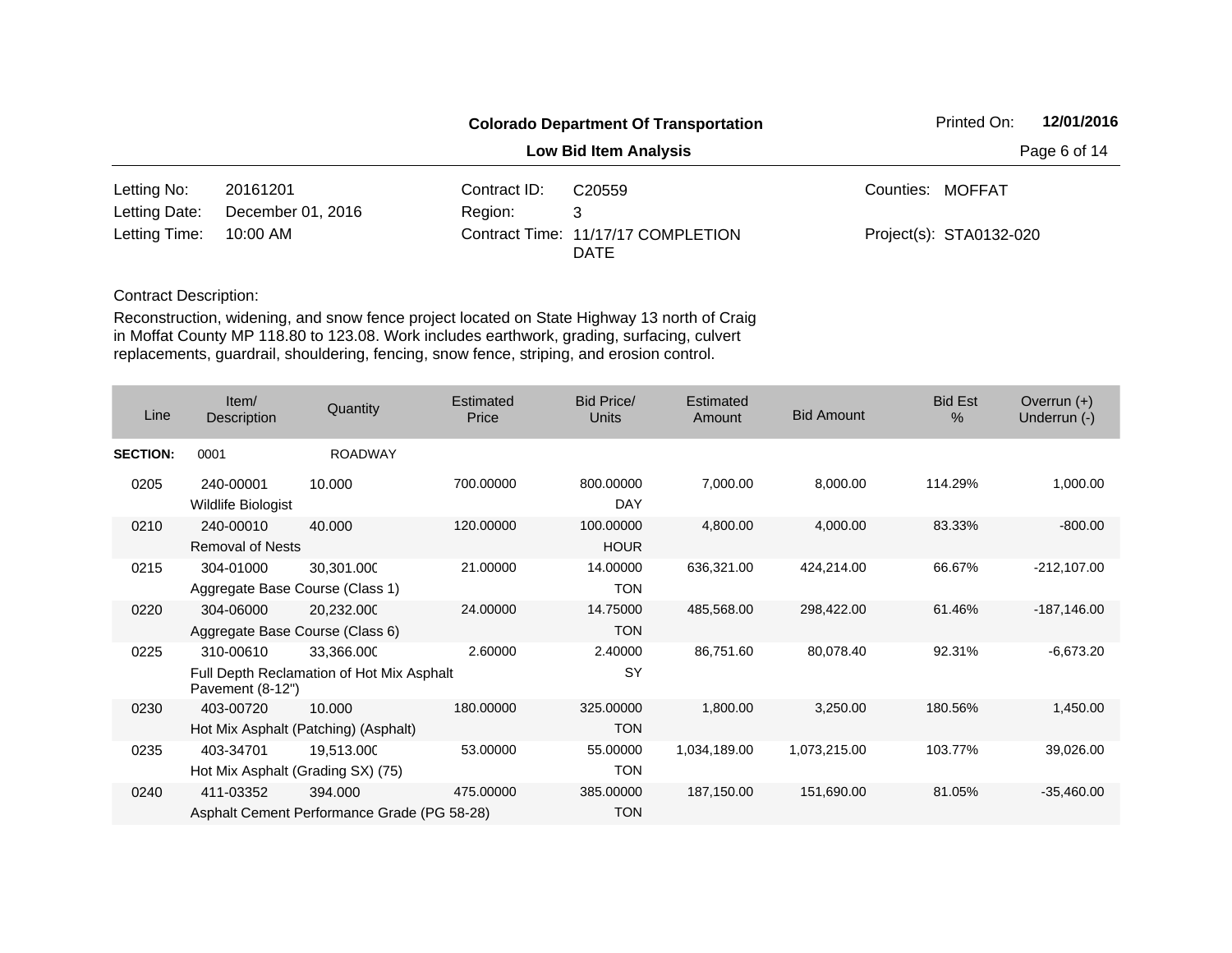|               |                   |              | <b>Colorado Department Of Transportation</b>      | Printed On:             | 12/01/2016   |
|---------------|-------------------|--------------|---------------------------------------------------|-------------------------|--------------|
|               |                   |              | <b>Low Bid Item Analysis</b>                      |                         | Page 7 of 14 |
| Letting No:   | 20161201          | Contract ID: | C <sub>20559</sub>                                | Counties: MOFFAT        |              |
| Letting Date: | December 01, 2016 | Region:      | 3                                                 |                         |              |
| Letting Time: | 10:00 AM          |              | Contract Time: 11/17/17 COMPLETION<br><b>DATE</b> | Project(s): STA0132-020 |              |

| Line            | Item/<br><b>Description</b>                    | Quantity                                               | Estimated<br>Price | <b>Bid Price/</b><br>Units | Estimated<br>Amount | <b>Bid Amount</b> | <b>Bid Est</b><br>% | Overrun $(+)$<br>Underrun (-) |
|-----------------|------------------------------------------------|--------------------------------------------------------|--------------------|----------------------------|---------------------|-------------------|---------------------|-------------------------------|
| <b>SECTION:</b> | 0001                                           | <b>ROADWAY</b>                                         |                    |                            |                     |                   |                     |                               |
| 0245            | 411-03355                                      | 777.000<br>Asphalt Cement Performance Grade (PG 58-34) | 525.00000          | 435.00000<br><b>TON</b>    | 407,925.00          | 337,995.00        | 82.86%              | $-69,930.00$                  |
| 0250            | 411-10255<br>Emulsified Asphalt (Slow-Setting) | 5,877.000                                              | 2.75000            | 3.00000<br><b>GAL</b>      | 16,161.75           | 17,631.00         | 109.09%             | 1,469.25                      |
| 0255            | 420-00132<br>Geotextile (Separator) (Class 1)  | 1,932.000                                              | 2.50000            | 2.15000<br><b>SY</b>       | 4,830.00            | 4,153.80          | 86.00%              | $-676.20$                     |
| 0260            | 506-00209<br>Riprap (9 Inch)                   | 51.000                                                 | 200.00000          | 140.00000<br>CY            | 10,200.00           | 7,140.00          | 70.00%              | $-3,060.00$                   |
| 0265            | 506-00218<br>Riprap (18 Inch)                  | 35.000                                                 | 150.00000          | 150.00000<br>CY            | 5,250.00            | 5,250.00          | 100.00%             | 0.00                          |
| 0270            | 506-01020<br>Geogrid Reinforcement             | 3,600.000                                              | 7.00000            | 2.75000<br><b>SY</b>       | 25,200.00           | 9,900.00          | 39.29%              | $-15,300.00$                  |
| 0275            | 601-01000<br>Concrete Class B                  | 26,000                                                 | 1,800.00000        | 850.00000<br>CY            | 46,800.00           | 22,100.00         | 47.22%              | $-24,700.00$                  |
| 0280            | 601-03030<br>Concrete Class D (Box Culvert)    | 80.000                                                 | 800.00000          | 1,200.00000<br>CY          | 64,000.00           | 96,000.00         | 150.00%             | 32,000.00                     |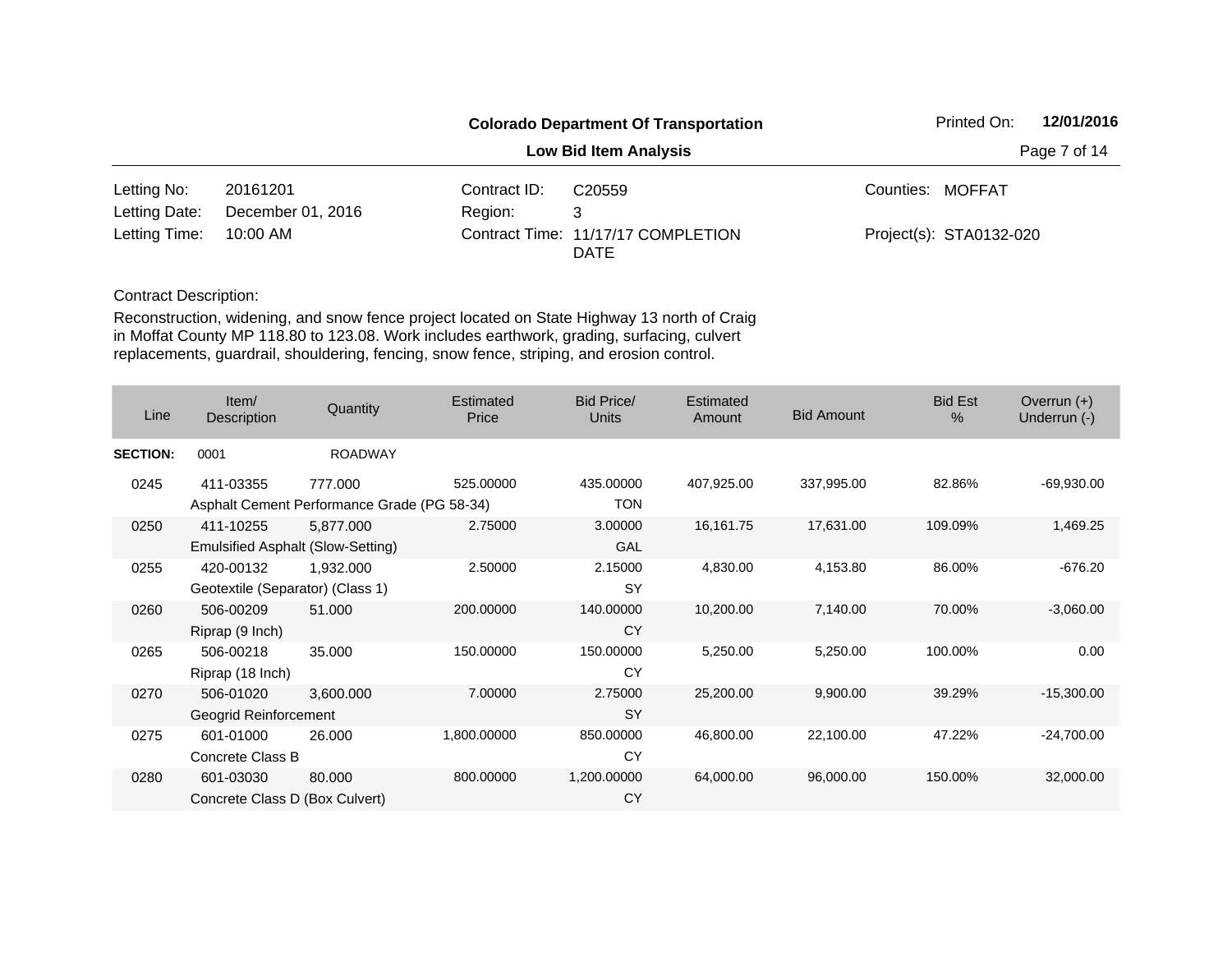|               |                   |              | <b>Colorado Department Of Transportation</b>      | Printed On:             | 12/01/2016   |
|---------------|-------------------|--------------|---------------------------------------------------|-------------------------|--------------|
|               |                   |              | <b>Low Bid Item Analysis</b>                      |                         | Page 8 of 14 |
| Letting No:   | 20161201          | Contract ID: | C <sub>20559</sub>                                | Counties: MOFFAT        |              |
| Letting Date: | December 01, 2016 | Region:      | 3                                                 |                         |              |
| Letting Time: | 10:00 AM          |              | Contract Time: 11/17/17 COMPLETION<br><b>DATE</b> | Project(s): STA0132-020 |              |

| Line            | Item/<br>Description                    | Quantity                                                 | Estimated<br>Price | <b>Bid Price/</b><br><b>Units</b> | Estimated<br>Amount | <b>Bid Amount</b> | <b>Bid Est</b><br>$\%$ | Overrun $(+)$<br>Underrun (-) |
|-----------------|-----------------------------------------|----------------------------------------------------------|--------------------|-----------------------------------|---------------------|-------------------|------------------------|-------------------------------|
| <b>SECTION:</b> | 0001                                    | <b>ROADWAY</b>                                           |                    |                                   |                     |                   |                        |                               |
| 0285            | 602-00020                               | 4,234.000<br>Reinforcing Steel (Epoxy Coated)            | 2.75000            | 1.50000<br><b>LB</b>              | 11,643.50           | 6,351.00          | 54.55%                 | $-5,292.50$                   |
| 0290            | 603-70607                               | 373.000<br>6x7 Foot Concrete Box Culvert (Precast)       | 700.00000          | 925.00000<br>LF                   | 261,100.00          | 345,025.00        | 132.14%                | 83,925.00                     |
| 0295            | 606-00301                               | 950.000<br>Guardrail Type 3 (6-3 Post Spacing)           | 20.00000           | 29.00000<br>LF                    | 19,000.00           | 27,550.00         | 145.00%                | 8,550.00                      |
| 0300            | 606-02005<br>End Anchorage (Flared)     | 4.000                                                    | 2,000.00000        | 2,500.00000<br><b>EACH</b>        | 8,000.00            | 10,000.00         | 125.00%                | 2,000.00                      |
| 0305            | 607-00005<br>End Post                   | 50.000                                                   | 125.00000          | 235.00000<br>EACH                 | 6,250.00            | 11,750.00         | 188.00%                | 5,500.00                      |
| 0310            | 607-00010<br>Corner and Line Brace Post | 84.000                                                   | 170,00000          | 315,00000<br>EACH                 | 14,280.00           | 26,460.00         | 185.29%                | 12,180.00                     |
| 0315            | 607-01110<br>(Special)                  | 3,803.000<br>Fence Barbed Wire With Treated Wooden Posts | 5.00000            | 3.50000<br>LF                     | 19,015.00           | 13,310.50         | 70.00%                 | $-5,704.50$                   |
| 0320            | 607-11310<br>Posts (Special)            | 14,453.000<br>Fence Combination Wire With Treated Wooden | 5.00000            | 4.00000<br>LF                     | 72,265.00           | 57,812.00         | 80.00%                 | $-14,453.00$                  |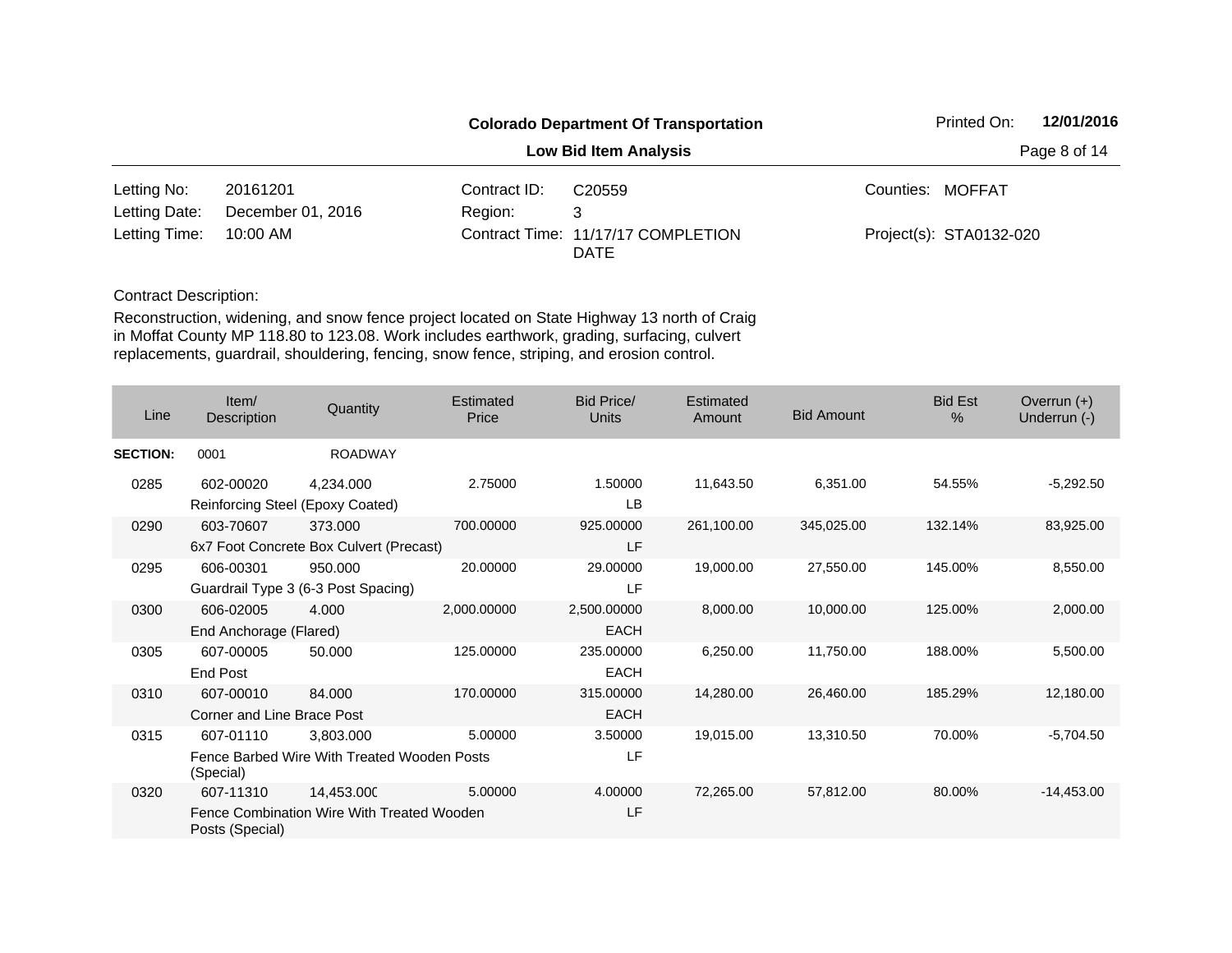|               |                   |              | <b>Colorado Department Of Transportation</b>      | Printed On:             | 12/01/2016   |
|---------------|-------------------|--------------|---------------------------------------------------|-------------------------|--------------|
|               |                   |              | <b>Low Bid Item Analysis</b>                      |                         | Page 9 of 14 |
| Letting No:   | 20161201          | Contract ID: | C <sub>20559</sub>                                | Counties: MOFFAT        |              |
| Letting Date: | December 01, 2016 | Region:      | 3                                                 |                         |              |
| Letting Time: | 10:00 AM          |              | Contract Time: 11/17/17 COMPLETION<br><b>DATE</b> | Project(s): STA0132-020 |              |

| Line            | Item/<br><b>Description</b>                | Quantity       | Estimated<br>Price | <b>Bid Price/</b><br><b>Units</b> | Estimated<br>Amount | <b>Bid Amount</b> | <b>Bid Est</b><br>% | Overrun $(+)$<br>Underrun (-) |
|-----------------|--------------------------------------------|----------------|--------------------|-----------------------------------|---------------------|-------------------|---------------------|-------------------------------|
| <b>SECTION:</b> | 0001                                       | <b>ROADWAY</b> |                    |                                   |                     |                   |                     |                               |
| 0325            | 607-32208<br>Wood Snow Fence (8 Foot High) | 739.000        | 550.00000          | 565.00000<br><b>EACH</b>          | 406,450.00          | 417,535.00        | 102.73%             | 11,085.00                     |
| 0330            | 607-60105<br>4 Foot Gate (Special)         | 4.000          | 400.00000          | 700.00000<br><b>EACH</b>          | 1,600.00            | 2,800.00          | 175.00%             | 1,200.00                      |
| 0335            | 607-60113<br>12 Foot Gate (Special)        | 4.000          | 950.00000          | 700.00000<br><b>EACH</b>          | 3,800.00            | 2,800.00          | 73.68%              | $-1,000.00$                   |
| 0340            | 607-60117<br>16 Foot Gate (Special)        | 2.000          | 700.00000          | 700.00000<br>EACH                 | 1,400.00            | 1,400.00          | 100.00%             | 0.00                          |
| 0345            | 611-00016<br>16 Foot Cattle Guard          | 2.000          | 12,000.00000       | 17,000.00000<br><b>EACH</b>       | 24,000.00           | 34,000.00         | 141.67%             | 10,000.00                     |
| 0350            | 612-00001<br>Delineator (Type I)           | 50.000         | 24.00000           | 35.00000<br><b>EACH</b>           | 1,200.00            | 1,750.00          | 145.83%             | 550.00                        |
| 0355            | 612-00003<br>Delineator (Type III)         | 2.000          | 30.00000           | 50.00000<br><b>EACH</b>           | 60.00               | 100.00            | 166.67%             | 40.00                         |
| 0360            | 614-80385<br><b>Rumble Strip</b>           | 24,950.000     | 0.11000            | 0.30000<br>LF                     | 2,744.50            | 7,485.00          | 272.73%             | 4,740.50                      |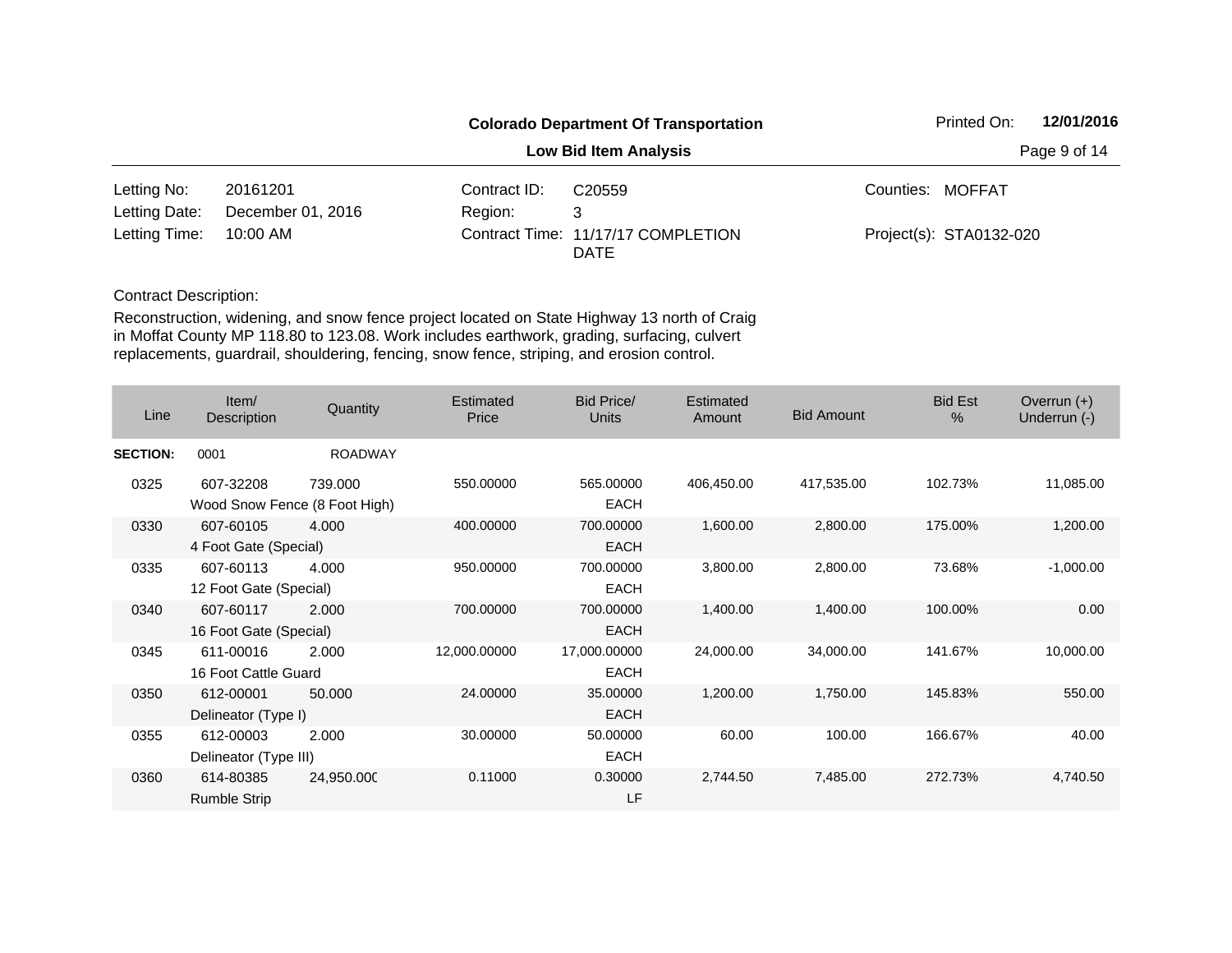|               |                   |              | <b>Colorado Department Of Transportation</b>      | Printed On:             | 12/01/2016    |
|---------------|-------------------|--------------|---------------------------------------------------|-------------------------|---------------|
|               |                   |              | <b>Low Bid Item Analysis</b>                      |                         | Page 10 of 14 |
| Letting No:   | 20161201          | Contract ID: | C <sub>20559</sub>                                | Counties: MOFFAT        |               |
| Letting Date: | December 01, 2016 | Region:      | 3                                                 |                         |               |
| Letting Time: | 10:00 AM          |              | Contract Time: 11/17/17 COMPLETION<br><b>DATE</b> | Project(s): STA0132-020 |               |

| Line            | Item/<br>Description                                                | Quantity       | Estimated<br>Price | Bid Price/<br><b>Units</b>  | Estimated<br>Amount | <b>Bid Amount</b> | <b>Bid Est</b><br>$\frac{0}{0}$ | Overrun $(+)$<br>Underrun (-) |
|-----------------|---------------------------------------------------------------------|----------------|--------------------|-----------------------------|---------------------|-------------------|---------------------------------|-------------------------------|
| <b>SECTION:</b> | 0001                                                                | <b>ROADWAY</b> |                    |                             |                     |                   |                                 |                               |
| 0365            | 620-00002<br>Field Office (Class 2)                                 | 1.000          | 20,000.00000       | 12,000.00000<br><b>EACH</b> | 20,000.00           | 12,000.00         | 60.00%                          | $-8,000.00$                   |
| 0370            | 620-00012<br>Field Laboratory (Class 2)                             | 1.000          | 20,000.00000       | 15,000.00000<br><b>EACH</b> | 20,000.00           | 15,000.00         | 75.00%                          | $-5,000.00$                   |
| 0375            | 620-00020<br><b>Sanitary Facility</b>                               | 2.000          | 2,000.00000        | 1,100.00000<br><b>EACH</b>  | 4,000.00            | 2,200.00          | 55.00%                          | $-1,800.00$                   |
| 0380            | 624-20019<br>18 Inch Drainage Pipe (Class 0) (Complete In<br>Place) | 96.000         | 100.00000          | 105.00000<br>LF             | 9,600.00            | 10,080.00         | 105.00%                         | 480.00                        |
| 0385            | 624-20031<br>30 Inch Drainage Pipe (Class 0) (Complete In<br>Place) | 293,000        | 150.00000          | 115.00000<br>LF             | 43,950.00           | 33,695.00         | 76.67%                          | $-10,255.00$                  |
| 0390            | 624-20049<br>48 Inch Drainage Pipe (Class 0) (Complete In<br>Place) | 198,000        | 170.00000          | 160.00000<br>LF             | 33,660.00           | 31,680.00         | 94.12%                          | $-1,980.00$                   |
| 0395            | 625-00000<br><b>Construction Surveying</b>                          | 1.000          | 70,000.00000       | 63,000.00000<br>L S         | 70,000.00           | 63,000.00         | 90.00%                          | $-7,000.00$                   |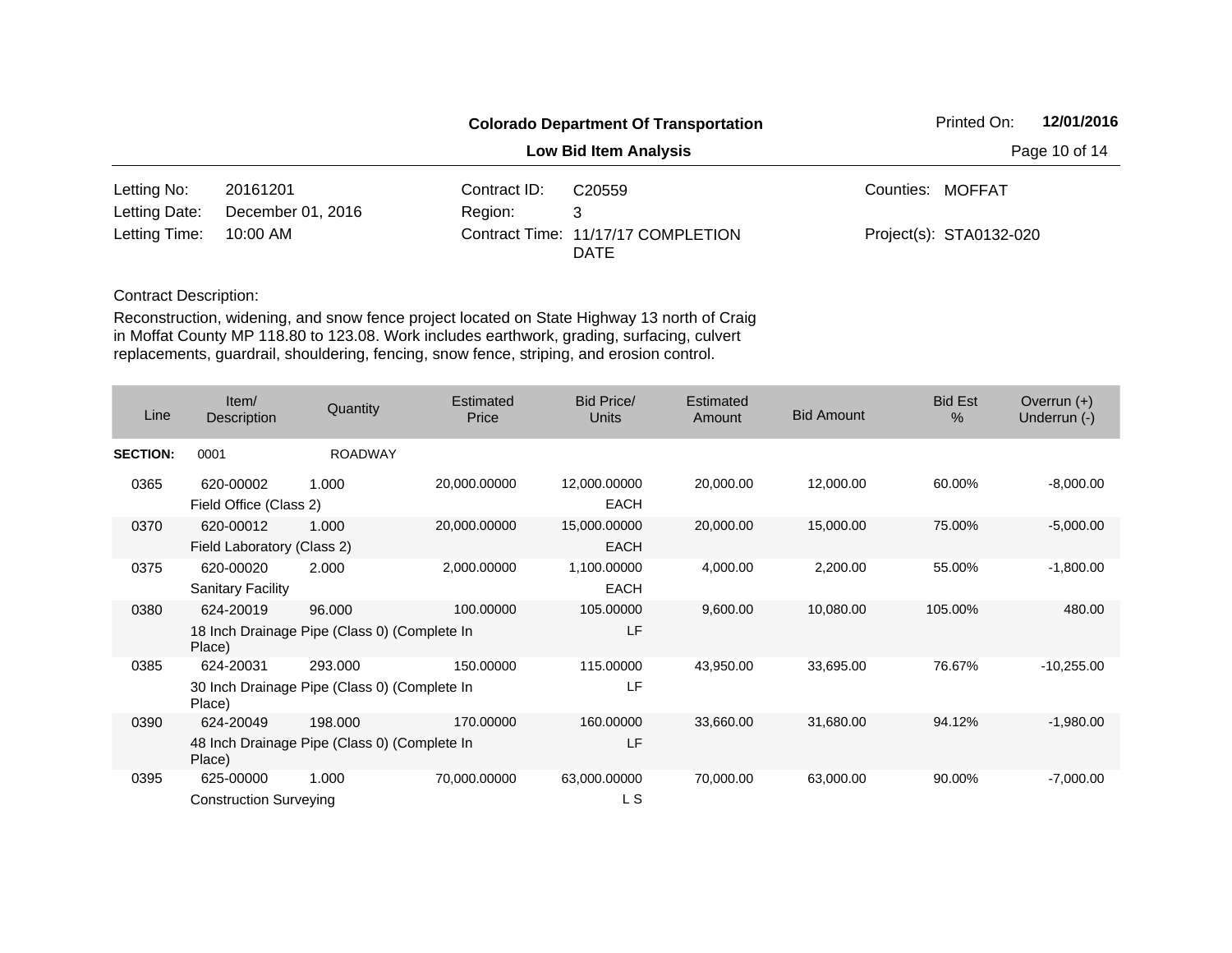|               |                   |              | <b>Colorado Department Of Transportation</b> | Printed On:             | 12/01/2016    |
|---------------|-------------------|--------------|----------------------------------------------|-------------------------|---------------|
|               |                   |              | <b>Low Bid Item Analysis</b>                 |                         | Page 11 of 14 |
| Letting No:   | 20161201          | Contract ID: | C <sub>20559</sub>                           | Counties: MOFFAT        |               |
| Letting Date: | December 01, 2016 | Region:      | 3                                            |                         |               |
| Letting Time: | 10:00 AM          |              | Contract Time: 11/17/17 COMPLETION<br>DATE   | Project(s): STA0132-020 |               |

| Line            | Item/<br>Description                           | Quantity                                        | Estimated<br>Price | <b>Bid Price/</b><br>Units | Estimated<br>Amount | <b>Bid Amount</b> | <b>Bid Est</b><br>% | Overrun $(+)$<br>Underrun (-) |
|-----------------|------------------------------------------------|-------------------------------------------------|--------------------|----------------------------|---------------------|-------------------|---------------------|-------------------------------|
| <b>SECTION:</b> | 0001                                           | <b>ROADWAY</b>                                  |                    |                            |                     |                   |                     |                               |
| 0400            | 626-00000<br>Mobilization                      | 1.000                                           | 775,000.00000      | 413,000.00000<br>L S       | 775,000.00          | 413,000.00        | 53.29%              | $-362,000.00$                 |
| 0405            | 626-01103                                      | 1.000<br>Public Information Services (Tier III) | 20,000.00000       | 6,000.00000<br>L S         | 20,000.00           | 6,000.00          | 30.00%              | $-14,000.00$                  |
| 0410            | 627-00005<br><b>Epoxy Pavement Marking</b>     | 136,000                                         | 95.00000           | 260.00000<br>GAL           | 12,920.00           | 35,360.00         | 273.68%             | 22,440.00                     |
| 0415            | 627-00011                                      | 537.000<br>Pavement Marking Paint (Waterborne)  | 45.00000           | 65.00000<br>GAL            | 24,165.00           | 34,905.00         | 144.44%             | 10,740.00                     |
| 0420            | 629-01001<br>Survey Monument (Type 1)          | 8.000                                           | 160.00000          | 180.00000<br><b>EACH</b>   | 1,280.00            | 1,440.00          | 112.50%             | 160.00                        |
| 0425            | 630-00000<br>Flagging                          | 8,000.000                                       | 30.00000           | 26.50000<br><b>HOUR</b>    | 240,000.00          | 212,000.00        | 88.33%              | $-28,000.00$                  |
| 0430            | 630-00007<br><b>Traffic Control Inspection</b> | 60.000                                          | 260.00000          | 200.00000<br><b>DAY</b>    | 15,600.00           | 12,000.00         | 76.92%              | $-3,600.00$                   |
| 0435            | 630-00012<br><b>Traffic Control Management</b> | 120.000                                         | 750.00000          | 750.00000<br>DAY           | 90,000.00           | 90,000.00         | 100.00%             | 0.00                          |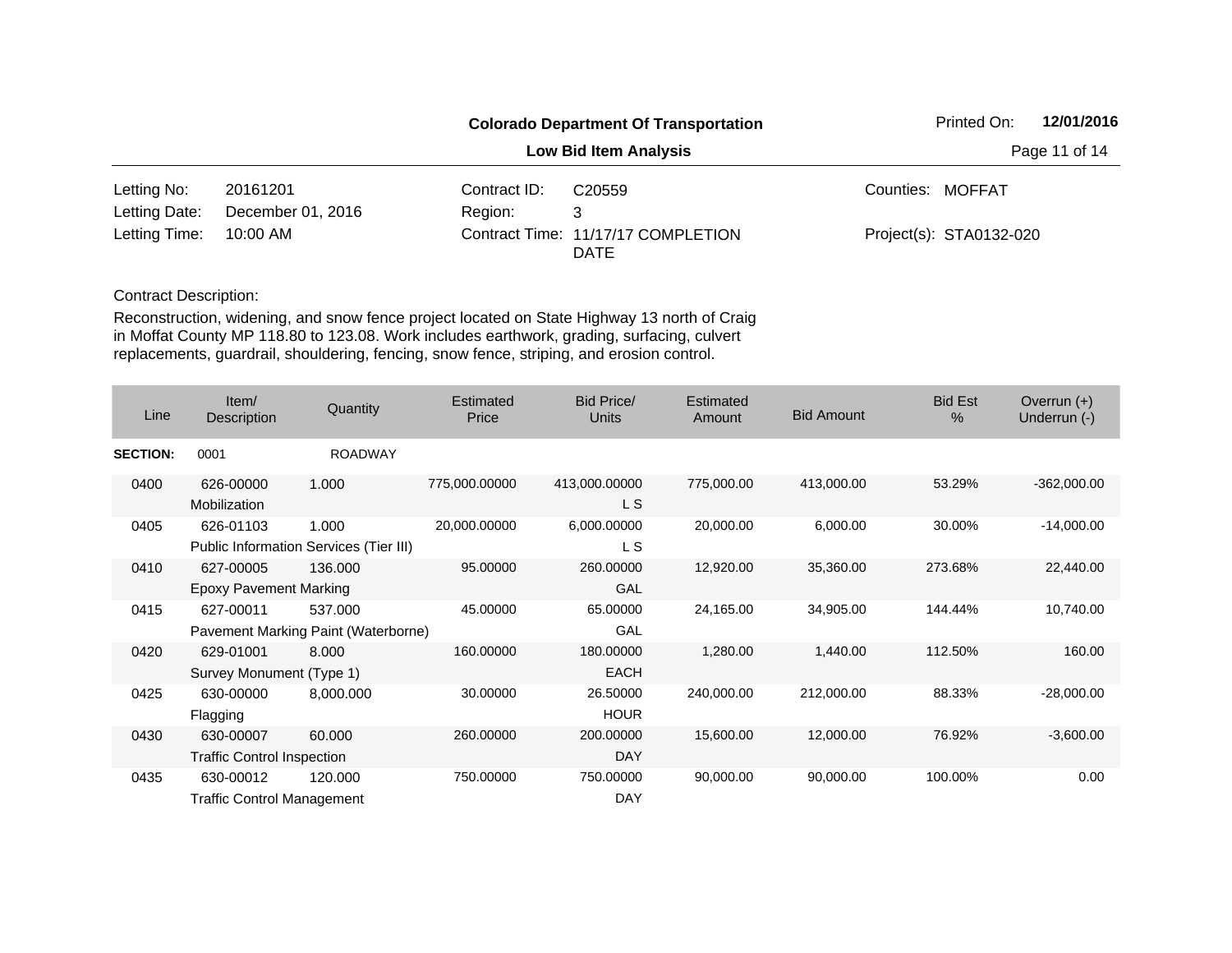|               | <b>Colorado Department Of Transportation</b> |              |                                                   |  | 12/01/2016<br>Printed On: |  |  |  |
|---------------|----------------------------------------------|--------------|---------------------------------------------------|--|---------------------------|--|--|--|
|               |                                              |              | <b>Low Bid Item Analysis</b>                      |  | Page 12 of 14             |  |  |  |
| Letting No:   | 20161201                                     | Contract ID: | C <sub>20559</sub>                                |  | Counties: MOFFAT          |  |  |  |
| Letting Date: | December 01, 2016                            | Region:      | 3                                                 |  |                           |  |  |  |
| Letting Time: | 10:00 AM                                     |              | Contract Time: 11/17/17 COMPLETION<br><b>DATE</b> |  | Project(s): STA0132-020   |  |  |  |

| Line            | Item/<br><b>Description</b>              | Quantity                                           | <b>Estimated</b><br>Price | Bid Price/<br><b>Units</b> | Estimated<br>Amount | <b>Bid Amount</b> | <b>Bid Est</b><br>$\%$ | Overrun $(+)$<br>Underrun (-) |
|-----------------|------------------------------------------|----------------------------------------------------|---------------------------|----------------------------|---------------------|-------------------|------------------------|-------------------------------|
| <b>SECTION:</b> | 0001                                     | <b>ROADWAY</b>                                     |                           |                            |                     |                   |                        |                               |
| 0440            | 630-80001<br>Flashing Beacon (Portable)  | 4.000                                              | 250.00000                 | 1,200.00000<br><b>EACH</b> | 1,000.00            | 4,800.00          | 480.00%                | 3,800.00                      |
| 0445            | 630-80335                                | 4.000<br>Barricade (Type 3 M-A) (Temporary)        | 60.00000                  | 220.00000<br><b>EACH</b>   | 240.00              | 880.00            | 366.67%                | 640.00                        |
| 0450            | 630-80341                                | 22,000<br>Construction Traffic Sign (Panel Size A) | 40.00000                  | 34.00000<br><b>EACH</b>    | 880.00              | 748.00            | 85.00%                 | $-132.00$                     |
| 0455            | 630-80342                                | 93.000<br>Construction Traffic Sign (Panel Size B) | 45.00000                  | 40.00000<br><b>EACH</b>    | 4,185.00            | 3,720.00          | 88.89%                 | $-465.00$                     |
| 0460            | 630-80343                                | 4.000<br>Construction Traffic Sign (Panel Size C)  | 60.00000                  | 40.00000<br><b>EACH</b>    | 240.00              | 160.00            | 66.67%                 | $-80.00$                      |
| 0465            | 630-80344                                | 307.000<br>Construction Traffic Sign (Special)     | 22.00000                  | 22.00000<br><b>SF</b>      | 6,754.00            | 6,754.00          | 100.00%                | 0.00                          |
| 0470            | 630-80359<br>Portable Message Sign Panel | 430.000                                            | 60.00000                  | 61.00000<br><b>DAY</b>     | 25,800.00           | 26,230.00         | 101.67%                | 430.00                        |
| 0475            | 630-80360<br>Drum Channelizing Device    | 450.000                                            | 20.00000                  | 34.00000<br><b>EACH</b>    | 9,000.00            | 15,300.00         | 170.00%                | 6,300.00                      |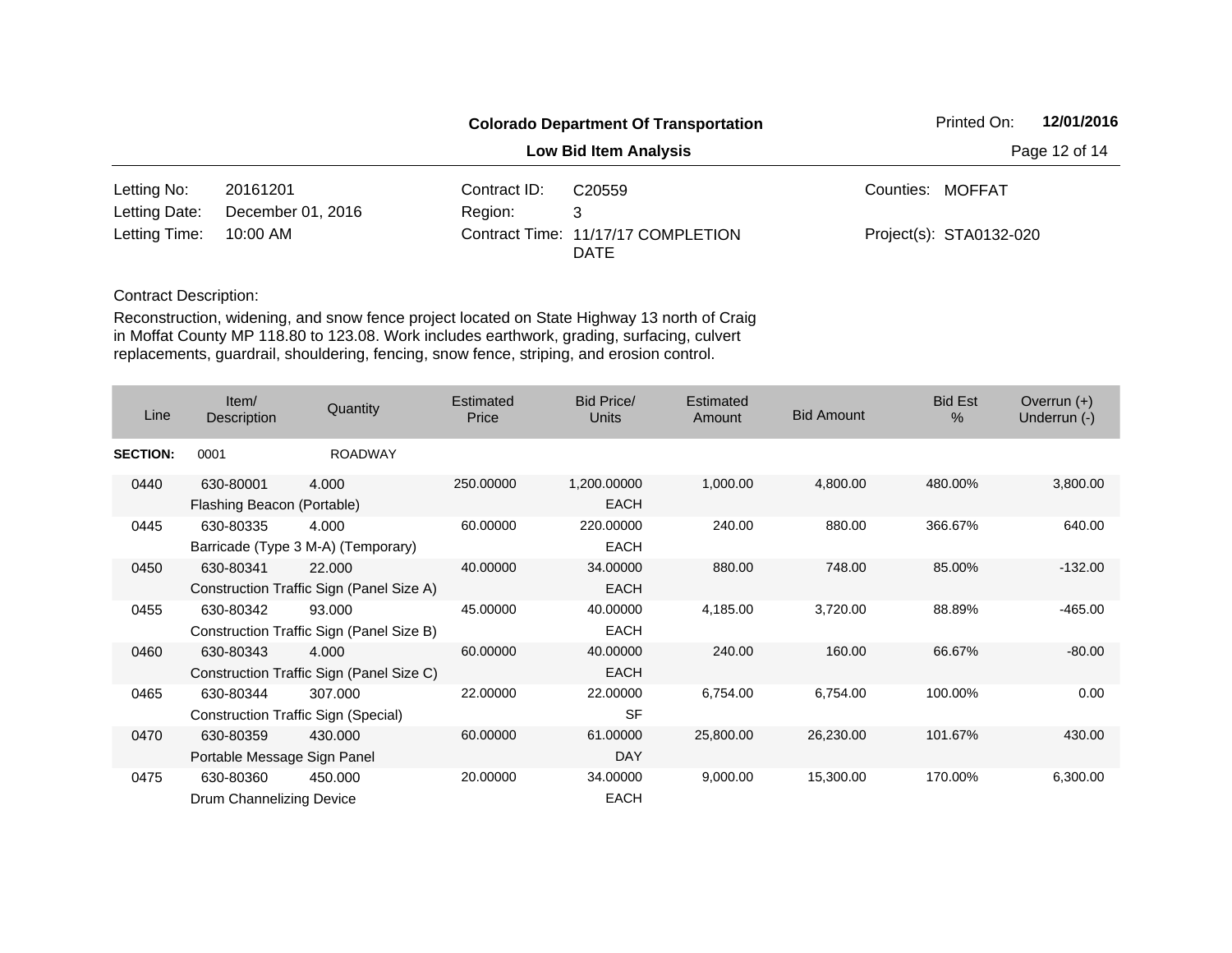|               | <b>Colorado Department Of Transportation</b> |                              |                                                   |  |                         | 12/01/2016 |
|---------------|----------------------------------------------|------------------------------|---------------------------------------------------|--|-------------------------|------------|
|               |                                              | <b>Low Bid Item Analysis</b> |                                                   |  |                         |            |
| Letting No:   | 20161201                                     | Contract ID:                 | C <sub>20559</sub>                                |  | Counties: MOFFAT        |            |
| Letting Date: | December 01, 2016                            | Region:                      | 3                                                 |  |                         |            |
| Letting Time: | 10:00 AM                                     |                              | Contract Time: 11/17/17 COMPLETION<br><b>DATE</b> |  | Project(s): STA0132-020 |            |

| Line            | Item/<br>Description           | Quantity                                      | Estimated<br>Price | <b>Bid Price/</b><br><b>Units</b> | Estimated<br>Amount | <b>Bid Amount</b> | <b>Bid Est</b><br>$\%$ | Overrun $(+)$<br>Underrun (-) |
|-----------------|--------------------------------|-----------------------------------------------|--------------------|-----------------------------------|---------------------|-------------------|------------------------|-------------------------------|
| <b>SECTION:</b> | 0001                           | <b>ROADWAY</b>                                |                    |                                   |                     |                   |                        |                               |
| 0480            | 630-80363                      | 15.000                                        | 30.00000           | 40.00000                          | 450.00              | 600.00            | 133.33%                | 150.00                        |
|                 | (Flashing)                     | Drum Channelizing Device (With Light)         |                    | <b>EACH</b>                       |                     |                   |                        |                               |
| 0485            | 630-80364                      | 35.000                                        | 30.00000           | 40.00000                          | 1,050.00            | 1,400.00          | 133.33%                | 350.00                        |
|                 | Burn)                          | Drum Channelizing Device (With Light) (Steady |                    | EACH                              |                     |                   |                        |                               |
| 0490            | 630-80368                      | 400.000                                       | 300.00000          | 55.00000                          | 120,000.00          | 22,000.00         | 18.33%                 | $-98,000.00$                  |
|                 | Portable Traffic Speed Monitor |                                               |                    | DAY                               |                     |                   |                        |                               |
| 0495            | 630-80370                      | 2,000.000                                     | 50.00000           | 31.25000                          | 100,000.00          | 62,500.00         | 62.50%                 | $-37,500.00$                  |
|                 | Concrete Barrier (Temporary)   |                                               |                    | <b>LF</b>                         |                     |                   |                        |                               |
| 0500            | 630-80380                      | 200.000                                       | 6.00000            | 3.50000                           | 1,200.00            | 700.00            | 58.33%                 | $-500.00$                     |
|                 | <b>Traffic Cone</b>            |                                               |                    | <b>EACH</b>                       |                     |                   |                        |                               |
| 0505            | 630-80430                      | 2.000                                         | 3,150.00000        | 825.00000                         | 6,300.00            | 1,650.00          | 26.19%                 | $-4,650.00$                   |
|                 | Rumble Strip (Portable)        |                                               |                    | <b>EACH</b>                       |                     |                   |                        |                               |
| 0510            | 630-80510                      | 1.000                                         | 4,000.00000        | 3,500.00000                       | 4,000.00            | 3,500.00          | 87.50%                 | $-500.00$                     |
|                 | Mobile Pavement Marking Zone   |                                               |                    | L S                               |                     |                   |                        |                               |
| 0515            | 630-85011                      | 600.000                                       | 35.00000           | 45.00000                          | 21,000.00           | 27,000.00         | 128.57%                | 6,000.00                      |
|                 | Impact Attenuator (Temporary)  |                                               |                    | <b>DAY</b>                        |                     |                   |                        |                               |